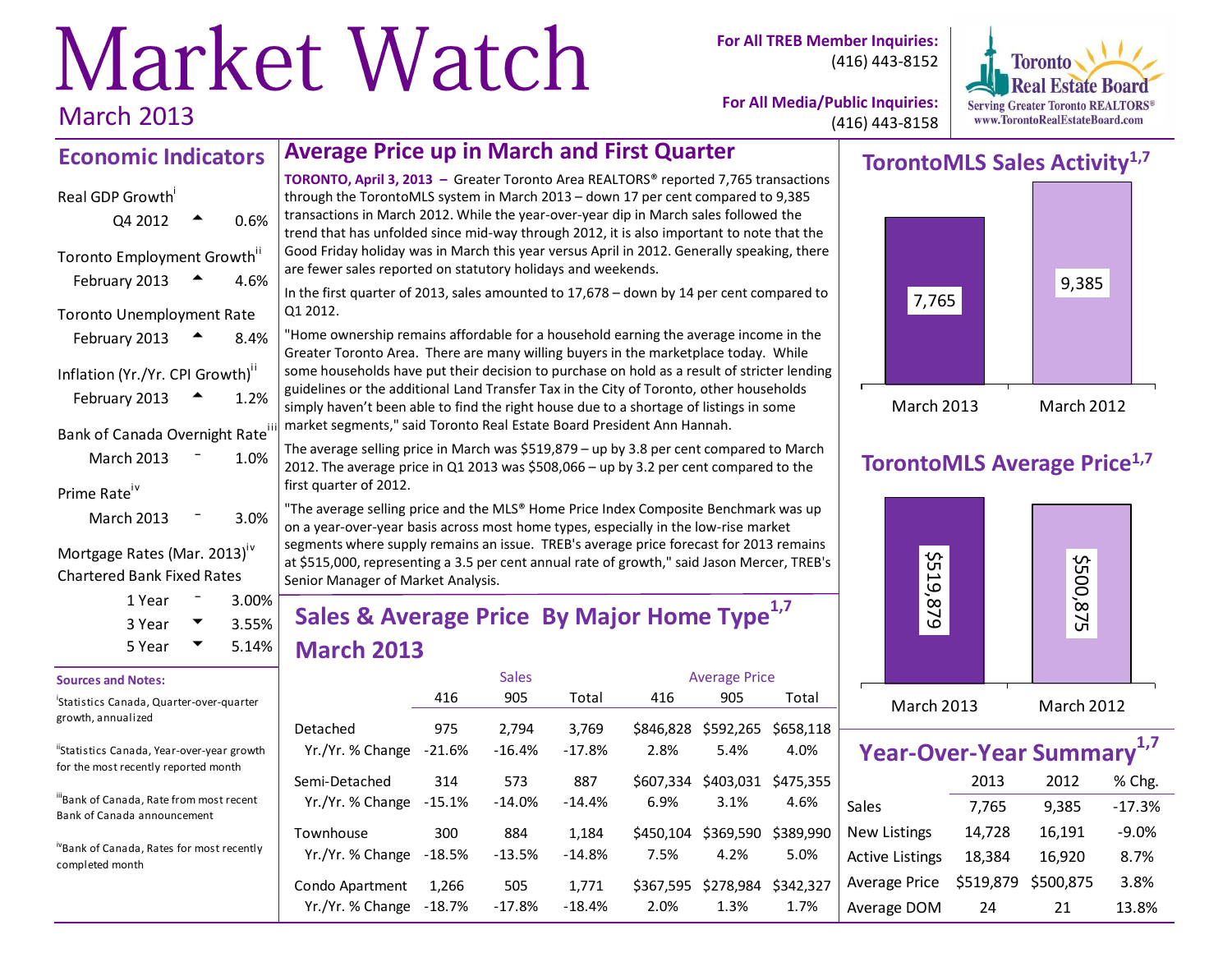# SALES BY PRICE RANGE AND HOUSE TYPE $^{1,7}$  MARCH 2013

| <b>Price Range</b>          | <b>Detached</b> | Semi-Detached  | Att/Row/Twnhouse | <b>Condo Townhouse</b> | <b>Condo Apt</b> | Link         | Co-op Apt    | <b>Det Condo</b> | Co-ownership Apt | <b>Total</b> |
|-----------------------------|-----------------|----------------|------------------|------------------------|------------------|--------------|--------------|------------------|------------------|--------------|
| \$0 to \$99,999             |                 | $\mathbf{0}$   | $\mathbf{0}$     | $\overline{2}$         | 16               | $\mathbf{0}$ |              | $\mathbf{0}$     |                  | 21           |
| \$100,000 to \$199,999      | 41              | 9              |                  | 39                     | 227              |              |              | $\Omega$         |                  | 322          |
| \$200,000 to \$299,999      | 227             | 62             | 81               | 182                    | 573              | 21           |              |                  |                  | 1,151        |
| \$300,000 to \$399,999      | 507             | 242            | 205              | 211                    | 548              | 30           |              |                  |                  | 1,748        |
| \$400,000 to \$499,999      | 706             | 320            | 169              | 82                     | 215              | 34           |              |                  |                  | 1,528        |
| \$500,000 to \$599,999      | 660             | 119            | 90               | 29                     | 82               | 34           |              |                  |                  | 1,017        |
| \$600,000 to \$699,999      | 498             | 65             | 41               | 12                     | 45               | 11           | 0            |                  |                  | 674          |
| \$700,000 to \$799,999      | 342             | 24             | 12               | 8                      | 26               |              | $\Omega$     | $\Omega$         |                  | 414          |
| \$800,000 to \$899,999      | 240             | 20             | 6                |                        | 8                | $\Omega$     | $\mathbf 0$  | $\mathbf{0}$     |                  | 275          |
| \$900,000 to \$999,999      | 129             | 11             |                  |                        |                  |              |              |                  |                  | 153          |
| \$1,000,000 to \$1,249,999  | 149             | 8              |                  | $\mathbf 0$            | 12               | $\Omega$     | $\mathbf 0$  | $\mathbf{0}$     |                  | 170          |
| \$1,250,000 to \$1,499,999  | 109             | 3              |                  | $\mathbf 0$            |                  | $\Omega$     | $\Omega$     | $\Omega$         |                  | 121          |
| \$1,500,000 to \$1,749,999  | 64              | $\overline{2}$ | $\mathbf{0}$     | $\mathbf 0$            |                  | $\mathbf{0}$ | $\mathbf{0}$ | $\mathbf{0}$     | $\Omega$         | 67           |
| \$1,750,000 to \$1,999,999  | 31              |                |                  | $\Omega$               |                  |              | $\Omega$     |                  |                  | 32           |
| \$2,000,000 +               | 65              |                |                  |                        |                  |              | $\Omega$     |                  |                  | 72           |
| <b>Total Sales</b>          | 3,769           | 887            | 615              | 569                    | 1,771            | 133          | 8            | 8                |                  | 7,765        |
| <b>Share of Total Sales</b> | 48.5%           | 11.4%          | 7.9%             | 7.3%                   | 22.8%            | 1.7%         | 0.1%         | 0.1%             | 0.1%             |              |
| <b>Average Price</b>        | \$658,118       | \$475,355      | \$433,340        | \$343,136              | \$342,327        | \$441,088    | \$418,300    | \$475,063        | \$190,900        | \$519,879    |

# SALES BY PRICE RANGE AND HOUSE TYPE<sup>1,7</sup>  $\sqrt{2}$  and  $\sqrt{2}$  and  $\sqrt{2}$  and  $\sqrt{2}$  and  $\sqrt{2}$  and  $\sqrt{2}$  and  $\sqrt{2}$  and  $\sqrt{2}$  and  $\sqrt{2}$  and  $\sqrt{2}$  and  $\sqrt{2}$  and  $\sqrt{2}$  and  $\sqrt{2}$  and  $\sqrt{2}$  and  $\sqrt{2}$  and

| <b>Price Range</b>          | <b>Detached</b> | Semi-Detached | Att/Row/Twnhouse   Condo Townhouse |           | <b>Condo Apt</b> | Link         | Co-op Apt | <b>Det Condo</b> | Co-ownership Apt | Total     |
|-----------------------------|-----------------|---------------|------------------------------------|-----------|------------------|--------------|-----------|------------------|------------------|-----------|
| \$0 to \$99,999             | 5               | $\mathbf 0$   |                                    |           | 43               | $\mathbf{0}$ | 3         | $\mathbf 0$      |                  | 60        |
| \$100,000 to \$199,999      | 93              | 24            |                                    | 100       | 551              |              |           | $\mathbf 0$      |                  | 786       |
| \$200,000 to \$299,999      | 569             | 135           | 190                                | 405       | 1,388            | 51           |           |                  |                  | 2,753     |
| \$300,000 to \$399,999      | 1,201           | 560           | 515                                | 490       | 1,255            | 79           |           |                  |                  | 4,110     |
| \$400,000 to \$499,999      | 1,640           | 692           | 412                                | 174       | 496              | 73           |           |                  |                  | 3,492     |
| \$500,000 to \$599,999      | 1,541           | 262           | 185                                | 62        | 184              | 59           |           |                  |                  | 2,297     |
| \$600,000 to \$699,999      | 1,040           | 122           | 80                                 | 25        | 90               | 23           |           | 2                |                  | 1,383     |
| \$700,000 to \$799,999      | 738             | 52            | 32                                 | 19        | 48               |              | $\Omega$  | 0                |                  | 891       |
| \$800,000 to \$899,999      | 489             | 40            | 12                                 |           | 18               | $\Omega$     | 0         | 0                |                  | 566       |
| \$900,000 to \$999,999      | 276             | 24            |                                    |           | 19               |              |           | 0                |                  | 335       |
| \$1,000,000 to \$1,249,999  | 344             | 22            |                                    |           | 19               | $\Omega$     | 0         | 0                |                  | 391       |
| \$1,250,000 to \$1,499,999  | 229             | 5             |                                    | 0         | 12               |              | $\Omega$  | $\mathbf 0$      |                  | 248       |
| \$1,500,000 to \$1,749,999  | 131             |               |                                    | 0         |                  | $\Omega$     | 0         | 0                |                  | 143       |
| \$1,750,000 to \$1,999,999  | 71              |               |                                    |           |                  |              |           | 0                |                  | 76        |
| \$2,000,000 +               | 137             |               |                                    |           |                  |              | 0         | 0                |                  | 147       |
| <b>Total Sales</b>          | 8,504           | 1,952         | 1,449                              | 1,299     | 4,133            | 288          | 26        | 14               | 13               | 17,678    |
| <b>Share of Total Sales</b> | 48.1%           | 11.0%         | 8.2%                               | 7.3%      | 23.4%            | 1.6%         | 0.1%      | 0.1%             | 0.1%             |           |
| <b>Average Price</b>        | \$644,512       | \$472,865     | \$427,175                          | \$342,191 | \$332,846        | \$424,387    | \$275,535 | \$428,607        | \$238,531        | \$508,066 |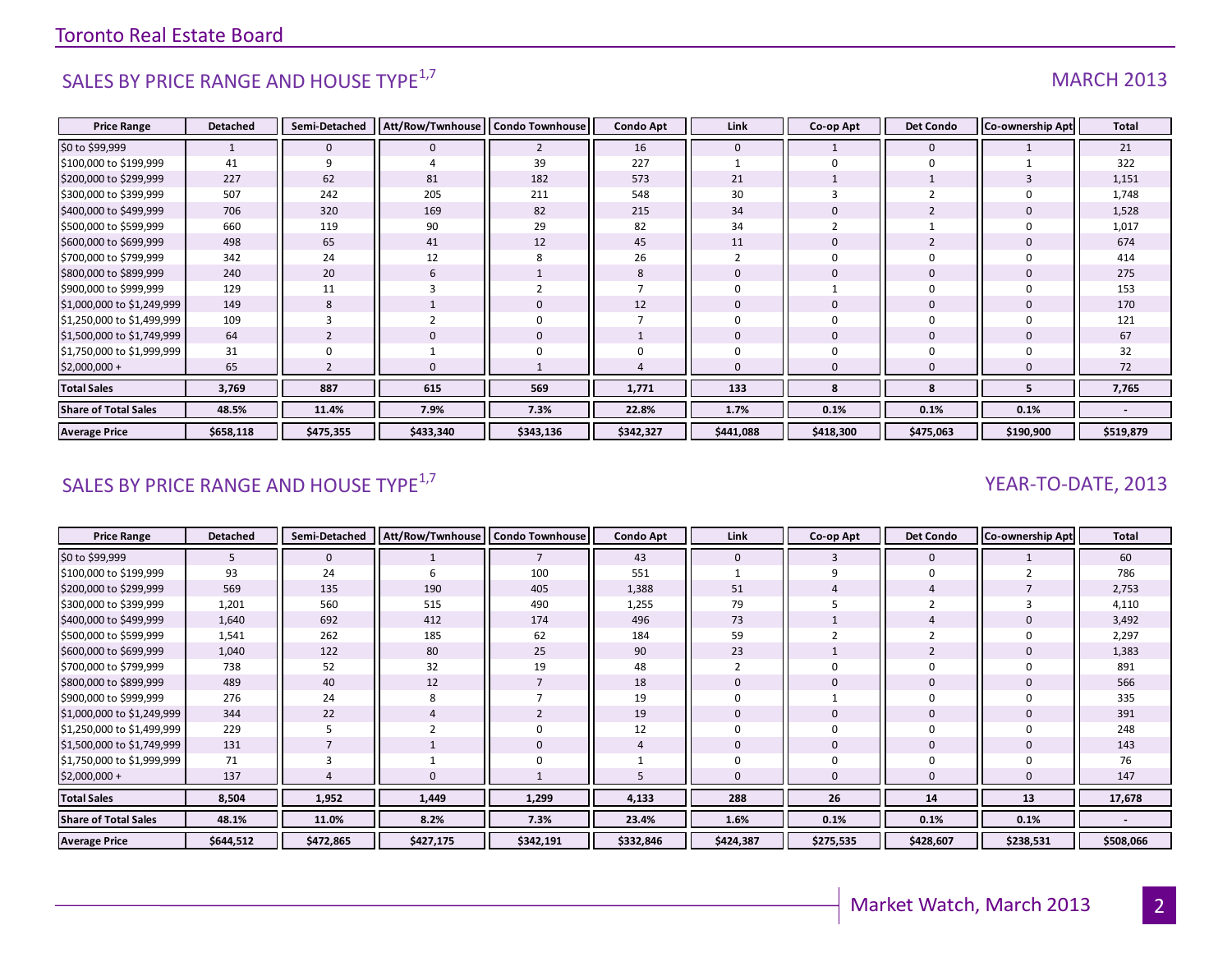#### **ALL HOME TYPES, MARCH 2013** ALL TREB AREAS

|                                  | <b>Number of Sales</b> | Dollar Volume <sup>1</sup> | Average Price <sup>1</sup> | Median Price <sup>1</sup> | New Listings <sup>2</sup> | SNLR (Trend) <sup>8</sup> | Active Listings <sup>3</sup> | Mos. Inv. (Trend) <sup>9</sup> | Avg. SP/LP <sup>4</sup> | Avg. DOM <sup>5</sup> |
|----------------------------------|------------------------|----------------------------|----------------------------|---------------------------|---------------------------|---------------------------|------------------------------|--------------------------------|-------------------------|-----------------------|
| <b>TREB Total</b>                | 7,765                  | \$4,036,861,247            | \$519,879                  | \$437,000                 | 14,728                    | 52.7%                     | 18,384                       | 2.7                            | 98%                     | 24                    |
| <b>Halton Region</b>             | 615                    | \$371,387,341              | \$603,882                  | \$505,000                 | 1,080                     | 56.1%                     | 1,362                        | 2.6                            | 97%                     | 25                    |
| Burlington                       | 105                    | \$54,260,910               | \$516,771                  | \$449,000                 | 167                       | 58.2%                     | 229                          | $2.8\,$                        | 98%                     | 31                    |
| <b>Halton Hills</b>              | 90                     | \$45,284,200               | \$503,158                  | \$475,000                 | 137                       | 63.5%                     | 202                          | 2.5                            | 98%                     | 28                    |
| Milton                           | 185                    | \$87,587,138               | \$473,444                  | \$440,000                 | 323                       | 55.5%                     | 299                          | $2.0\,$                        | 99%                     | 18                    |
| Oakville                         | 235                    | \$184,255,093              | \$784,064                  | \$640,000                 | 453                       | 53.4%                     | 632                          | 3.0                            | 97%                     | 28                    |
| <b>Peel Region</b>               | 1,670                  | \$758,199,061              | \$454,011                  | \$420,000                 | 3,291                     | 51.3%                     | 3,938                        | 2.6                            | 98%                     | 25                    |
| Brampton                         | 753                    | \$315,780,016              | \$419,363                  | \$405,000                 | 1,495                     | 50.5%                     | 1,687                        | 2.5                            | 98%                     | 24                    |
| Caledon                          | 74                     | \$41,641,784               | \$562,727                  | \$527,500                 | 164                       | 49.0%                     | 277                          | 4.2                            | 97%                     | 37                    |
| Mississauga                      | 843                    | \$400,777,261              | \$475,418                  | \$434,500                 | 1,632                     | 52.1%                     | 1,974                        | 2.5                            | 98%                     | 24                    |
| <b>City of Toronto</b>           | 2,891                  | \$1,632,817,557            | \$564,793                  | \$441,000                 | 5,513                     | 49.9%                     | 7,119                        | 2.9                            | 99%                     | 24                    |
| TURN PAGE FOR CITY OF TORONTO    |                        |                            |                            |                           |                           |                           |                              |                                |                         |                       |
| <b>TABLES OR CLICK HERE:</b>     |                        |                            |                            |                           |                           |                           |                              |                                |                         |                       |
| <b>York Region</b>               | 1,405                  | \$862,973,926              | \$614,216                  | \$558,000                 | 2,867                     | 51.2%                     | 3,602                        | 2.7                            | 98%                     | 25                    |
| Aurora                           | 84                     | \$48,103,749               | \$572,664                  | \$528,450                 | 162                       | 57.3%                     | 221                          | 2.4                            | 98%                     | 17                    |
| E. Gwillimbury                   | 36                     | \$18,767,867               | \$521,330                  | \$460,750                 | 47                        | 56.3%                     | 79                           | 3.4                            | 98%                     | 35                    |
| Georgina                         | 75                     | \$24,534,000               | \$327,120                  | \$322,000                 | 122                       | 65.5%                     | 169                          | 3.1                            | 98%                     | 34                    |
| King                             | 16                     | \$13,650,235               | \$853,140                  | \$699,868                 | 64                        | 40.0%                     | 158                          | 6.8                            | 97%                     | 34                    |
| Markham                          | 354                    | \$211,153,396              | \$596,479                  | \$560,000                 | 771                       | 50.7%                     | 885                          | 2.6                            | 99%                     | 21                    |
| Newmarket                        | 128                    | \$62,238,738               | \$486,240                  | \$449,250                 | 209                       | 67.6%                     | 206                          | $1.6\,$                        | 99%                     | 23                    |
| <b>Richmond Hill</b>             | 299                    | \$216,177,830              | \$723,003                  | \$643,500                 | 630                       | 47.0%                     | 719                          | 2.8                            | 98%                     | 23                    |
| Vaughan                          | 354                    | \$230,223,661              | \$650,349                  | \$602,850                 | 744                       | 48.6%                     | 951                          | $2.8\,$                        | 97%                     | 26                    |
| Whitchurch-Stouffville           | 59                     | \$38,124,450               | \$646,177                  | \$518,000                 | 118                       | 47.4%                     | 214                          | 3.7                            | 97%                     | 39                    |
| <b>Durham Region</b>             | 948                    | \$329,008,544              | \$347,055                  | \$327,000                 | 1,508                     | 64.8%                     | 1,559                        | 2.0                            | 98%                     | 21                    |
| Ajax                             | 174                    | \$66,669,545               | \$383,158                  | \$358,075                 | 271                       | 66.4%                     | 223                          | 1.5                            | 99%                     | 19                    |
| <b>Brock</b>                     | 17                     | \$3,982,000                | \$234,235                  | \$190,000                 | 40                        | 45.2%                     | 106                          | $7.5\,$                        | 96%                     | 58                    |
| Clarington                       | 154                    | \$48,226,424               | \$313,159                  | \$290,250                 | 223                       | 68.4%                     | 236                          | 2.0                            | 99%                     | 19                    |
| Oshawa                           | 241                    | \$68,568,500               | \$284,517                  | \$268,000                 | 378                       | 66.5%                     | 337                          | 1.8                            | 98%                     | 20                    |
| Pickering                        | 110                    | \$45,701,916               | \$415,472                  | \$399,500                 | 188                       | 62.2%                     | 208                          | 2.0                            | 98%                     | 24                    |
| Scugog                           | 19                     | \$6,967,500                | \$366,711                  | \$346,000                 | 39                        | 55.7%                     | 88                           | 4.4                            | 96%                     | 39                    |
| Uxbridge                         | 32                     | \$13,345,725               | \$417,054                  | \$397,500                 | 56                        | 54.7%                     | 108                          | 4.3                            | 96%                     | 51                    |
| Whitby                           | 201                    | \$75,546,934               | \$375,855                  | \$355,000                 | 313                       | 66.6%                     | 253                          | 1.5                            | 99%                     | 14                    |
| <b>Dufferin County</b>           | 47                     | \$14,723,900               | \$313,274                  | \$297,500                 | 86                        | 69.4%                     | 153                          | 2.5                            | 98%                     | 33                    |
| Orangeville                      | 47                     | \$14,723,900               | \$313,274                  | \$297,500                 | 86                        | 69.4%                     | 153                          | 2.5                            | 98%                     | 33                    |
| <b>Simcoe County</b>             | 189                    | \$67,750,918               | \$358,470                  | \$345,000                 | 383                       | 58.4%                     | 651                          | 3.8                            | 98%                     | 41                    |
| Adjala-Tosorontio                | 10                     | \$5,321,000                | \$532,100                  | \$507,500                 | 31                        | 48.4%                     | 75                           | 6.7                            | 99%                     | 113                   |
| <b>Bradford West Gwillimbury</b> | 72                     | \$28,517,999               | \$396,083                  | \$383,500                 | 116                       | 56.9%                     | 150                          | 2.7                            | 98%                     | 25                    |
| Essa                             | 16                     | \$4,855,290                | \$303,456                  | \$265,000                 | 53                        | 62.5%                     | 95                           | 4.3                            | 98%                     | 45                    |
| Innisfil                         | 45                     | \$14,641,750               | \$325,372                  | \$303,000                 | 94                        | 56.8%                     | 174                          | 4.4                            | 97%                     | 50                    |
| New Tecumseth                    | 46                     | \$14,414,879               | \$313,367                  | \$300,750                 | 89                        | 63.4%                     | 157                          | 3.3                            | 97%                     | 40                    |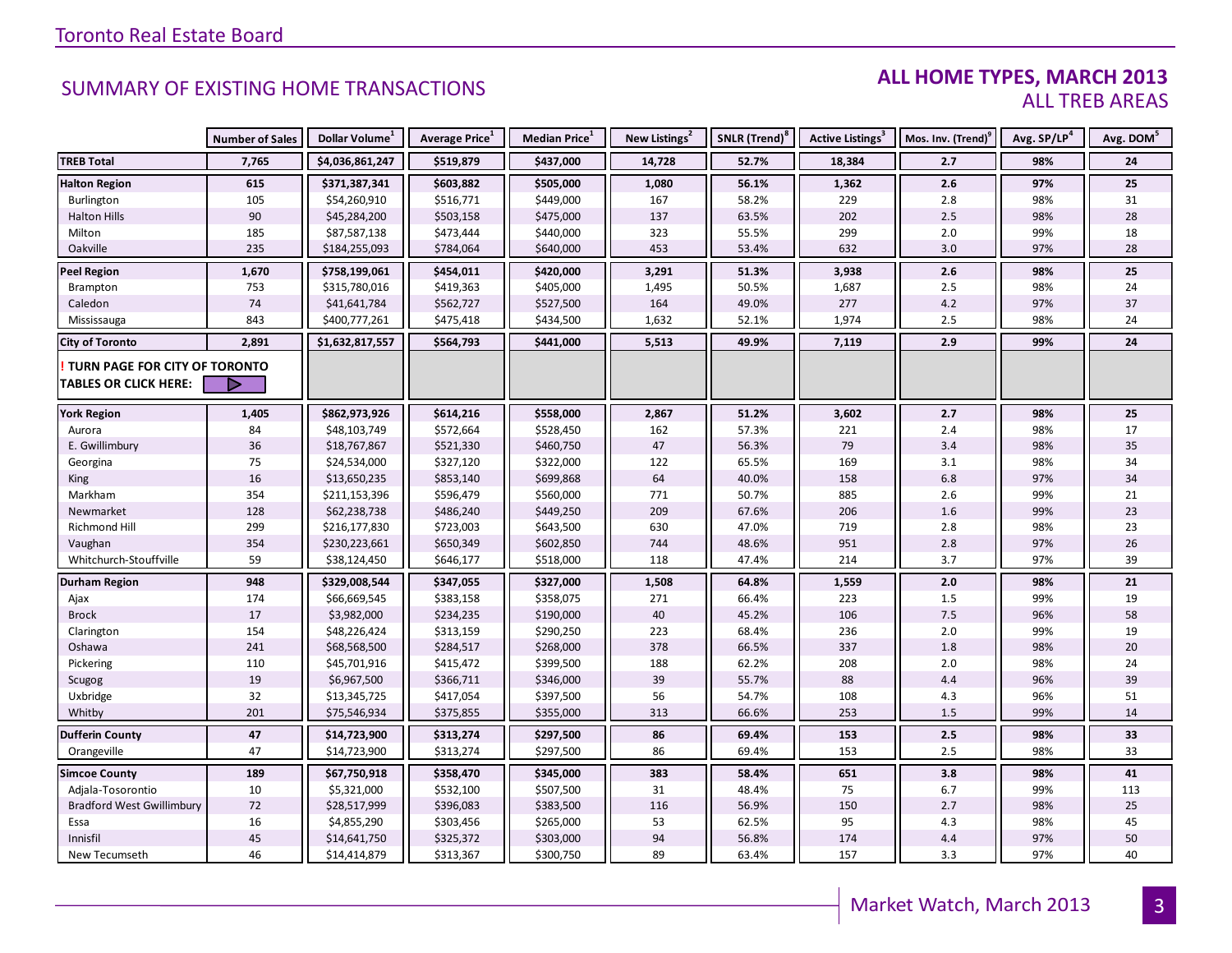#### **ALL HOME TYPES, MARCH 2013** CITY OF TORONTO MUNICIPAL BREAKDOWN

|                              | <b>Number of Sales</b> | Dollar Volume <sup>1</sup> | <b>Average Price</b> <sup>1</sup> | Median Price <sup>1</sup> | New Listings <sup>2</sup> | SNLR (Trend) <sup>8</sup> | Active Listings <sup>3</sup> | Mos. Inv. (Trend) <sup>9</sup> | Avg. SP/LP <sup>4</sup> | Avg. DOM <sup>5</sup> |
|------------------------------|------------------------|----------------------------|-----------------------------------|---------------------------|---------------------------|---------------------------|------------------------------|--------------------------------|-------------------------|-----------------------|
| <b>TREB Total</b>            | 7,765                  | \$4,036,861,247            | \$519,879                         | \$437,000                 | 14,728                    | 52.7%                     | 18,384                       | 2.7                            | 98%                     | 24                    |
| <b>City of Toronto Total</b> | 2,891                  | \$1,632,817,557            | \$564,793                         | \$441,000                 | 5,513                     | 49.9%                     | 7,119                        | 2.9                            | 99%                     | 24                    |
| <b>Toronto West</b>          | 743                    | \$358,953,021              | \$483,113                         | \$425,000                 | 1,339                     | 53.6%                     | 1,801                        | 2.8                            | 100%                    | 25                    |
| Toronto W01                  | 44                     | \$27,559,277               | \$626,347                         | \$478,000                 | 65                        | 52.5%                     | 91                           | 2.6                            | 102%                    | 21                    |
| Toronto W02                  | 105                    | \$61,655,636               | \$587,197                         | \$539,900                 | 117                       | 65.9%                     | 87                           | 1.4                            | 103%                    | 17                    |
| Toronto W03                  | 59                     | \$24,868,274               | \$421,496                         | \$400,000                 | 104                       | 63.3%                     | 108                          | 1.9                            | 102%                    | 18                    |
| Toronto W04                  | 69                     | \$24,365,400               | \$353,122                         | \$329,000                 | 106                       | 58.2%                     | 136                          | 2.7                            | 99%                     | 30                    |
| Toronto W05                  | 87                     | \$33,963,109               | \$390,381                         | \$405,000                 | 182                       | 56.3%                     | 249                          | 2.9                            | 98%                     | 23                    |
| Toronto W06                  | 89                     | \$41,879,825               | \$470,560                         | \$417,000                 | 279                       | 37.8%                     | 507                          | 4.6                            | 100%                    | 31                    |
| Toronto W07                  | 27                     | \$20,868,400               | \$772,904                         | \$730,000                 | 41                        | 68.0%                     | 35                           | 1.4                            | 100%                    | 14                    |
| Toronto W08                  | 150                    | \$87,253,750               | \$581,692                         | \$490,000                 | 245                       | 54.2%                     | 340                          | 2.8                            | 99%                     | 25                    |
| Toronto W09                  | 38                     | \$14,042,800               | \$369,547                         | \$385,750                 | 63                        | 55.6%                     | 75                           | 2.8                            | 98%                     | 30                    |
| Toronto W10                  | 75                     | \$22,496,550               | \$299,954                         | \$258,000                 | 137                       | 53.5%                     | 173                          | 2.9                            | 98%                     | 33                    |
| <b>Toronto Central</b>       | 1,319                  | \$891,982,642              | \$676,257                         | \$457,000                 | 2,737                     | 44.7%                     | 3,863                        | 3.4                            | 98%                     | 26                    |
| Toronto C01                  | 349                    | \$163,769,711              | \$469,254                         | \$395,000                 | 899                       | 39.8%                     | 1,272                        | 4.0                            | 98%                     | 29                    |
| Toronto C02                  | 48                     | \$51,084,900               | \$1,064,269                       | \$840,000                 | 120                       | 42.0%                     | 253                          | $4.3$                          | 98%                     | 22                    |
| Toronto C03                  | 47                     | \$45,301,891               | \$963,870                         | \$688,000                 | 70                        | 54.8%                     | 104                          | $2.5$                          | 99%                     | 22                    |
| Toronto C04                  | 94                     | \$107,775,765              | \$1,146,551                       | \$1,161,000               | 155                       | 49.5%                     | 213                          | 2.7                            | 99%                     | 24                    |
| Toronto C06                  | 31                     | \$18,674,829               | \$602,414                         | \$620,400                 | $75\,$                    | 47.3%                     | 101                          | $3.2$                          | 98%                     | 29                    |
| Toronto C07                  | 81                     | \$48,806,835               | \$602,554                         | \$488,000                 | 179                       | 42.6%                     | 296                          | 3.5                            | 99%                     | 22                    |
| Toronto C08                  | 147                    | \$68,878,906               | \$468,564                         | \$401,000                 | 264                       | 45.9%                     | 338                          | 3.1                            | 99%                     | 24                    |
| Toronto C09                  | 20                     | \$24,476,900               | \$1,223,845                       | \$795,000                 | $30\,$                    | 55.6%                     | 66                           | 2.8                            | 97%                     | 33                    |
| Toronto C10                  | 52                     | \$31,446,399               | \$604,738                         | \$503,500                 | 109                       | 54.7%                     | 123                          | 2.1                            | 102%                    | 16                    |
| Toronto C11                  | 38                     | \$24,683,746               | \$649,572                         | \$335,000                 | 56                        | 55.2%                     | 73                           | $2.5$                          | 98%                     | 27                    |
| Toronto C12                  | 41                     | \$85,702,888               | \$2,090,314                       | \$1,980,000               | 74                        | 37.7%                     | 147                          | 5.3                            | 97%                     | 28                    |
| Toronto C13                  | 68                     | \$39,486,504               | \$580,684                         | \$408,750                 | 112                       | 56.3%                     | 133                          | $2.2\,$                        | 100%                    | 28                    |
| Toronto C14                  | 163                    | \$100,152,987              | \$614,436                         | \$435,000                 | 329                       | 41.6%                     | 432                          | 3.6                            | 98%                     | 26                    |
| Toronto C15                  | 140                    | \$81,740,381               | \$583,860                         | \$437,450                 | 265                       | 47.4%                     | 312                          | 3.0                            | 98%                     | 25                    |
| <b>Toronto East</b>          | 829                    | \$381,881,894              | \$460,654                         | \$440,000                 | 1,437                     | 56.8%                     | 1,455                        | 2.1                            | 100%                    | 21                    |
| Toronto E01                  | 83                     | \$47,587,982               | \$573,349                         | \$571,000                 | 140                       | 57.9%                     | 122                          | 1.7                            | 104%                    | 13                    |
| Toronto E02                  | $76\,$                 | \$51,528,383               | \$678,005                         | \$632,050                 | 106                       | 59.2%                     | 93                           | $1.5$                          | 102%                    | 13                    |
| Toronto E03                  | 81                     | \$49,431,593               | \$610,267                         | \$570,000                 | 133                       | 57.1%                     | 118                          | 1.7                            | 102%                    | 20                    |
| Toronto E04                  | 97                     | \$35,458,891               | \$365,556                         | \$403,000                 | 187                       | 58.1%                     | 190                          | 2.3                            | 100%                    | 25                    |
| Toronto E05                  | 94                     | \$38,897,176               | \$413,800                         | \$351,750                 | 142                       | 60.4%                     | 120                          | 1.9                            | 99%                     | 22                    |
| Toronto E06                  | 41                     | \$23,098,350               | \$563,374                         | \$499,000                 | 65                        | 54.4%                     | 51                           | 1.8                            | 99%                     | 18                    |
| Toronto E07                  | 80                     | \$31,357,338               | \$391,967                         | \$416,500                 | 151                       | 51.9%                     | 172                          | $2.8$                          | 99%                     | 25                    |
| Toronto E08                  | 55                     | \$23,761,700               | \$432,031                         | \$402,000                 | 84                        | 56.8%                     | 114                          | 2.6                            | 99%                     | 31                    |
| Toronto E09                  | 103                    | \$33,713,530               | \$327,316                         | \$295,000                 | 202                       | 55.1%                     | 211                          | 2.6                            | 98%                     | 23                    |
| Toronto E10                  | 51                     | \$23,516,899               | \$461,116                         | \$465,000                 | 94                        | 57.1%                     | 116                          | $2.2$                          | 99%                     | 20                    |
| Toronto E11                  | 68                     | \$23,530,052               | \$346,030                         | \$334,250                 | 133                       | 56.5%                     | 148                          | 2.4                            | 98%                     | 21                    |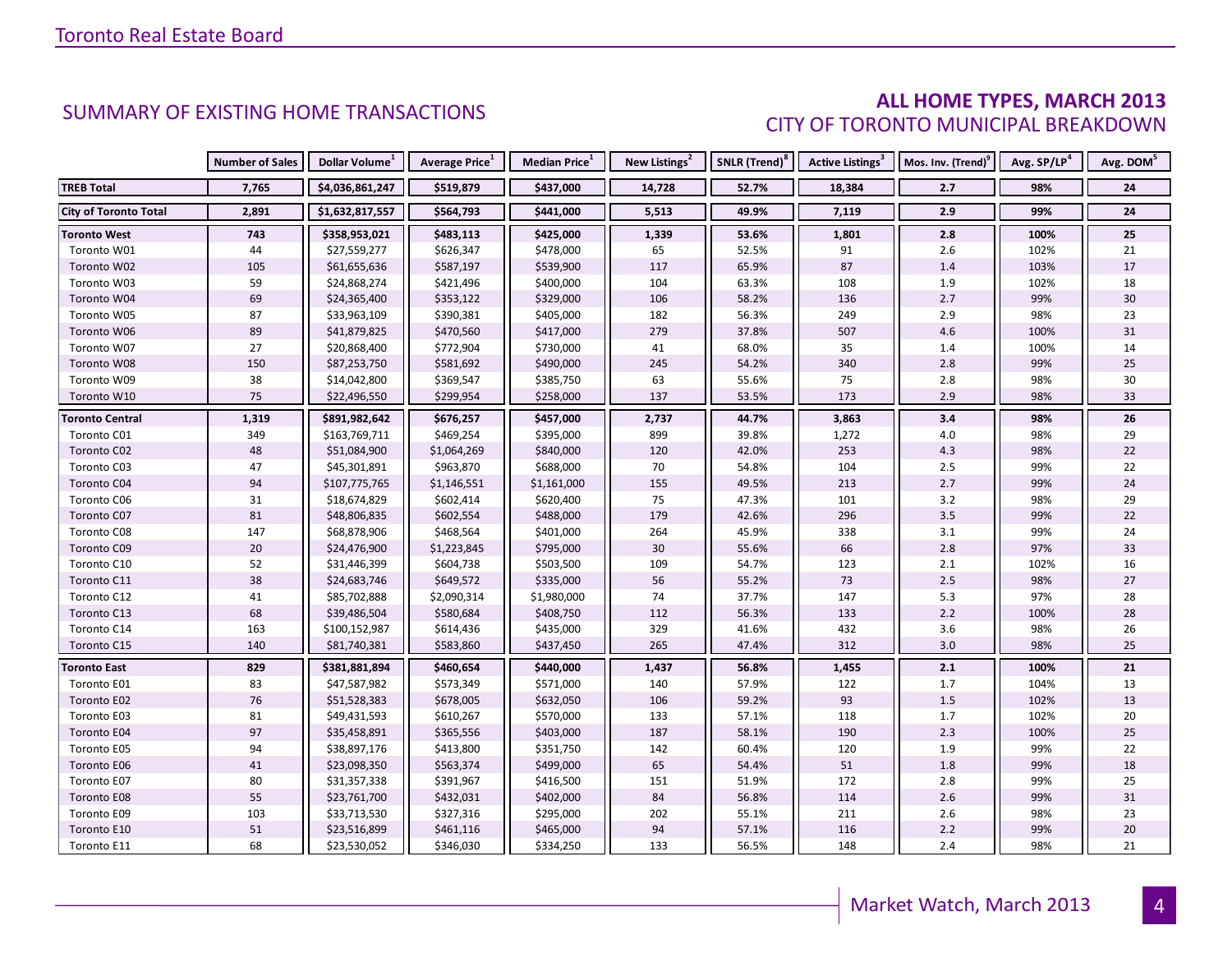#### **ALL HOME TYPES, YEAR-TO-DATE 2013** ALL TREB AREAS

|                                  | <b>Number of Sales</b> | Dollar Volume <sup>1</sup> | Average Price <sup>1</sup> | <b>Median Price</b> <sup>1</sup> | New Listings <sup>2</sup> | Avg. SP/LP <sup>4</sup> | Avg. DOM <sup>5</sup> |
|----------------------------------|------------------------|----------------------------|----------------------------|----------------------------------|---------------------------|-------------------------|-----------------------|
| <b>TREB Total</b>                | 17,678                 | \$8,981,586,198            | \$508,066                  | \$428,000                        | 36,330                    | 98%                     | 28                    |
| <b>Halton Region</b>             | 1,375                  | \$800,499,654              | \$582,182                  | \$485,000                        | 2,642                     | 98%                     | 29                    |
| Burlington                       | 216                    | \$111,824,959              | \$517,708                  | \$449,500                        | 400                       | 98%                     | 34                    |
| <b>Halton Hills</b>              | 212                    | \$98,249,511               | \$463,441                  | \$437,000                        | 362                       | 98%                     | 32                    |
| Milton                           | 438                    | \$201,599,420              | \$460,273                  | \$431,950                        | 771                       | 99%                     | 23                    |
| Oakville                         | 509                    | \$388,825,764              | \$763,901                  | \$629,000                        | 1,109                     | 97%                     | 31                    |
| <b>Peel Region</b>               | 3,779                  | \$1,697,948,735            | \$449,312                  | \$407,000                        | 7,976                     | 98%                     | 29                    |
| Brampton                         | 1,646                  | \$685,415,636              | \$416,413                  | \$390,000                        | 3,545                     | 98%                     | 28                    |
| Caledon                          | 154                    | \$87,552,676               | \$568,524                  | \$517,500                        | 391                       | 97%                     | 40                    |
| Mississauga                      | 1,979                  | \$924,980,423              | \$467,398                  | \$415,000                        | 4,040                     | 98%                     | 28                    |
| <b>City of Toronto</b>           | 6,570                  | \$3,598,784,869            | \$547,760                  | \$430,944                        | 14,014                    | 99%                     | 28                    |
| TURN PAGE FOR CITY OF TORONTO    |                        |                            |                            |                                  |                           |                         |                       |
| <b>TABLES OR CLICK HERE:</b>     | D                      |                            |                            |                                  |                           |                         |                       |
| <b>York Region</b>               | 3,258                  | \$1,950,542,383            | \$598,693                  | \$545,000                        | 6,854                     | 98%                     | 29                    |
| Aurora                           | 179                    | \$101,505,751              | \$567,071                  | \$515,000                        | 393                       | 98%                     | 23                    |
| E. Gwillimbury                   | 71                     | \$35,040,367               | \$493,526                  | \$457,000                        | 123                       | 97%                     | 38                    |
| Georgina                         | 163                    | \$50,536,259               | \$310,038                  | \$310,000                        | 272                       | 98%                     | 39                    |
| <b>King</b>                      | 44                     | \$35,860,465               | \$815,011                  | \$673,868                        | 172                       | 96%                     | 48                    |
| Markham                          | 825                    | \$493,275,781              | \$597,910                  | \$556,800                        | 1,725                     | 98%                     | 28                    |
| Newmarket                        | 303                    | \$144,273,093              | \$476,149                  | \$453,500                        | 513                       | 99%                     | 23                    |
| Richmond Hill                    | 689                    | \$478,803,371              | \$694,925                  | \$633,888                        | 1,460                     | 97%                     | 29                    |
| Vaughan                          | 827                    | \$521,962,525              | \$631,152                  | \$579,000                        | 1,845                     | 97%                     | 29                    |
| Whitchurch-Stouffville           | 157                    | \$89,284,771               | \$568,693                  | \$495,000                        | 351                       | 97%                     | 37                    |
| <b>Durham Region</b>             | 2,179                  | \$753,608,471              | \$345,851                  | \$325,000                        | 3,713                     | 98%                     | 24                    |
| Ajax                             | 380                    | \$142,701,957              | \$375,531                  | \$350,000                        | 661                       | 99%                     | 21                    |
| <b>Brock</b>                     | 34                     | \$8,038,400                | \$236,424                  | \$193,750                        | 102                       | 96%                     | 58                    |
| Clarington                       | 342                    | \$103,960,753              | \$303,979                  | \$282,000                        | 573                       | 98%                     | 23                    |
| Oshawa                           | 551                    | \$154,508,708              | \$280,415                  | \$267,000                        | 886                       | 98%                     | 24                    |
| Pickering                        | 253                    | \$102,589,340              | \$405,491                  | \$386,500                        | 473                       | 99%                     | 24                    |
| Scugog                           | 63                     | \$23,928,100               | \$379,811                  | \$355,000                        | 123                       | 97%                     | 45                    |
| Uxbridge                         | 69                     | \$32,536,725               | \$471,547                  | \$419,900                        | 142                       | 96%                     | 44                    |
| Whitby                           | 487                    | \$185,344,488              | \$380,584                  | \$357,500                        | 753                       | 99%                     | 19                    |
| <b>Dufferin County</b>           | 107                    | \$34,768,400               | \$324,938                  | \$320,000                        | 235                       | 98%                     | 33                    |
| Orangeville                      | 107                    | \$34,768,400               | \$324,938                  | \$320,000                        | 235                       | 98%                     | 33                    |
| <b>Simcoe County</b>             | 410                    | \$145,433,686              | \$354,716                  | \$332,500                        | 896                       | 97%                     | 48                    |
| Adjala-Tosorontio                | 26                     | \$12,793,888               | \$492,073                  | \$411,250                        | 74                        | 98%                     | 74                    |
| <b>Bradford West Gwillimbury</b> | 141                    | \$54,732,637               | \$388,175                  | \$375,000                        | 280                       | 98%                     | 30                    |
| Essa                             | 38                     | \$11,218,190               | \$295,216                  | \$249,450                        | 105                       | 97%                     | 69                    |
| Innisfil                         | 91                     | \$30,574,692               | \$335,986                  | \$320,000                        | 226                       | 97%                     | 58                    |
| New Tecumseth                    | 114                    | \$36,114,279               | \$316,792                  | \$289,500                        | 211                       | 97%                     | 49                    |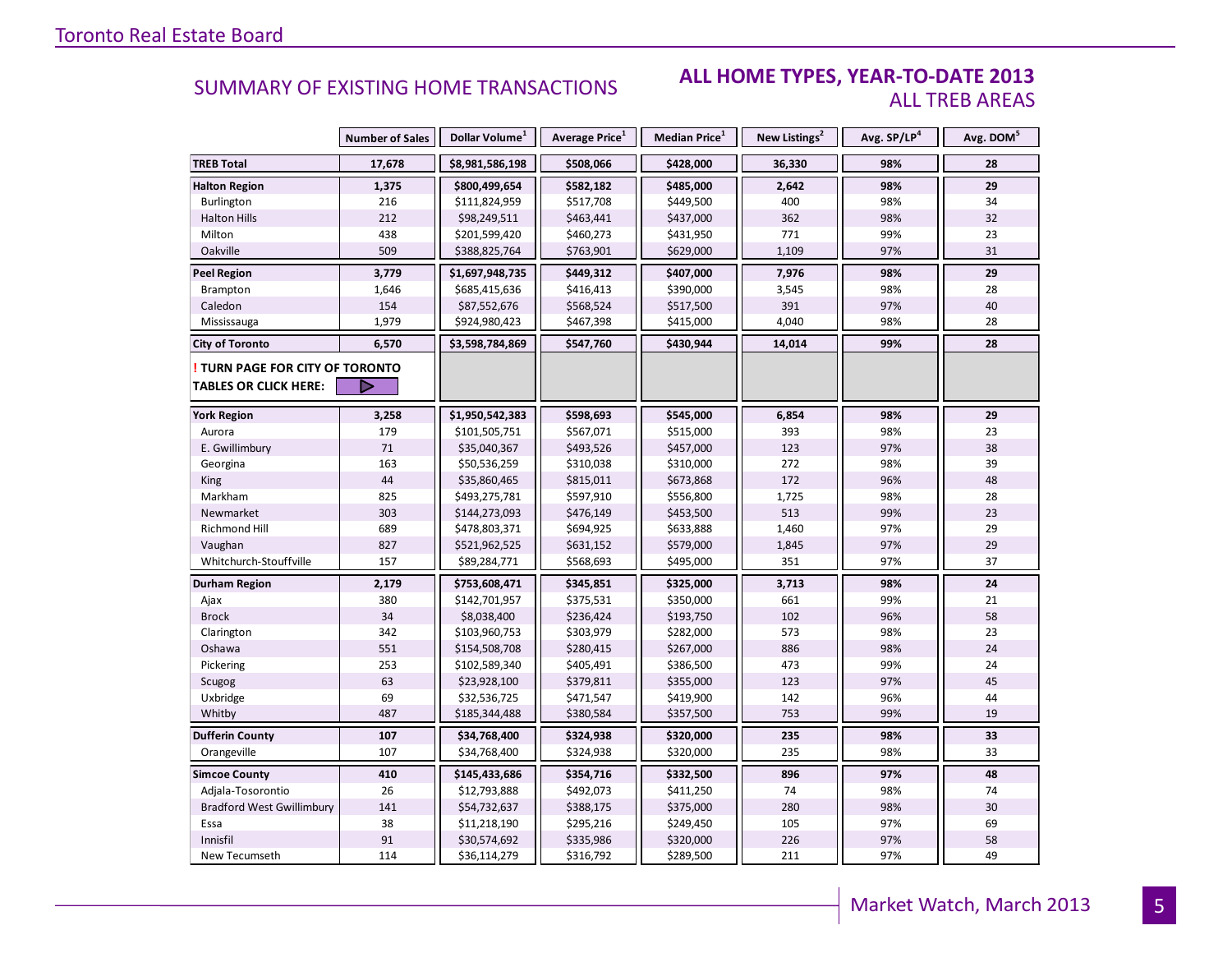#### **ALL HOME TYPES, YEAR-TO-DATE 2013** CITY OF TORONTO MUNICIPAL BREAKDOWN SUMMARY OF EXISTING HOME TRANSACTIONS

|                              | <b>Number of Sales</b> | Dollar Volume <sup>1</sup> | Average Price <sup>1</sup> | Median Price <sup>1</sup> | New Listings <sup>2</sup> | Avg. SP/LP <sup>4</sup> | Avg. DOM <sup>5</sup> |
|------------------------------|------------------------|----------------------------|----------------------------|---------------------------|---------------------------|-------------------------|-----------------------|
| <b>TREB Total</b>            | 17,678                 | \$8,981,586,198            | \$508,066                  | \$428,000                 | 36,330                    | 98%                     | 28                    |
| <b>City of Toronto Total</b> | 6,570                  | \$3,598,784,869            | \$547,760                  | \$430,944                 | 14,014                    | 99%                     | 28                    |
| Toronto West                 | 1,662                  | \$766,955,197              | \$461,465                  | \$412,000                 | 3,436                     | 99%                     | 30                    |
| Toronto W01                  | 92                     | \$52,896,977               | \$574,967                  | \$420,000                 | 196                       | 101%                    | 23                    |
| Toronto W02                  | 194                    | \$110,555,848              | \$569,876                  | \$549,500                 | 275                       | 102%                    | 21                    |
| Toronto W03                  | 137                    | \$57,051,024               | \$416,431                  | \$399,000                 | 246                       | 100%                    | 25                    |
| Toronto W04                  | 155                    | \$59,030,155               | \$380,840                  | \$358,000                 | 264                       | 98%                     | 36                    |
| Toronto W05                  | 199                    | \$74,635,859               | \$375,055                  | \$398,550                 | 414                       | 98%                     | 33                    |
| Toronto W06                  | 213                    | \$95,232,714               | \$447,102                  | \$389,989                 | 790                       | 98%                     | 34                    |
| Toronto W07                  | 60                     | \$41,687,950               | \$694,799                  | \$680,000                 | 97                        | 101%                    | 18                    |
| Toronto W08                  | 317                    | \$181,346,560              | \$572,071                  | \$465,000                 | 659                       | 99%                     | 28                    |
| Toronto W09                  | 112                    | \$41,589,400               | \$371,334                  | \$365,000                 | 169                       | 98%                     | 34                    |
| Toronto W10                  | 183                    | \$52,928,710               | \$289,228                  | \$258,000                 | 326                       | 97%                     | 35                    |
| <b>Toronto Central</b>       | 2,998                  | \$1,977,308,655            | \$659,543                  | \$457,500                 | 7,163                     | 98%                     | 30                    |
| Toronto C01                  | 773                    | \$355,312,372              | \$459,654                  | \$394,000                 | 2,170                     | 98%                     | 32                    |
| Toronto C02                  | 122                    | \$124,404,100              | \$1,019,706                | \$851,000                 | 377                       | 98%                     | 27                    |
| Toronto C03                  | 102                    | \$91,092,029               | \$893,059                  | \$682,608                 | 212                       | 99%                     | 22                    |
| Toronto C04                  | 215                    | \$238,587,665              | \$1,109,710                | \$1,050,000               | 471                       | 99%                     | 22                    |
| Toronto C06                  | 62                     | \$39,312,089               | \$634,066                  | \$668,000                 | 164                       | 97%                     | 30                    |
| Toronto C07                  | 221                    | \$119,952,523              | \$542,772                  | \$406,000                 | 538                       | 98%                     | 32                    |
| Toronto C08                  | 302                    | \$136,515,494              | \$452,038                  | \$387,250                 | 671                       | 99%                     | 29                    |
| Toronto C09                  | 56                     | \$75,022,400               | \$1,339,686                | \$972,500                 | 124                       | 98%                     | 25                    |
| Toronto C10                  | 130                    | \$77,652,144               | \$597,324                  | \$487,450                 | 275                       | 101%                    | 22                    |
| Toronto C11                  | 104                    | \$70,983,210               | \$682,531                  | \$361,250                 | 170                       | 99%                     | 34                    |
| Toronto C12                  | 83                     | \$161,456,788              | \$1,945,263                | \$1,842,000               | 231                       | 97%                     | 29                    |
| Toronto C13                  | 154                    | \$94,340,590               | \$612,601                  | \$440,000                 | 291                       | 99%                     | 27                    |
| Toronto C14                  | 388                    | \$231,383,375              | \$596,349                  | \$429,000                 | 840                       | 98%                     | 33                    |
| Toronto C15                  | 286                    | \$161,293,876              | \$563,965                  | \$463,750                 | 629                       | 98%                     | 29                    |
| <b>Toronto East</b>          | 1,910                  | \$854,521,017              | \$447,393                  | \$425,000                 | 3,415                     | 100%                    | 25                    |
| Toronto E01                  | 188                    | \$110,468,170              | \$587,597                  | \$572,500                 | 352                       | 103%                    | 17                    |
| Toronto E02                  | 157                    | \$106,675,973              | \$679,465                  | \$629,100                 | 276                       | 101%                    | 11                    |
| Toronto E03                  | 197                    | \$112,220,495              | \$569,647                  | \$525,000                 | 350                       | 101%                    | 19                    |
| Toronto E04                  | 234                    | \$84,433,487               | \$360,827                  | \$390,000                 | 411                       | 99%                     | 27                    |
| Toronto E05                  | 193                    | \$77,327,252               | \$400,659                  | \$347,300                 | 298                       | 99%                     | 27                    |
| <b>Toronto E06</b>           | 85                     | \$48,013,950               | \$564,870                  | \$479,000                 | 152                       | 99%                     | 21                    |
| Toronto E07                  | 173                    | \$66,392,925               | \$383,774                  | \$360,000                 | 317                       | 100%                    | 35                    |
| <b>Toronto E08</b>           | 134                    | \$54,899,816               | \$409,700                  | \$397,000                 | 229                       | 98%                     | 29                    |
| Toronto E09                  | 235                    | \$75,262,998               | \$320,268                  | \$295,000                 | 459                       | 98%                     | 28                    |
| Toronto E10                  | 126                    | \$56,082,499               | \$445,099                  | \$453,950                 | 250                       | 98%                     | 27                    |
| Toronto E11                  | 188                    | \$62,743,452               | \$333,742                  | \$326,500                 | 321                       | 98%                     | 29                    |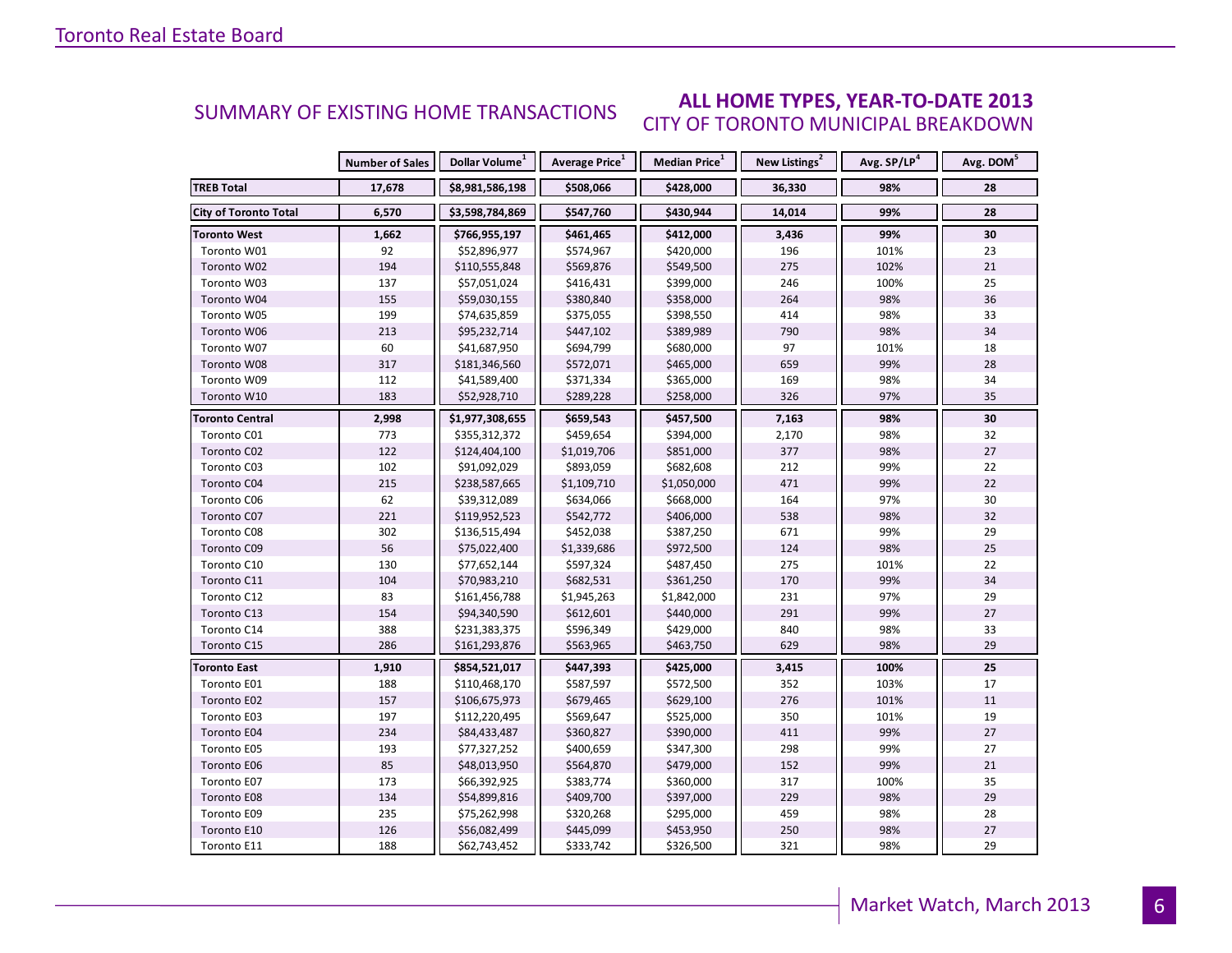#### DETACHED HOUSES, MARCH 2013 ALL TREB AREAS

|                                  | Sales <sup>1</sup> | Dollar Volume <sup>1</sup> | Average Price <sup>1</sup> | Median Price <sup>1</sup> | New Listings <sup>2</sup> | Active Listings <sup>3</sup> | Avg. SP/LP <sup>4</sup> | Avg. DOM <sup>5</sup> |
|----------------------------------|--------------------|----------------------------|----------------------------|---------------------------|---------------------------|------------------------------|-------------------------|-----------------------|
| <b>TREB Total</b>                | 3,769              | \$2,480,445,328            | \$658,118                  | \$557,000                 | 7,238                     | 8,989                        | 98%                     | 24                    |
| <b>Halton Region</b>             | 380                | \$279,170,698              | \$734,660                  | \$605,000                 | 679                       | 939                          | 97%                     | 29                    |
| Burlington                       | 52                 | \$34,638,800               | \$666,131                  | \$615,000                 | 87                        | 148                          | 98%                     | 30                    |
| <b>Halton Hills</b>              | 66                 | \$37,054,800               | \$561,436                  | \$529,000                 | 111                       | 178                          | 98%                     | 33                    |
| Milton                           | 105                | \$57,581,238               | \$548,393                  | \$515,888                 | 186                       | 189                          | 98%                     | 22                    |
| Oakville                         | 157                | \$149,895,860              | \$954,751                  | \$758,000                 | 295                       | 424                          | 96%                     | 32                    |
| <b>Peel Region</b>               | 786                | \$454,680,506              | \$578,474                  | \$537,000                 | 1,693                     | 2,057                        | 98%                     | 23                    |
| Brampton                         | 423                | \$206,881,704              | \$489,082                  | \$467,500                 | 942                       | 1,089                        | 98%                     | 23                    |
| Caledon                          | 57                 | \$34,409,084               | \$603,668                  | \$562,000                 | 133                       | 250                          | 96%                     | 43                    |
| Mississauga                      | 306                | \$213,389,718              | \$697,352                  | \$624,250                 | 618                       | 718                          | 98%                     | 20                    |
| <b>City of Toronto</b>           | 975                | \$825,656,839              | \$846,828                  | \$680,000                 | 1,666                     | 1,820                        | 99%                     | 18                    |
| TURN PAGE FOR CITY OF TORONTO    |                    |                            |                            |                           |                           |                              |                         |                       |
| <b>TABLES OR CLICK HERE:</b>     |                    |                            |                            |                           |                           |                              |                         |                       |
| <b>York Region</b>               | 835                | \$615,126,772              | \$736,679                  | \$674,000                 | 1,713                     | 2,264                        | 98%                     | 26                    |
| Aurora                           | 49                 | \$34,519,299               | \$704,475                  | \$619,500                 | 98                        | 132                          | 98%                     | 22                    |
| E. Gwillimbury                   | 30                 | \$16,806,867               | \$560,229                  | \$484,750                 | 40                        | 76                           | 97%                     | 39                    |
| Georgina                         | 67                 | \$22,004,600               | \$328,427                  | \$324,000                 | 109                       | 159                          | 98%                     | 36                    |
| <b>King</b>                      | 15                 | \$13,215,235               | \$881,016                  | \$764,000                 | 55                        | 148                          | 97%                     | 36                    |
| Markham                          | 163                | \$126,253,837              | \$774,563                  | \$710,000                 | 360                       | 405                          | 99%                     | 18                    |
| Newmarket                        | 85                 | \$46,320,262               | \$544,944                  | \$518,800                 | 150                       | 164                          | 99%                     | 24                    |
| <b>Richmond Hill</b>             | 185                | \$167,543,304              | \$905,639                  | \$808,000                 | 382                       | 432                          | 98%                     | 21                    |
| Vaughan                          | 196                | \$155,974,968              | \$795,791                  | \$715,000                 | 433                       | 576                          | 97%                     | 28                    |
| Whitchurch-Stouffville           | 45                 | \$32,488,400               | \$721,964                  | \$587,000                 | 86                        | 172                          | 96%                     | 46                    |
| <b>Durham Region</b>             | 627                | \$243,083,314              | \$387,693                  | \$369,900                 | 1,116                     | 1,240                        | 98%                     | 22                    |
| Ajax                             | 99                 | \$45,049,000               | \$455,040                  | \$433,000                 | 192                       | 169                          | 99%                     | 21                    |
| <b>Brock</b>                     | 14                 | \$3,297,500                | \$235,536                  | \$190,000                 | 37                        | 103                          | 95%                     | 63                    |
| Clarington                       | 111                | \$37,845,425               | \$340,950                  | \$318,000                 | 169                       | 191                          | 99%                     | 18                    |
| Oshawa                           | 173                | \$54,538,350               | \$315,251                  | \$297,000                 | 293                       | 259                          | 98%                     | 19                    |
| Pickering                        | 62                 | \$30,879,239               | \$498,052                  | \$460,000                 | 114                       | 138                          | 98%                     | 27                    |
| Scugog                           | 18                 | \$6,732,500                | \$374,028                  | \$350,500                 | 38                        | 86                           | 96%                     | 40                    |
| Uxbridge                         | 24                 | \$11,381,900               | \$474,246                  | \$445,000                 | 51                        | 98                           | 96%                     | 54                    |
| Whitby                           | 126                | \$53,359,400               | \$423,487                  | \$405,400                 | 222                       | 196                          | 98%                     | 15                    |
| <b>Dufferin County</b>           | 28                 | \$10,144,500               | \$362,304                  | \$341,400                 | 66                        | 119                          | 98%                     | 42                    |
| Orangeville                      | 28                 | \$10,144,500               | \$362,304                  | \$341,400                 | 66                        | 119                          | 98%                     | 42                    |
| <b>Simcoe County</b>             | 138                | \$52,582,699               | \$381,034                  | \$359,000                 | 305                       | 550                          | 98%                     | 46                    |
| Adjala-Tosorontio                | 10                 | \$5,321,000                | \$532,100                  | \$507,500                 | 31                        | 75                           | 99%                     | 113                   |
| <b>Bradford West Gwillimbury</b> | 45                 | \$19,810,899               | \$440,242                  | \$416,000                 | 91                        | 129                          | 98%                     | 28                    |
| Essa                             | 10                 | \$3,495,500                | \$349,550                  | \$291,000                 | 34                        | 73                           | 98%                     | 55                    |
| Innisfil                         | 42                 | \$13,930,250               | \$331,673                  | \$311,750                 | 89                        | 166                          | 97%                     | 51                    |
| New Tecumseth                    | 31                 | \$10,025,050               | \$323,389                  | \$320,000                 | 60                        | 107                          | 97%                     | 40                    |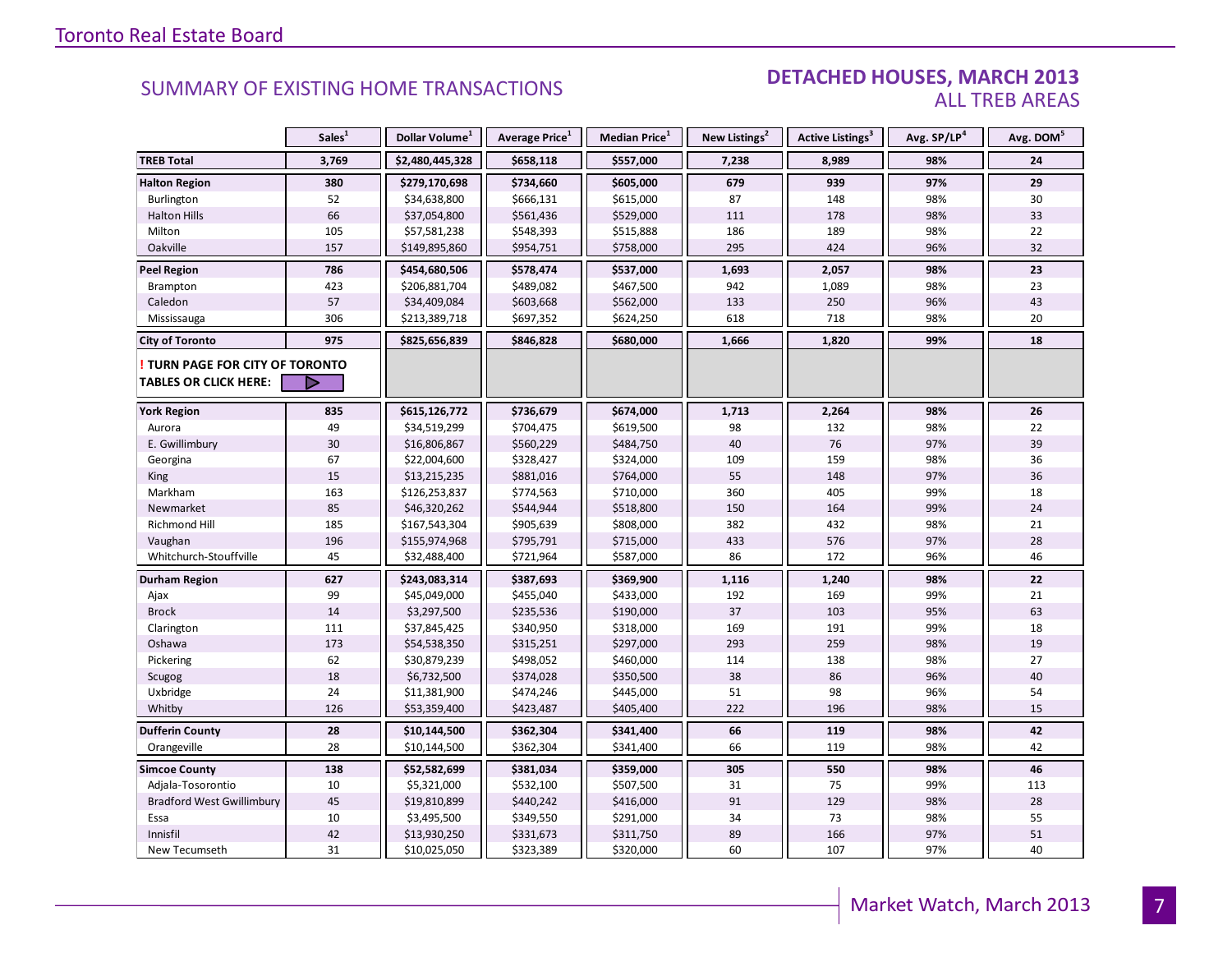### DETACHED HOUSES, MARCH 2013 CITY OF TORONTO MUNICIPAL BREAKDOWN

<span id="page-7-0"></span>

|                              | Sales <sup>1</sup> | Dollar Volume <sup>1</sup> | Average Price <sup>1</sup> | Median Price <sup>1</sup> | New Listings <sup>2</sup> | Active Listings <sup>3</sup> | Avg. SP/LP <sup>4</sup> | Avg. DOM <sup>5</sup> |
|------------------------------|--------------------|----------------------------|----------------------------|---------------------------|---------------------------|------------------------------|-------------------------|-----------------------|
| <b>TREB Total</b>            | 3,769              | \$2,480,445,328            | \$658,118                  | \$557,000                 | 7,238                     | 8,989                        | 98%                     | 24                    |
| <b>City of Toronto Total</b> | 975                | \$825,656,839              | \$846,828                  | \$680,000                 | 1,666                     | 1,820                        | 99%                     | 18                    |
| <b>Toronto West</b>          | 301                | \$196,540,089              | \$652,957                  | \$575,000                 | 490                       | 492                          | 101%                    | 20                    |
| Toronto W01                  | 8                  | \$9,386,000                | \$1,173,250                | \$965,500                 | 5                         | 15                           | 100%                    | 43                    |
| Toronto W02                  | 36                 | \$26,910,536               | \$747,515                  | \$697,000                 | 45                        | 33                           | 104%                    | 13                    |
| Toronto W03                  | 36                 | \$16,103,544               | \$447,321                  | \$400,500                 | 60                        | 53                           | 102%                    | 17                    |
| Toronto W04                  | 28                 | \$14,270,800               | \$509,671                  | \$516,250                 | 58                        | 57                           | 100%                    | $21\,$                |
| Toronto W05                  | 28                 | \$15,304,309               | \$546,582                  | \$542,900                 | 45                        | 46                           | 99%                     | 23                    |
| Toronto W06                  | 30                 | \$17,581,700               | \$586,057                  | \$539,200                 | 57                        | 58                           | 102%                    | $20\,$                |
| Toronto W07                  | 23                 | \$17,617,900               | \$765,996                  | \$730,000                 | 30                        | 21                           | 101%                    | 14                    |
| Toronto W08                  | 63                 | \$55,953,750               | \$888,155                  | \$703,000                 | 105                       | 127                          | 99%                     | 21                    |
| Toronto W09                  | 16                 | \$9,082,000                | \$567,625                  | \$523,500                 | 33                        | 39                           | 99%                     | 19                    |
| Toronto W10                  | 33                 | \$14,329,550               | \$434,229                  | \$425,000                 | 52                        | 43                           | 99%                     | 21                    |
| <b>Toronto Central</b>       | 327                | \$425,871,502              | \$1,302,359                | \$1,125,000               | 567                       | 763                          | 98%                     | 20                    |
| Toronto C01                  | $\mathbf{1}$       | \$1,055,000                | \$1,055,000                | \$1,055,000               | 6                         | 10                           | 96%                     | 9                     |
| Toronto C02                  | 8                  | \$11,639,500               | \$1,454,938                | \$1,348,750               | 16                        | 31                           | 98%                     | 8                     |
| Toronto C03                  | $30\,$             | \$36,021,473               | \$1,200,716                | \$978,000                 | 48                        | 71                           | 98%                     | 21                    |
| Toronto C04                  | 70                 | \$95,641,365               | \$1,366,305                | \$1,302,500               | 111                       | 139                          | 98%                     | 21                    |
| Toronto C06                  | 17                 | \$14,000,418               | \$823,554                  | \$747,500                 | 35                        | 38                           | 98%                     | 23                    |
| Toronto C07                  | 27                 | \$26,494,400               | \$981,274                  | \$820,000                 | 72                        | 113                          | 100%                    | 11                    |
| Toronto C08                  | $\mathbf{1}$       | \$1,100,000                | \$1,100,000                | \$1,100,000               | $\overline{4}$            | $\boldsymbol{6}$             | 124%                    | $\mathbf{1}$          |
| Toronto C09                  | 5                  | \$10,710,000               | \$2,142,000                | \$1,875,000               | 10                        | 24                           | 96%                     | 28                    |
| Toronto C10                  | 9                  | \$10,232,000               | \$1,136,889                | \$1,049,000               | 18                        | 22                           | 105%                    | 12                    |
| Toronto C11                  | 11                 | \$16,209,000               | \$1,473,545                | \$1,410,000               | 12                        | 12                           | 98%                     | 15                    |
| Toronto C12                  | 35                 | \$81,233,888               | \$2,320,968                | \$2,120,000               | 52                        | 108                          | 97%                     | 28                    |
| Toronto C13                  | 21                 | \$23,342,804               | \$1,111,562                | \$858,000                 | 31                        | 36                           | 102%                    | 19                    |
| Toronto C14                  | 47                 | \$52,603,100               | \$1,119,215                | \$1,050,000               | 87                        | 97                           | 97%                     | 19                    |
| Toronto C15                  | 45                 | \$45,588,554               | \$1,013,079                | \$870,000                 | 65                        | 56                           | 98%                     | 19                    |
| <b>Toronto East</b>          | 347                | \$203,245,248              | \$585,721                  | \$515,000                 | 609                       | 565                          | 100%                    | 16                    |
| Toronto E01                  | 20                 | \$13,655,010               | \$682,751                  | \$680,000                 | 32                        | 25                           | 106%                    | 12                    |
| Toronto E02                  | 23                 | \$20,524,188               | \$892,356                  | \$840,000                 | 40                        | 46                           | 100%                    | $11\,$                |
| Toronto E03                  | 53                 | \$34,774,890               | \$656,130                  | \$597,000                 | 84                        | 76                           | 101%                    | 17                    |
| Toronto E04                  | 43                 | \$20,473,155               | \$476,120                  | \$460,000                 | 79                        | 63                           | 101%                    | 18                    |
| Toronto E05                  | 23                 | \$14,973,188               | \$651,008                  | \$595,000                 | 45                        | 30                           | 100%                    | 12                    |
| Toronto E06                  | 33                 | \$19,334,950               | \$585,908                  | \$550,000                 | 57                        | 47                           | 98%                     | 17                    |
| Toronto E07                  | 21                 | \$12,420,987               | \$591,476                  | \$555,000                 | 42                        | 38                           | 101%                    | 14                    |
| Toronto E08                  | 30                 | \$17,785,300               | \$592,843                  | \$540,450                 | 50                        | 62                           | 99%                     | 24                    |
| Toronto E09                  | 41                 | \$17,973,530               | \$438,379                  | \$435,000                 | 78                        | 64                           | 99%                     | 17                    |
| Toronto E10                  | 34                 | \$18,789,999               | \$552,647                  | \$522,500                 | 61                        | ${\bf 78}$                   | 99%                     | 15                    |
| Toronto E11                  | 26                 | \$12,540,051               | \$482,310                  | \$485,000                 | 41                        | 36                           | 99%                     | 17                    |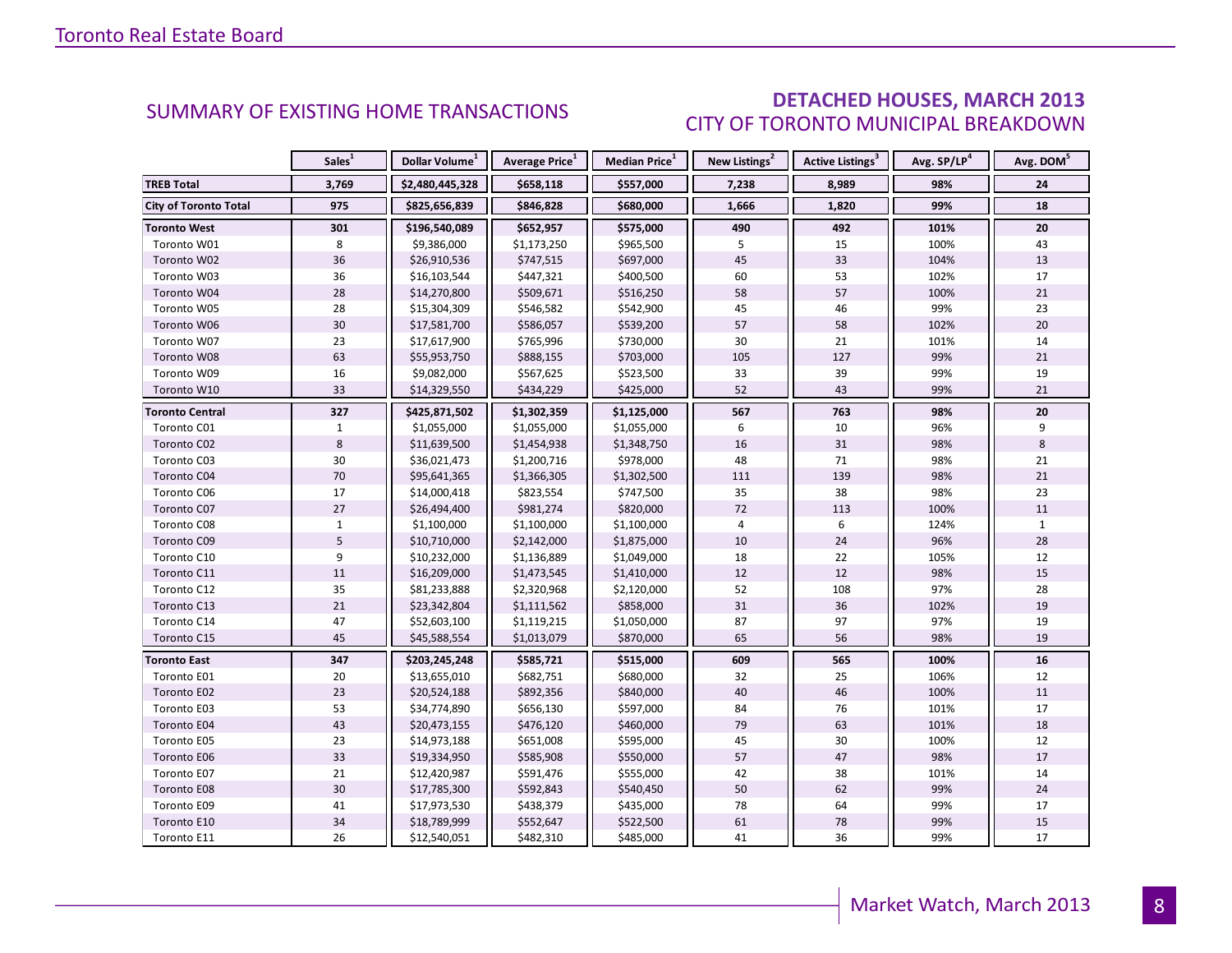#### SEMI-DETACHED HOUSES, MARCH 2013 ALL TREB AREAS

|                                                               | Sales <sup>1</sup> | Dollar Volume <sup>1</sup> | Average Price <sup>1</sup> | Median Price <sup>1</sup> | New Listings <sup>2</sup> | Active Listings <sup>3</sup> | Avg. SP/LP <sup>4</sup> | Avg. DOM <sup>5</sup> |
|---------------------------------------------------------------|--------------------|----------------------------|----------------------------|---------------------------|---------------------------|------------------------------|-------------------------|-----------------------|
| <b>TREB Total</b>                                             | 887                | \$421,639,544              | \$475,355                  | \$434,000                 | 1,346                     | 1,043                        | 100%                    | 16                    |
| <b>Halton Region</b>                                          | 47                 | \$20,240,300               | \$430,645                  | \$423,000                 | 79                        | 60                           | 99%                     | 11                    |
| Burlington                                                    | 6                  | \$2,579,900                | \$429,983                  | \$444,000                 | 11                        | $\overline{7}$               | 99%                     | 9                     |
| <b>Halton Hills</b>                                           | $\overline{9}$     | \$3,372,900                | \$374,767                  | \$396,000                 | 9                         | $\overline{4}$               | 98%                     | 12                    |
| Milton                                                        | 22                 | \$9,164,000                | \$416,545                  | \$420,000                 | 40                        | 30                           | 99%                     | 13                    |
| Oakville                                                      | 10                 | \$5,123,500                | \$512,350                  | \$465,000                 | 19                        | 19                           | 99%                     | 8                     |
| <b>Peel Region</b>                                            | 321                | \$131,413,666              | \$409,388                  | \$406,000                 | 496                       | 415                          | 98%                     | 20                    |
| Brampton                                                      | 166                | \$62,821,700               | \$378,444                  | \$377,500                 | 269                       | 245                          | 98%                     | 21                    |
| Caledon                                                       | 8                  | \$3,277,700                | \$409,713                  | \$411,950                 | 12                        | $6\,$                        | 101%                    | 8                     |
| Mississauga                                                   | 147                | \$65,314,266               | \$444,315                  | \$440,000                 | 215                       | 164                          | 98%                     | 19                    |
| <b>City of Toronto</b>                                        | 314                | \$190,703,019              | \$607,334                  | \$549,500                 | 451                       | 332                          | 102%                    | 12                    |
| TURN PAGE FOR CITY OF TORONTO<br><b>TABLES OR CLICK HERE:</b> |                    |                            |                            |                           |                           |                              |                         |                       |
| <b>York Region</b>                                            | 111                | \$53,127,614               | \$478,627                  | \$485,000                 | 210                       | 160                          | 99%                     | 15                    |
| Aurora                                                        | 6                  | \$2,558,100                | \$426,350                  | \$420,850                 | 10                        | 5                            | 99%                     | 12                    |
| E. Gwillimbury                                                |                    |                            |                            |                           |                           |                              |                         |                       |
| Georgina                                                      | $\overline{2}$     | \$739,900                  | \$369,950                  | \$369,950                 | 3                         | $\mathbf{1}$                 | 99%                     | 9                     |
| King                                                          |                    |                            |                            |                           |                           |                              |                         |                       |
| Markham                                                       | 28                 | \$13,962,280               | \$498,653                  | \$490,940                 | 64                        | 44                           | 99%                     | 16                    |
| Newmarket                                                     | 17                 | \$6,427,076                | \$378,063                  | \$372,000                 | 29                        | 20                           | 100%                    | 8                     |
| Richmond Hill                                                 | 10                 | \$5,043,500                | \$504,350                  | \$519,000                 | 24                        | 24                           | 98%                     | 14                    |
| Vaughan                                                       | 41                 | \$21,587,608               | \$526,527                  | \$527,000                 | 67                        | 56                           | 99%                     | 17                    |
| Whitchurch-Stouffville                                        | $\overline{7}$     | \$2,809,150                | \$401,307                  | \$392,000                 | 13                        | 10                           | 99%                     | 11                    |
| <b>Durham Region</b>                                          | 74                 | \$20,109,845               | \$271,755                  | \$253,000                 | 86                        | 52                           | 99%                     | 14                    |
| Ajax                                                          | 22                 | \$7,308,495                | \$332,204                  | \$340,050                 | 26                        | 13                           | 99%                     | 12                    |
| <b>Brock</b>                                                  |                    |                            |                            |                           |                           |                              |                         |                       |
| Clarington                                                    | 6                  | \$1,278,500                | \$213,083                  | \$212,000                 | $\overline{7}$            | 5                            | 98%                     | 23                    |
| Oshawa                                                        | 30                 | \$6,413,550                | \$213,785                  | \$218,500                 | 30                        | 20                           | 100%                    | 15                    |
| Pickering                                                     | $\boldsymbol{6}$   | \$2,178,500                | \$363,083                  | \$359,000                 | 10                        | 6                            | 100%                    | 16                    |
| Scugog                                                        | $\mathbf{1}$       | \$235,000                  | \$235,000                  | \$235,000                 | $\mathbf{1}$              | $\mathbf{1}$                 | 98%                     | 11                    |
| Uxbridge                                                      | $\mathbf{1}$       | \$311,000                  | \$311,000                  | \$311,000                 | $\mathbf{1}$              | $\mathbf{1}$                 | 102%                    | 8                     |
| Whitby                                                        | 8                  | \$2,384,800                | \$298,100                  | \$295,500                 | 11                        | $6\,$                        | 99%                     | 11                    |
| <b>Dufferin County</b>                                        | $\overline{7}$     | \$1,817,500                | \$259,643                  | \$255,000                 | 8                         | 8                            | 98%                     | 16                    |
| Orangeville                                                   | $\overline{7}$     | \$1,817,500                | \$259,643                  | \$255,000                 | 8                         | 8                            | 98%                     | 16                    |
| <b>Simcoe County</b>                                          | 13                 | \$4,227,600                | \$325,200                  | \$332,000                 | 16                        | 16                           | 98%                     | 25                    |
| Adjala-Tosorontio                                             |                    |                            |                            |                           |                           |                              |                         |                       |
| <b>Bradford West Gwillimbury</b>                              | 10                 | \$3,438,700                | \$343,870                  | \$344,000                 | 12                        | 10                           | 98%                     | 28                    |
| Essa                                                          |                    |                            |                            |                           | 3                         | 3                            |                         |                       |
| Innisfil                                                      |                    |                            |                            |                           |                           |                              |                         |                       |
| New Tecumseth                                                 | $\overline{3}$     | \$788,900                  | \$262,967                  | \$267,000                 | $\mathbf{1}$              | 3                            | 98%                     | 14                    |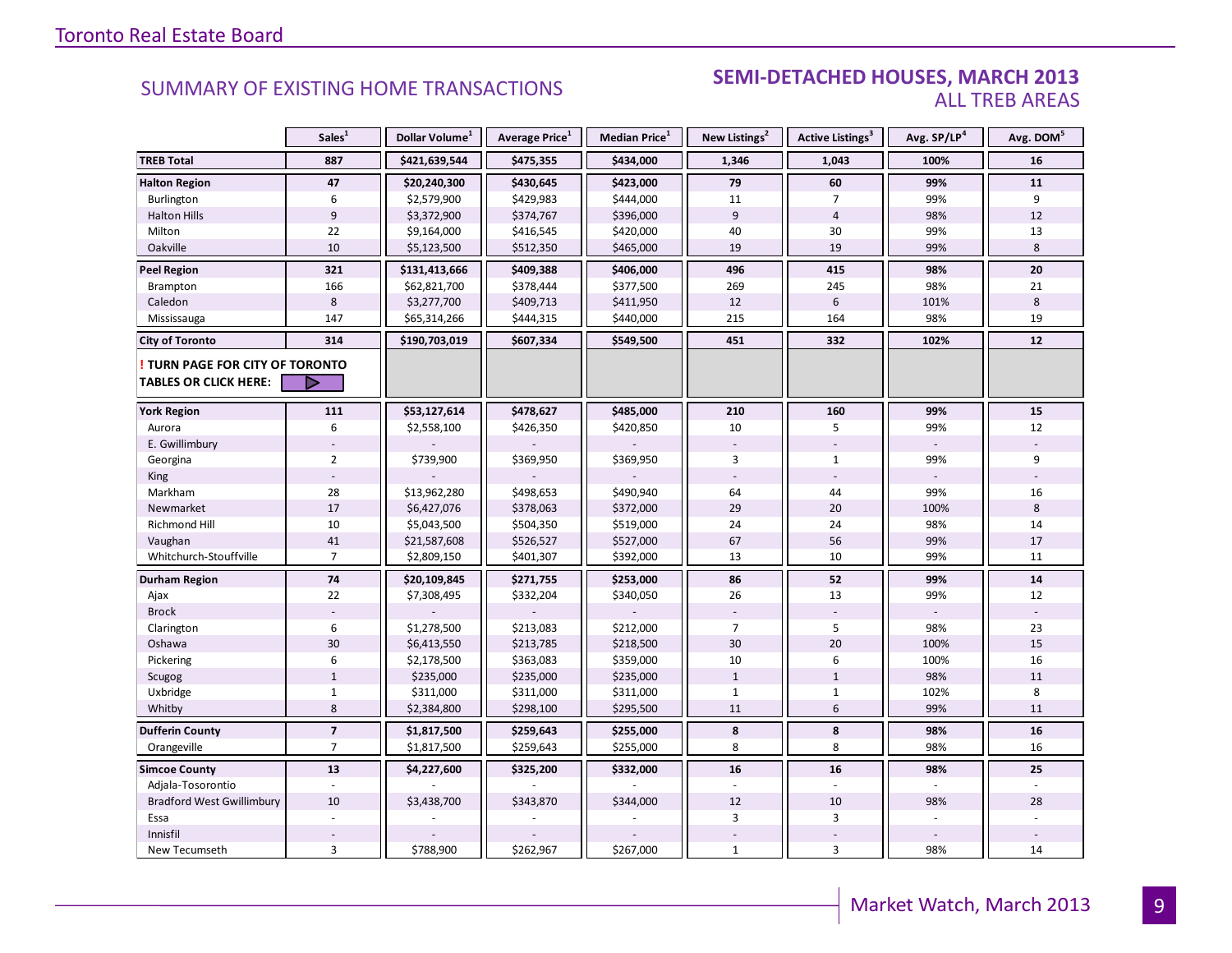### SEMI-DETACHED HOUSES, MARCH 2013 CITY OF TORONTO MUNICIPAL BREAKDOWN

<span id="page-9-0"></span>

|                              | Sales <sup>1</sup> | Dollar Volume <sup>1</sup> | Average Price <sup>1</sup> | Median Price <sup>1</sup> | New Listings <sup>2</sup> | Active Listings <sup>3</sup> | Avg. SP/LP <sup>4</sup> | Avg. DOM <sup>5</sup> |
|------------------------------|--------------------|----------------------------|----------------------------|---------------------------|---------------------------|------------------------------|-------------------------|-----------------------|
| <b>TREB Total</b>            | 887                | \$421,639,544              | \$475,355                  | \$434,000                 | 1,346                     | 1,043                        | 100%                    | 16                    |
| <b>City of Toronto Total</b> | 314                | \$190,703,019              | \$607,334                  | \$549,500                 | 451                       | 332                          | 102%                    | 12                    |
| <b>Toronto West</b>          | 93                 | \$48,470,220               | \$521,185                  | \$470,120                 | 140                       | 118                          | 102%                    | 12                    |
| Toronto W01                  | 8                  | \$6,274,000                | \$784,250                  | \$809,500                 | 5                         | 3                            | 105%                    | 9                     |
| Toronto W02                  | 34                 | \$19,739,300               | \$580,568                  | \$560,500                 | 32                        | 10                           | 103%                    | 8                     |
| Toronto W03                  | 12                 | \$5,607,020                | \$467,252                  | \$470,060                 | 21                        | 27                           | 103%                    | 16                    |
| Toronto W04                  | $\overline{3}$     | \$1,196,000                | \$398,667                  | \$399,000                 | $6\phantom{1}$            | 5                            | 99%                     | $\overline{7}$        |
| Toronto W05                  | 29                 | \$12,297,900               | \$424,066                  | \$410,000                 | 57                        | 55                           | 98%                     | 16                    |
| Toronto W06                  | $\mathbf{1}$       | \$422,000                  | \$422,000                  | \$422,000                 | 5                         | 8                            | 117%                    | 6                     |
| Toronto W07                  |                    |                            |                            |                           | 1                         | $\mathbf{1}$                 |                         |                       |
| Toronto W08                  | $\overline{3}$     | \$1,742,000                | \$580,667                  | \$566,000                 | 5                         | $\overline{3}$               | 103%                    | 5                     |
| Toronto W09                  | $\overline{2}$     | \$790,000                  | \$395,000                  | \$395,000                 | 4                         | $\mathbf{1}$                 | 99%                     | $\mathbf{1}$          |
| Toronto W10                  | $\mathbf{1}$       | \$402,000                  | \$402,000                  | \$402,000                 | $\overline{4}$            | 5                            | 98%                     | 58                    |
| <b>Toronto Central</b>       | 92                 | \$70,953,361               | \$771,232                  | \$654,000                 | 117                       | 104                          | 101%                    | 14                    |
| Toronto C01                  | 21                 | \$17,765,416               | \$845,972                  | \$752,500                 | 24                        | 23                           | 100%                    | 15                    |
| Toronto C02                  | 6                  | \$8,860,500                | \$1,476,750                | \$956,500                 | 11                        | 25                           | 98%                     | 31                    |
| Toronto C03                  | 12                 | \$7,269,918                | \$605,827                  | \$654,950                 | 14                        | 9                            | 106%                    | 18                    |
| Toronto C04                  | $\overline{4}$     | \$2,969,900                | \$742,475                  | \$741,330                 | 6                         | $\overline{3}$               | 105%                    | $\overline{7}$        |
| Toronto C06                  | $\mathbf{1}$       | \$468,000                  | \$468,000                  | \$468,000                 | $\mathbf{1}$              |                              | 98%                     | 13                    |
| Toronto C07                  | $\overline{4}$     | \$2,061,900                | \$515,475                  | \$512,500                 | 5                         | 3                            | 99%                     | 16                    |
| Toronto C08                  | 8                  | \$6,681,188                | \$835,149                  | \$885,000                 | 10                        | 10                           | 101%                    | 11                    |
| Toronto C09                  | $\overline{3}$     | \$5,358,000                | \$1,786,000                | \$1,550,000               | $\overline{2}$            | $\overline{2}$               | 99%                     | 27                    |
| Toronto C10                  | 8                  | \$5,836,000                | \$729,500                  | \$722,250                 | 12                        | $\overline{7}$               | 107%                    | $\overline{7}$        |
| Toronto C11                  | $\overline{3}$     | \$2,356,833                | \$785,611                  | \$773,333                 | $\overline{3}$            | $\overline{2}$               | 107%                    | 6                     |
| Toronto C12                  |                    |                            |                            |                           |                           |                              |                         |                       |
| Toronto C13                  | 8                  | \$3,804,800                | \$475,600                  | \$478,000                 | 8                         | $\overline{4}$               | 100%                    | 9                     |
| Toronto C14                  |                    |                            |                            |                           |                           |                              |                         |                       |
| Toronto C15                  | 14                 | \$7,520,906                | \$537,208                  | \$549,400                 | 21                        | 16                           | 100%                    | 11                    |
| <b>Toronto East</b>          | 129                | \$71,279,438               | \$552,554                  | \$520,000                 | 194                       | 110                          | 103%                    | 12                    |
| Toronto E01                  | 32                 | \$19,445,632               | \$607,676                  | \$609,000                 | 49                        | 29                           | 104%                    | 11                    |
| Toronto E02                  | 35                 | \$22,206,566               | \$634,473                  | \$640,000                 | 46                        | 22                           | 104%                    | 10                    |
| Toronto E03                  | 18                 | \$10,971,203               | \$609,511                  | \$580,202                 | 30                        | 17                           | 104%                    | 16                    |
| Toronto E04                  | 15                 | \$6,307,436                | \$420,496                  | \$389,000                 | 15                        | $6\,$                        | 100%                    | 11                    |
| Toronto E05                  | $\overline{7}$     | \$3,263,000                | \$466,143                  | \$460,500                 | 10                        | 5                            | 100%                    | 9                     |
| Toronto E06                  | 5                  | \$2,168,000                | \$433,600                  | \$479,000                 | 5                         | $\overline{3}$               | 104%                    | 17                    |
| Toronto E07                  | 8                  | \$3,620,500                | \$452,563                  | \$453,000                 | 12                        | 8                            | 100%                    | 16                    |
| Toronto E08                  |                    |                            |                            |                           |                           |                              |                         |                       |
| Toronto E09                  | $\overline{2}$     | \$763,000                  | \$381,500                  | \$381,500                 | 6                         | 4                            | 98%                     | 9                     |
| Toronto E10                  |                    |                            |                            |                           | $\overline{5}$            | 5                            |                         |                       |
| Toronto E11                  | $\overline{7}$     | \$2,534,101                | \$362,014                  | \$329,500                 | 16                        | 11                           | 98%                     | 10                    |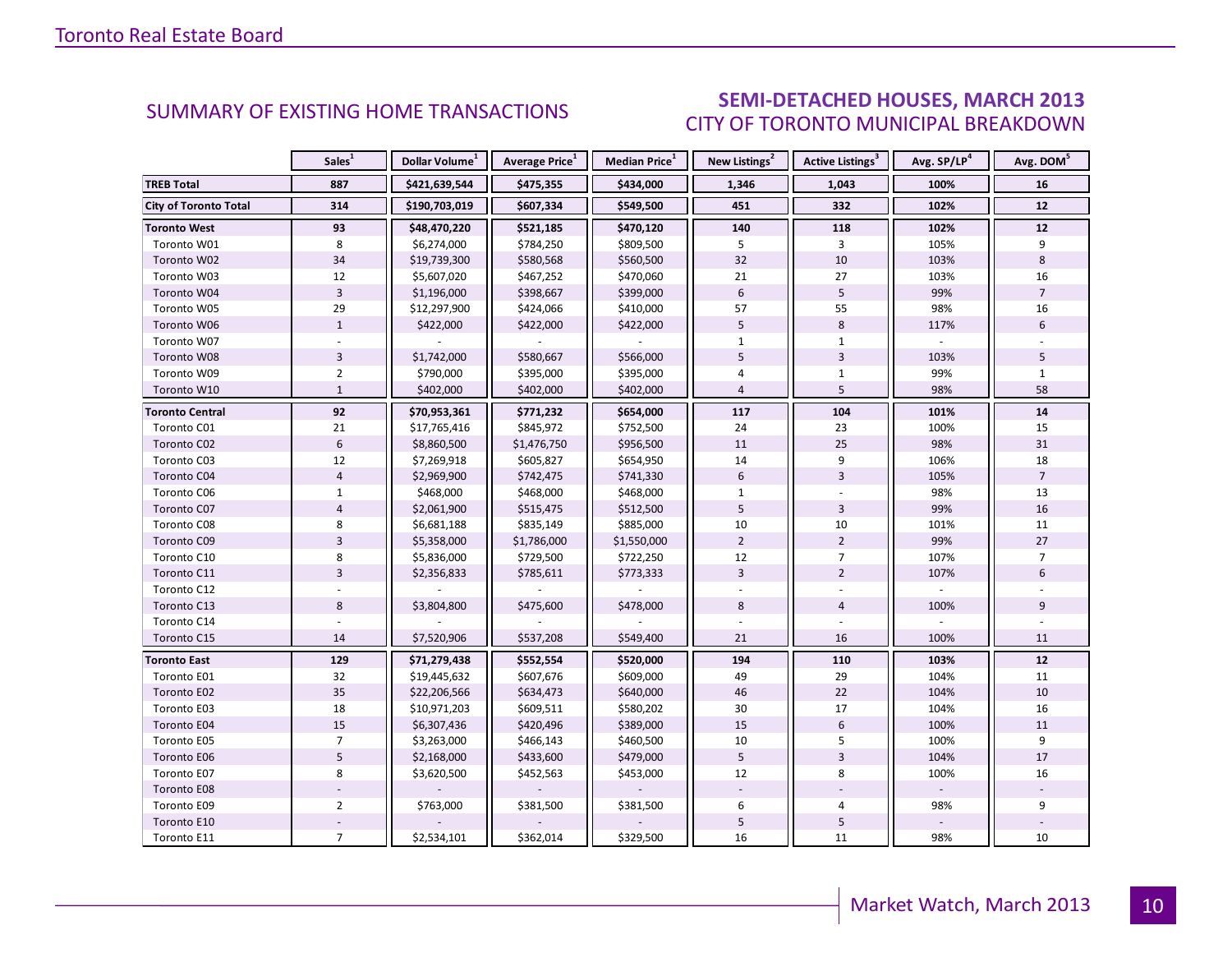#### SUMMARY OF EXISTING HOME TRANSACTIONS **CONDOMINIUM TOWNHOUSES, MARCH 2013** ALL TREB AREAS

|                                                               | Sales <sup>1</sup> | Dollar Volume <sup>1</sup> | Average Price <sup>1</sup> | Median Price <sup>1</sup> | New Listings <sup>2</sup> | <b>Active Listings<sup>3</sup></b>       | Avg. SP/LP <sup>4</sup> | Avg. DOM <sup>5</sup> |
|---------------------------------------------------------------|--------------------|----------------------------|----------------------------|---------------------------|---------------------------|------------------------------------------|-------------------------|-----------------------|
| <b>TREB Total</b>                                             | 569                | \$195,244,328              | \$343,136                  | \$330,000                 | 958                       | 1,077                                    | 99%                     | 25                    |
| <b>Halton Region</b>                                          | 39                 | \$12,706,600               | \$325,810                  | \$300,000                 | 62                        | 72                                       | 98%                     | 24                    |
| Burlington                                                    | 15                 | \$5,250,200                | \$350,013                  | \$335,000                 | 19                        | 19                                       | 99%                     | 33                    |
| <b>Halton Hills</b>                                           | $\overline{5}$     | \$1,129,000                | \$225,800                  | \$209,000                 | $6\phantom{a}$            | 9                                        | 98%                     | 24                    |
| Milton                                                        | 6                  | \$1,643,600                | \$273,933                  | \$270,050                 | 13                        | 12                                       | 100%                    | 15                    |
| Oakville                                                      | 13                 | \$4,683,800                | \$360,292                  | \$315,000                 | 24                        | 32                                       | 97%                     | 17                    |
| <b>Peel Region</b>                                            | 192                | \$61,947,118               | \$322,641                  | \$319,500                 | 334                       | 367                                      | 98%                     | 24                    |
| Brampton                                                      | 49                 | \$12,747,011               | \$260,143                  | \$249,500                 | 85                        | 98                                       | 98%                     | 26                    |
| Caledon                                                       |                    |                            |                            |                           |                           |                                          |                         |                       |
| Mississauga                                                   | 143                | \$49,200,107               | \$344,057                  | \$345,000                 | 249                       | 269                                      | 98%                     | 23                    |
| <b>City of Toronto</b>                                        | 201                | \$76,062,385               | \$378,420                  | \$350,000                 | 336                       | 412                                      | 99%                     | 24                    |
| TURN PAGE FOR CITY OF TORONTO<br><b>TABLES OR CLICK HERE:</b> | D                  |                            |                            |                           |                           |                                          |                         |                       |
|                                                               | 71                 | \$28,857,300               | \$406,441                  | \$385,000                 | 124                       | 129                                      | 99%                     | 24                    |
| <b>York Region</b>                                            |                    |                            |                            |                           | 17                        | 24                                       | 100%                    | 17                    |
| Aurora                                                        | 8                  | \$2,867,700                | \$358,463                  | \$337,250                 |                           |                                          |                         |                       |
| E. Gwillimbury                                                |                    |                            |                            |                           |                           |                                          |                         |                       |
| Georgina                                                      |                    |                            |                            |                           | $\mathbf{1}$              | $\mathbf{1}$<br>$\overline{\phantom{a}}$ |                         |                       |
| King                                                          |                    |                            |                            |                           |                           |                                          |                         |                       |
| Markham                                                       | 31                 | \$13,587,300               | \$438,300                  | \$430,000                 | 58                        | 56                                       | 100%                    | 21                    |
| Newmarket                                                     | $\sqrt{6}$         | \$1,773,400                | \$295,567                  | \$290,950                 | $\overline{7}$<br>22      | 5<br>25                                  | 99%                     | 30                    |
| <b>Richmond Hill</b>                                          | 11                 | \$4,552,500                | \$413,864                  | \$420,000                 |                           |                                          | 98%                     | 26                    |
| Vaughan                                                       | 15                 | \$6,076,400                | \$405,093                  | \$390,000                 | 19                        | 17                                       | 98%                     | 32                    |
| Whitchurch-Stouffville                                        |                    |                            |                            |                           |                           | $\mathbf{1}$                             |                         |                       |
| Durham Region                                                 | 59                 | \$14,101,525               | \$239,009                  | \$237,000                 | 91                        | 84                                       | 98%                     | 28                    |
| Ajax                                                          | 17                 | \$4,635,000                | \$272,647                  | \$260,000                 | 12                        | 10                                       | 98%                     | 21                    |
| <b>Brock</b>                                                  | $\overline{3}$     | \$684,500                  | \$228,167                  | \$222,000                 | $\overline{3}$            | $\overline{3}$                           | 98%                     | 35                    |
| Clarington                                                    | 4                  | \$1,110,000                | \$277,500                  | \$217,500                 | 4                         | $\overline{2}$                           | 98%                     | 44                    |
| Oshawa                                                        | 14                 | \$2,243,400                | \$160,243                  | \$160,500                 | 30                        | 28                                       | 98%                     | 36                    |
| Pickering                                                     | 9                  | \$2,604,500                | \$289,389                  | \$275,000                 | 27                        | 30                                       | 98%                     | 23                    |
| Scugog                                                        |                    |                            |                            |                           |                           |                                          |                         |                       |
| Uxbridge                                                      | $\overline{4}$     | \$918,825                  | \$229,706                  | \$214,913                 | $\overline{2}$            | $\overline{2}$                           | 98%                     | 56                    |
| Whitby                                                        | 8                  | \$1,905,300                | \$238,163                  | \$242,450                 | 13                        | $\overline{9}$                           | 99%                     | 13                    |
| <b>Dufferin County</b>                                        | ${\bf 5}$          | \$1,057,400                | \$211,480                  | \$226,500                 | 5                         | 8                                        | 99%                     | 32                    |
| Orangeville                                                   | 5                  | \$1,057,400                | \$211,480                  | \$226,500                 | 5                         | 8                                        | 99%                     | 32                    |
| <b>Simcoe County</b>                                          | $\overline{2}$     | \$512,000                  | \$256,000                  | \$256,000                 | 6                         | 5                                        | 102%                    | 10                    |
| Adjala-Tosorontio                                             |                    |                            |                            |                           |                           |                                          |                         |                       |
| <b>Bradford West Gwillimbury</b>                              | $\overline{2}$     | \$512,000                  | \$256,000                  | \$256,000                 | $\overline{3}$            | $\mathbf{1}$                             | 102%                    | 10                    |
| Essa                                                          |                    |                            |                            |                           |                           |                                          |                         |                       |
| Innisfil                                                      |                    |                            |                            |                           |                           |                                          |                         |                       |
| New Tecumseth                                                 |                    |                            |                            |                           | 3                         | $\overline{4}$                           |                         |                       |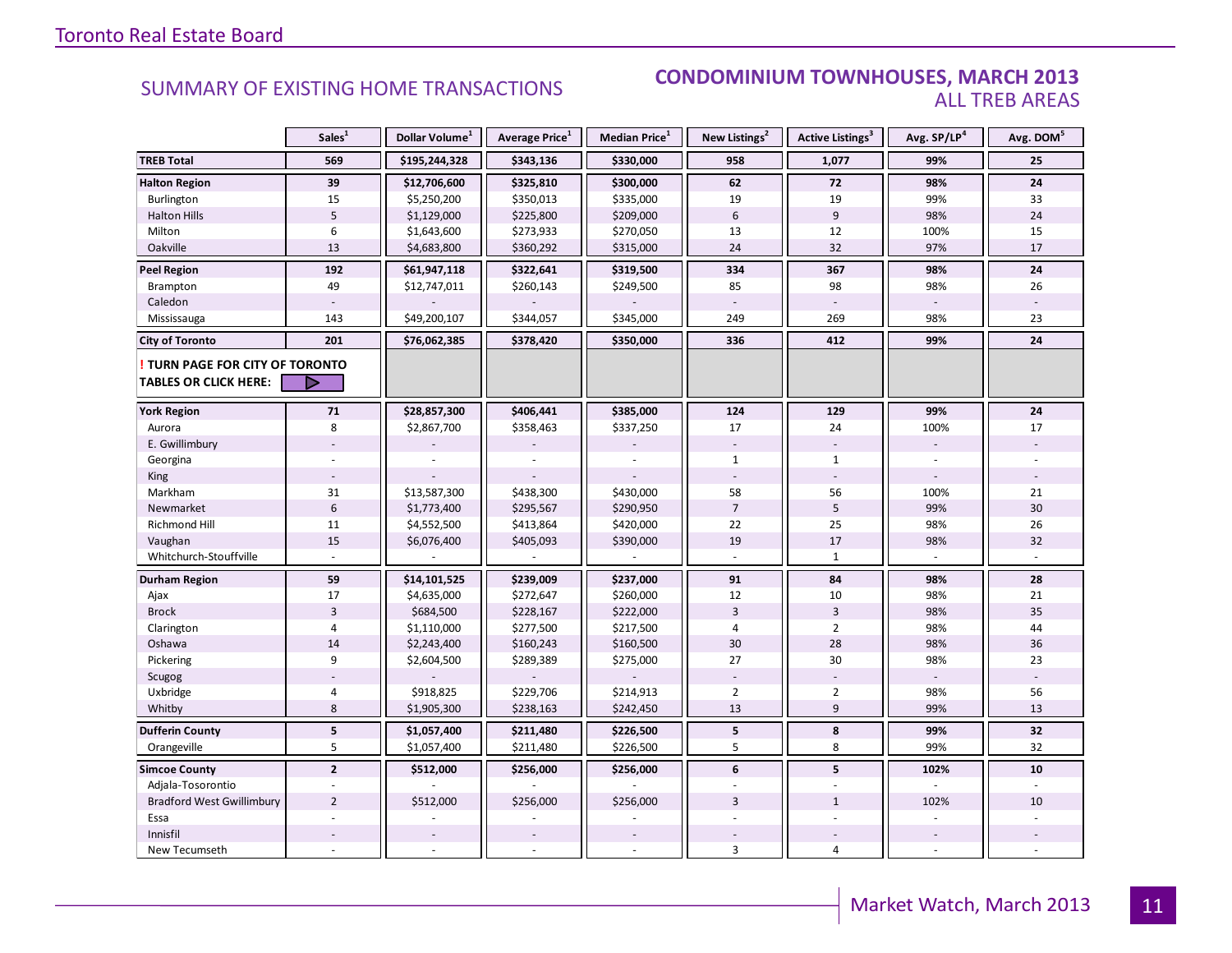#### $\sim$  Madch July CITY OF TORONTO MUNICIPAL BREAKDOWN SUMMARY OF EXISTING HOME TRANSACTIONS **CONDOMINIUM TOWNHOUSES, MARCH 2013**

<span id="page-11-0"></span>

|                              | Sales <sup>1</sup> | Dollar Volume <sup>1</sup> | Average Price <sup>1</sup> | Median Price <sup>1</sup> | New Listings <sup>2</sup> | Active Listings <sup>3</sup> | Avg. SP/LP <sup>4</sup> | Avg. DOM <sup>5</sup> |
|------------------------------|--------------------|----------------------------|----------------------------|---------------------------|---------------------------|------------------------------|-------------------------|-----------------------|
| <b>TREB Total</b>            | 569                | \$195,244,328              | \$343,136                  | \$330,000                 | 958                       | 1,077                        | 99%                     | 25                    |
| <b>City of Toronto Total</b> | 201                | \$76,062,385               | \$378,420                  | \$350,000                 | 336                       | 412                          | 99%                     | 24                    |
| <b>Toronto West</b>          | 73                 | \$23,878,800               | \$327,107                  | \$327,000                 | 94                        | 113                          | 99%                     | 26                    |
| Toronto W01                  | 12                 | \$4,594,000                | \$382,833                  | \$391,500                 | 10                        | $\overline{2}$               | 101%                    | 19                    |
| Toronto W02                  | 15                 | \$6,356,700                | \$423,780                  | \$416,800                 | $\overline{7}$            | 10                           | 98%                     | 35                    |
| Toronto W03                  |                    |                            |                            |                           | $\overline{2}$            | 6                            |                         |                       |
| Toronto W04                  | $10\,$             | \$2,975,500                | \$297,550                  | \$284,000                 | 10                        | 19                           | 99%                     | 24                    |
| Toronto W05                  | 10                 | \$2,135,000                | \$213,500                  | \$207,000                 | 27                        | 36                           | 97%                     | 37                    |
| Toronto W06                  | $\overline{3}$     | \$1,366,400                | \$455,467                  | \$421,500                 | $6\phantom{1}$            | 11                           | 99%                     | 13                    |
| Toronto W07                  |                    |                            |                            |                           |                           |                              |                         |                       |
| Toronto W08                  | $\overline{7}$     | \$2,707,200                | \$386,743                  | \$411,000                 | 12                        | 14                           | 100%                    | 22                    |
| Toronto W09                  | 3                  | \$1,052,500                | \$350,833                  | \$350,000                 | 3                         |                              | 99%                     | 8                     |
| Toronto W10                  | 13                 | \$2,691,500                | \$207,038                  | \$227,000                 | 17                        | 15                           | 98%                     | 26                    |
| <b>Toronto Central</b>       | 68                 | \$33,749,585               | \$496,317                  | \$427,400                 | 127                       | 154                          | 99%                     | 20                    |
| Toronto C01                  | 15                 | \$6,676,650                | \$445,110                  | \$470,000                 | 25                        | 33                           | 99%                     | 13                    |
| Toronto C02                  | $\overline{2}$     | \$2,529,000                | \$1,264,500                | \$1,264,500               | 8                         | 9                            | 98%                     | 5                     |
| Toronto C03                  | $\mathbf{1}$       | \$435,000                  | \$435,000                  | \$435,000                 | $\overline{2}$            | 4                            | 99%                     | 20                    |
| Toronto C04                  | $\overline{2}$     | \$823,000                  | \$411,500                  | \$411,500                 | $\mathbf{1}$              | $\overline{3}$               | 98%                     | 43                    |
| Toronto C06                  |                    |                            |                            |                           | $\mathbf{1}$              | 3                            |                         |                       |
| Toronto C07                  | 3                  | \$1,499,235                | \$499,745                  | \$383,000                 | 5                         | 11                           | 99%                     | 20                    |
| Toronto C08                  | $\overline{7}$     | \$3,360,000                | \$480,000                  | \$412,000                 | 13                        | 15                           | 99%                     | 12                    |
| Toronto C09                  | $\overline{2}$     | \$1,344,000                | \$672,000                  | \$672,000                 |                           | $\mathbf{1}$                 | 99%                     | 11                    |
| Toronto C10                  | $\overline{2}$     | \$839,000                  | \$419,500                  | \$419,500                 | 9                         | 10                           | 98%                     | 15                    |
| Toronto C11                  | $\mathbf{1}$       | \$141,500                  | \$141,500                  | \$141,500                 |                           | $\overline{2}$               | 98%                     | 66                    |
| Toronto C12                  | $\overline{2}$     | \$1,470,000                | \$735,000                  | \$735,000                 | $\overline{7}$            | 9                            | 100%                    | 6                     |
| Toronto C13                  | $\mathbf{1}$       | \$345,000                  | \$345,000                  | \$345,000                 | $\overline{4}$            | $\overline{3}$               | 96%                     | 15                    |
| Toronto C14                  | 12                 | \$7,464,400                | \$622,033                  | \$631,500                 | 22                        | 26                           | 98%                     | 31                    |
| Toronto C15                  | 18                 | \$6,822,800                | \$379,044                  | \$370,500                 | 30                        | 25                           | 99%                     | 22                    |
| <b>Toronto East</b>          | 60                 | \$18,434,000               | \$307,233                  | \$322,950                 | 115                       | 145                          | 98%                     | 27                    |
| Toronto E01                  | $\mathbf{1}$       | \$299,000                  | \$299,000                  | \$299,000                 | 8                         | 15                           | 100%                    | 10                    |
| Toronto E02                  | $\overline{2}$     | \$1,071,000                | \$535,500                  | \$535,500                 | $\overline{4}$            | $\,8\,$                      | 100%                    | 5                     |
| Toronto E03                  | $\mathbf{1}$       | \$203,000                  | \$203,000                  | \$203,000                 | $\mathbf{1}$              | $\overline{2}$               | 90%                     | 37                    |
| Toronto E04                  | $\overline{4}$     | \$1,366,000                | \$341,500                  | \$337,000                 | 16                        | 21                           | 100%                    | 25                    |
| Toronto E05                  | 15                 | \$4,966,200                | \$331,080                  | \$330,500                 | 21                        | 18                           | 99%                     | 14                    |
| Toronto E06                  |                    |                            |                            |                           |                           |                              |                         |                       |
| Toronto E07                  | 6                  | \$2,174,500                | \$362,417                  | \$351,500                 | 13                        | 15                           | 98%                     | 36                    |
| Toronto E08                  | 9                  | \$2,688,900                | \$298,767                  | \$331,000                 | 8                         | $6\phantom{1}6$              | 97%                     | 51                    |
| Toronto E09                  | 8                  | \$1,804,900                | \$225,613                  | \$223,750                 | 16                        | 20                           | 97%                     | 31                    |
| Toronto E10                  | 5                  | \$1,176,500                | \$235,300                  | \$235,500                 | $\sqrt{4}$                | $\boldsymbol{9}$             | 98%                     | 39                    |
| Toronto E11                  | 9                  | \$2,684,000                | \$298,222                  | \$318,000                 | 24                        | 31                           | 98%                     | 15                    |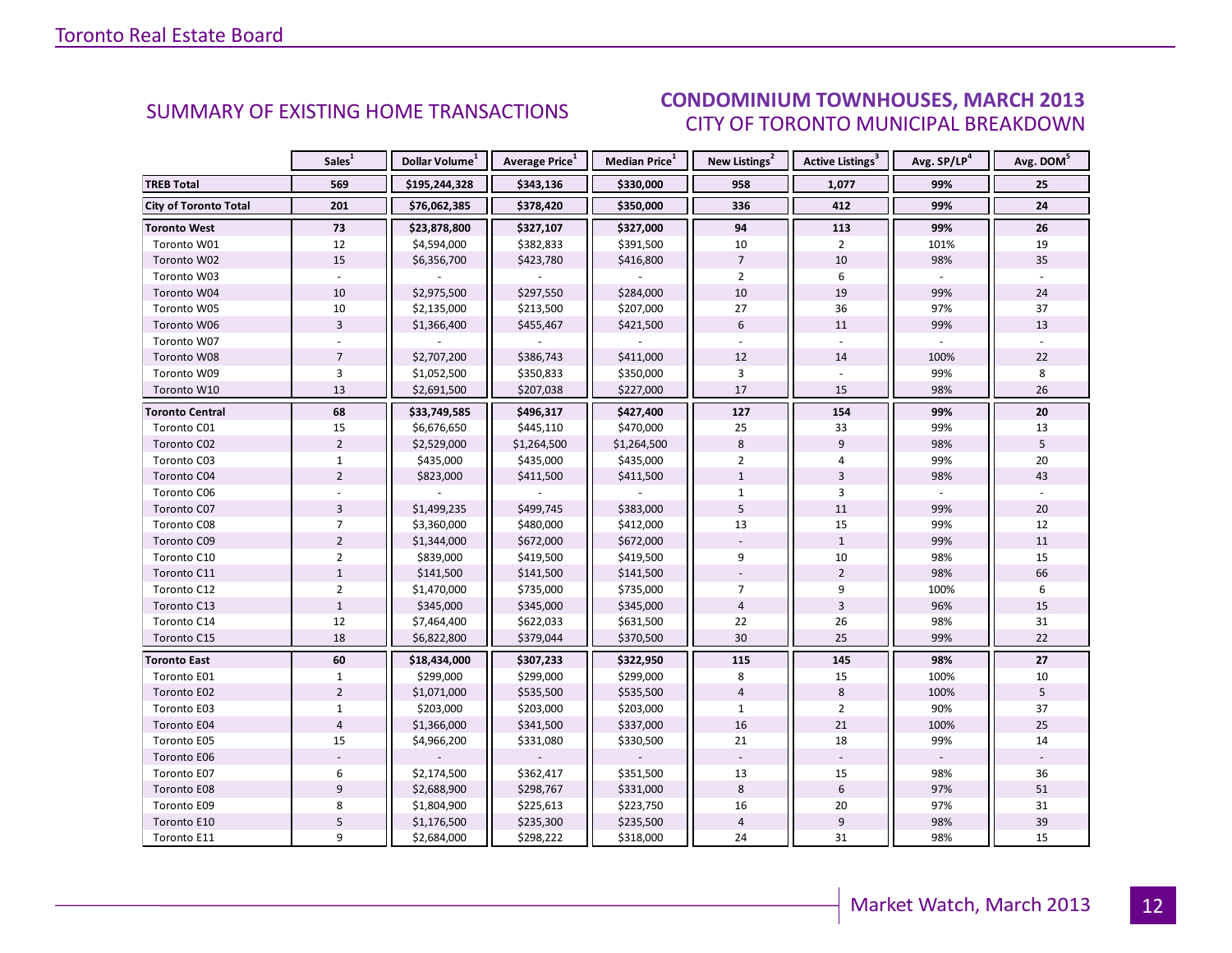#### **INDUSTRIAL CONDOMINIUM APARTMENT, MARCH 2013**<br>ALL TREB AREAS ALL TREB AREAS

|                                  | Sales <sup>1</sup>      | Dollar Volume <sup>1</sup> | Average Price <sup>1</sup> | Median Price <sup>1</sup> | New Listings <sup>2</sup> | <b>Active Listings<sup>3</sup></b> | Avg. SP/LP <sup>4</sup> | Avg. DOM <sup>5</sup> |
|----------------------------------|-------------------------|----------------------------|----------------------------|---------------------------|---------------------------|------------------------------------|-------------------------|-----------------------|
| <b>TREB Total</b>                | 1,771                   | \$606,261,721              | \$342,327                  | \$308,000                 | 3,931                     | 6,123                              | 98%                     | 33                    |
| <b>Halton Region</b>             | 33                      | \$10,971,310               | \$332,464                  | \$260,000                 | 75                        | 123                                | 98%                     | 30                    |
| Burlington                       | 12                      | \$3,877,410                | \$323,118                  | \$258,950                 | 22                        | 30                                 | 98%                     | 33                    |
| <b>Halton Hills</b>              | $\overline{2}$          | \$407,500                  | \$203,750                  | \$203,750                 | 3                         | $\overline{3}$                     | 98%                     | 26                    |
| Milton                           | 3                       | \$885,400                  | \$295,133                  | \$322,000                 | 8                         | 10                                 | 98%                     | 21                    |
| Oakville                         | 16                      | \$5,801,000                | \$362,563                  | \$274,000                 | 42                        | 80                                 | 98%                     | 30                    |
| <b>Peel Region</b>               | 258                     | \$67,732,870               | \$262,531                  | \$248,500                 | 555                       | 902                                | 97%                     | 37                    |
| Brampton                         | 43                      | \$9,065,900                | \$210,835                  | \$212,500                 | 75                        | 140                                | 97%                     | 44                    |
| Caledon                          |                         |                            |                            |                           | $\mathbf{1}$              | 5                                  |                         |                       |
| Mississauga                      | 215                     | \$58,666,970               | \$272,870                  | \$256,000                 | 479                       | 757                                | 97%                     | 36                    |
| <b>City of Toronto</b>           | 1,266                   | \$465,374,901              | \$367,595                  | \$333,100                 | 2,850                     | 4,330                              | 98%                     | 32                    |
| TURN PAGE FOR CITY OF TORONTO    |                         |                            |                            |                           |                           |                                    |                         |                       |
| <b>TABLES OR CLICK HERE:</b>     |                         |                            |                            |                           |                           |                                    |                         |                       |
| <b>York Region</b>               | 157                     | \$50,305,840               | \$320,419                  | \$305,000                 | 395                       | 666                                | 97%                     | 36                    |
| Aurora                           | 4                       | \$1,038,000                | \$259,500                  | \$260,500                 | 11                        | 44                                 | 99%                     | $\overline{7}$        |
| E. Gwillimbury                   |                         |                            |                            |                           |                           |                                    | $\blacksquare$          |                       |
| Georgina                         |                         |                            |                            |                           | $\mathbf{1}$              | $\overline{2}$                     |                         |                       |
| King                             |                         |                            |                            |                           | $\overline{7}$            | 8                                  |                         |                       |
| Markham                          | 60                      | \$19,479,280               | \$324,655                  | \$305,000                 | 143                       | 239                                | 97%                     | 35                    |
| Newmarket                        | $6\phantom{1}$          | \$1,816,500                | \$302,750                  | \$295,000                 | $\overline{3}$            | $\overline{3}$                     | 98%                     | 38                    |
| <b>Richmond Hill</b>             | 45                      | \$13,288,100               | \$295,291                  | \$296,000                 | 99                        | 142                                | 97%                     | 41                    |
| Vaughan                          | 42                      | \$14,683,960               | \$349,618                  | \$312,250                 | 127                       | 212                                | 97%                     | 34                    |
| Whitchurch-Stouffville           |                         |                            |                            |                           | 4                         | 16                                 |                         |                       |
| <b>Durham Region</b>             | 53                      | \$11,157,800               | \$210,525                  | \$200,000                 | 49                        | 85                                 | 98%                     | 30                    |
| Ajax                             | 12                      | \$2,218,900                | \$184,908                  | \$179,500                 | 8                         | 10                                 | 97%                     | 24                    |
| <b>Brock</b>                     |                         |                            |                            |                           |                           |                                    |                         |                       |
| Clarington                       | 8                       | \$1,584,200                | \$198,025                  | \$185,000                 | 12                        | 19                                 | 98%                     | 35                    |
| Oshawa                           | $8\phantom{1}$          | \$1,561,500                | \$195,188                  | \$162,500                 | $\overline{7}$            | 17                                 | 97%                     | 31                    |
| Pickering                        | 13                      | \$2,969,900                | \$228,454                  | \$229,800                 | 13                        | 23                                 | 98%                     | 37                    |
| Scugog                           |                         |                            |                            |                           |                           | $\mathbf{1}$                       |                         |                       |
| Uxbridge                         | $\overline{2}$          | \$384,000                  | \$192,000                  | \$192,000                 | $\mathbf{1}$              | 6                                  | 93%                     | 43                    |
| Whitby                           | 10                      | \$2,439,300                | \$243,930                  | \$257,450                 | 8                         | 9                                  | 99%                     | 22                    |
| <b>Dufferin County</b>           | $\mathbf{1}$            | \$162,000                  | \$162,000                  | \$162,000                 | $\blacksquare$            | 10                                 | 96%                     | 14                    |
| Orangeville                      | $\mathbf{1}$            | \$162,000                  | \$162,000                  | \$162,000                 |                           | 10                                 | 96%                     | 14                    |
| <b>Simcoe County</b>             | $\overline{\mathbf{3}}$ | \$557,000                  | \$185,667                  | \$190,000                 | $\overline{7}$            | $\overline{7}$                     | 98%                     | 48                    |
| Adjala-Tosorontio                |                         |                            |                            |                           |                           |                                    |                         |                       |
| <b>Bradford West Gwillimbury</b> | $\overline{2}$          | \$367,000                  | \$183,500                  | \$183,500                 | $\mathbf{1}$              |                                    | 99%                     | 12                    |
| Essa                             |                         |                            |                            |                           |                           |                                    |                         |                       |
| Innisfil                         |                         |                            |                            |                           |                           |                                    |                         |                       |
| New Tecumseth                    | $\mathbf{1}$            | \$190,000                  | \$190,000                  | \$190,000                 | 6                         | $\overline{7}$                     | 95%                     | 120                   |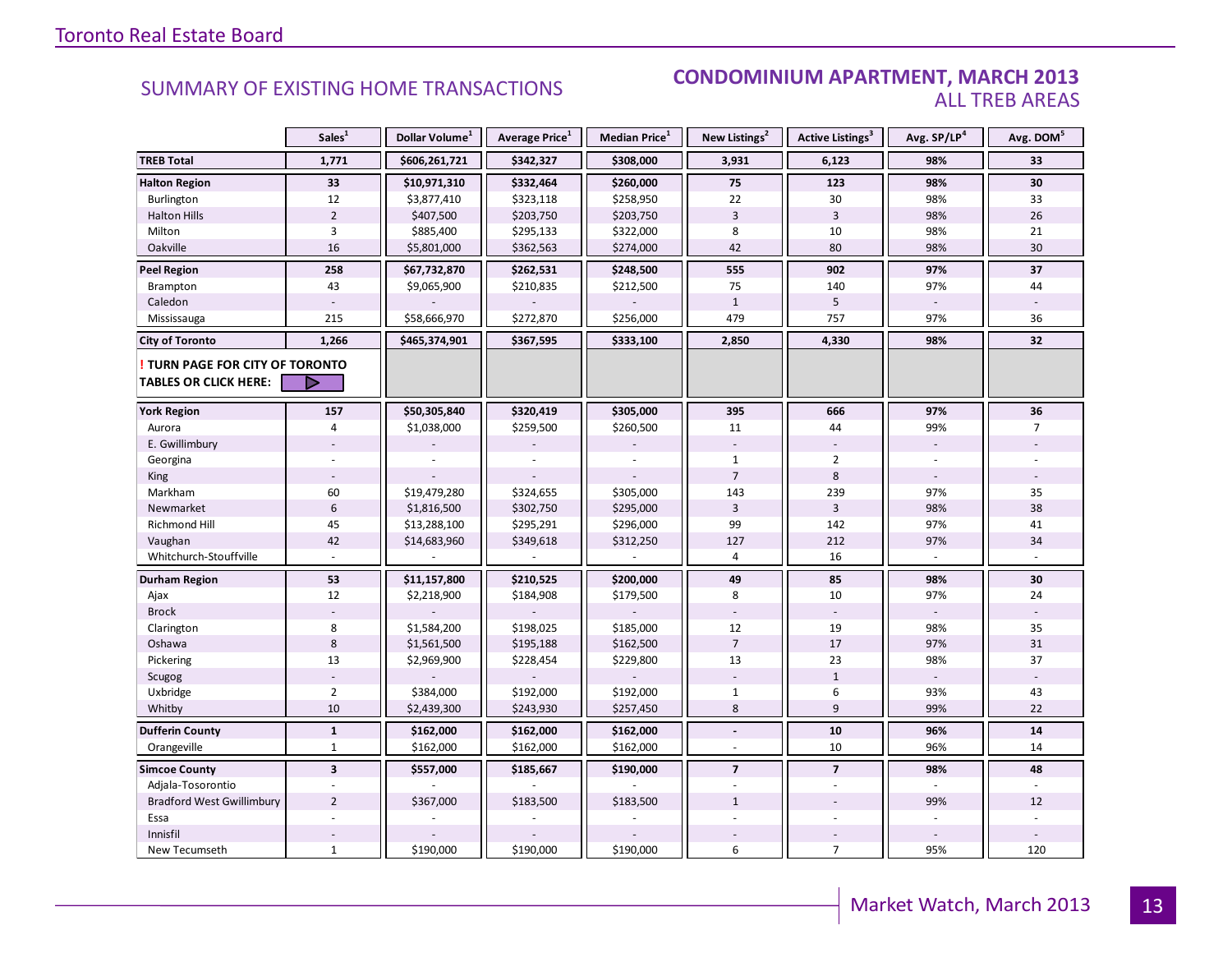### CONDOMINIUM APARTMENT, MARCH 2013 CITY OF TORONTO MUNICIPAL BREAKDOWN

<span id="page-13-0"></span>

|                              | Sales <sup>1</sup> | Dollar Volume <sup>1</sup> | Average Price <sup>1</sup> | Median Price <sup>1</sup> | New Listings <sup>2</sup> | Active Listings <sup>3</sup> | Avg. SP/LP <sup>4</sup> | Avg. DOM <sup>5</sup> |
|------------------------------|--------------------|----------------------------|----------------------------|---------------------------|---------------------------|------------------------------|-------------------------|-----------------------|
| <b>TREB Total</b>            | 1,771              | \$606,261,721              | \$342,327                  | \$308,000                 | 3,931                     | 6,123                        | 98%                     | 33                    |
| <b>City of Toronto Total</b> | 1,266              | \$465,374,901              | \$367,595                  | \$333,100                 | 2,850                     | 4,330                        | 98%                     | 32                    |
| <b>Toronto West</b>          | 248                | \$75,997,025               | \$306,440                  | \$285,500                 | 571                       | 1,025                        | 98%                     | 36                    |
| Toronto W01                  | 13                 | \$5,534,500                | \$425,731                  | \$319,000                 | 43                        | 70                           | 98%                     | 18                    |
| Toronto W02                  | 18                 | \$7,664,100                | \$425,783                  | \$417,950                 | 32                        | 34                           | 100%                    | 26                    |
| Toronto W03                  | 8                  | \$1,949,500                | \$243,688                  | \$226,500                 | 15                        | 15                           | 100%                    | 29                    |
| Toronto W04                  | 25                 | \$4,476,600                | \$179,064                  | \$155,000                 | 23                        | 47                           | 97%                     | 46                    |
| Toronto W05                  | 17                 | \$3,341,900                | \$196,582                  | \$174,000                 | 49                        | 101                          | 97%                     | 28                    |
| Toronto W06                  | 49                 | \$19,263,825               | \$393,139                  | \$335,000                 | 205                       | 420                          | 97%                     | $40\,$                |
| Toronto W07                  | $\overline{2}$     | \$2,022,500                | \$1,011,250                | \$1,011,250               | 5                         | $\overline{7}$               | 100%                    | 5                     |
| Toronto W08                  | 73                 | \$24,371,300               | \$333,853                  | \$300,000                 | 118                       | 192                          | 97%                     | 29                    |
| Toronto W09                  | 17                 | \$3,118,300                | \$183,429                  | \$117,000                 | 21                        | 33                           | 95%                     | 49                    |
| Toronto W10                  | 26                 | \$4,254,500                | \$163,635                  | \$166,500                 | 60                        | 106                          | 96%                     | 52                    |
| <b>Toronto Central</b>       | 793                | \$333,419,588              | \$420,453                  | \$370,000                 | 1,844                     | 2,733                        | 98%                     | 30                    |
| Toronto C01                  | 305                | \$133,254,489              | \$436,900                  | \$384,000                 | 835                       | 1,191                        | 98%                     | 31                    |
| Toronto C02                  | 26                 | \$21,820,750               | \$839,260                  | \$737,450                 | 77                        | 175                          | 97%                     | 25                    |
| Toronto C03                  | $\overline{3}$     | \$1,212,000                | \$404,000                  | \$445,000                 | $\overline{3}$            | 14                           | 100%                    | 44                    |
| Toronto C04                  | 17                 | \$8,068,500                | \$474,618                  | \$432,500                 | 25                        | 48                           | 98%                     | 35                    |
| Toronto C06                  | 13                 | \$4,206,411                | \$323,570                  | \$326,000                 | 38                        | 60                           | 97%                     | 38                    |
| Toronto C07                  | 41                 | \$14,966,800               | \$365,044                  | \$350,000                 | 91                        | 161                          | 98%                     | 29                    |
| Toronto C08                  | 122                | \$50,984,318               | \$417,904                  | \$384,200                 | 227                       | 300                          | 98%                     | 26                    |
| Toronto C09                  | $\boldsymbol{6}$   | \$4,764,900                | \$794,150                  | \$540,000                 | 10                        | 26                           | 98%                     | 22                    |
| Toronto C10                  | 32                 | \$13,544,399               | \$423,262                  | \$415,506                 | 67                        | 80                           | 98%                     | 20                    |
| Toronto C11                  | 23                 | \$5,976,413                | \$259,844                  | \$229,000                 | 41                        | 57                           | 97%                     | 34                    |
| Toronto C12                  | 4                  | \$2,999,000                | \$749,750                  | \$757,500                 | 14                        | 29                           | 97%                     | 39                    |
| Toronto C13                  | 37                 | \$11,774,000               | \$318,216                  | \$290,000                 | 64                        | 84                           | 98%                     | 38                    |
| Toronto C14                  | 103                | \$39,210,487               | \$380,684                  | \$362,000                 | 207                       | 296                          | 98%                     | 29                    |
| Toronto C15                  | 61                 | \$20,637,121               | \$338,313                  | \$332,000                 | 145                       | 212                          | 98%                     | 33                    |
| <b>Toronto East</b>          | 225                | \$55,958,288               | \$248,704                  | \$225,000                 | 435                       | 572                          | 98%                     | 34                    |
| Toronto E01                  | 16                 | \$6,651,150                | \$415,697                  | \$359,000                 | 39                        | 48                           | 101%                    | 21                    |
| Toronto E02                  | 8                  | \$3,156,000                | \$394,500                  | \$387,500                 | $\,8\,$                   | 11                           | 100%                    | 33                    |
| Toronto E03                  | 5                  | \$1,459,500                | \$291,900                  | \$194,000                 | 15                        | 21                           | 99%                     | 58                    |
| Toronto E04                  | 32                 | \$5,757,300                | \$179,916                  | \$166,500                 | 70                        | 86                           | 97%                     | 41                    |
| Toronto E05                  | 40                 | \$10,939,288               | \$273,482                  | \$243,350                 | 57                        | 64                           | 98%                     | 35                    |
| Toronto E06                  | $\overline{3}$     | \$1,595,400                | \$531,800                  | \$419,900                 | $\overline{3}$            | $\mathbf{1}$                 | 97%                     | 30                    |
| Toronto E07                  | 32                 | \$7,070,650                | \$220,958                  | \$225,000                 | 68                        | 105                          | 97%                     | 37                    |
| Toronto E08                  | 15                 | \$2,889,500                | \$192,633                  | \$160,000                 | 24                        | 43                           | 97%                     | 34                    |
| Toronto E09                  | 51                 | \$12,822,100               | \$251,414                  | \$248,000                 | 100                       | 120                          | 97%                     | 28                    |
| Toronto E10                  | 5                  | \$793,000                  | \$158,600                  | \$158,000                 | 13                        | 15                           | 95%                     | 34                    |
| Toronto E11                  | 18                 | \$2,824,400                | \$156,911                  | \$153,000                 | 38                        | 58                           | 97%                     | 37                    |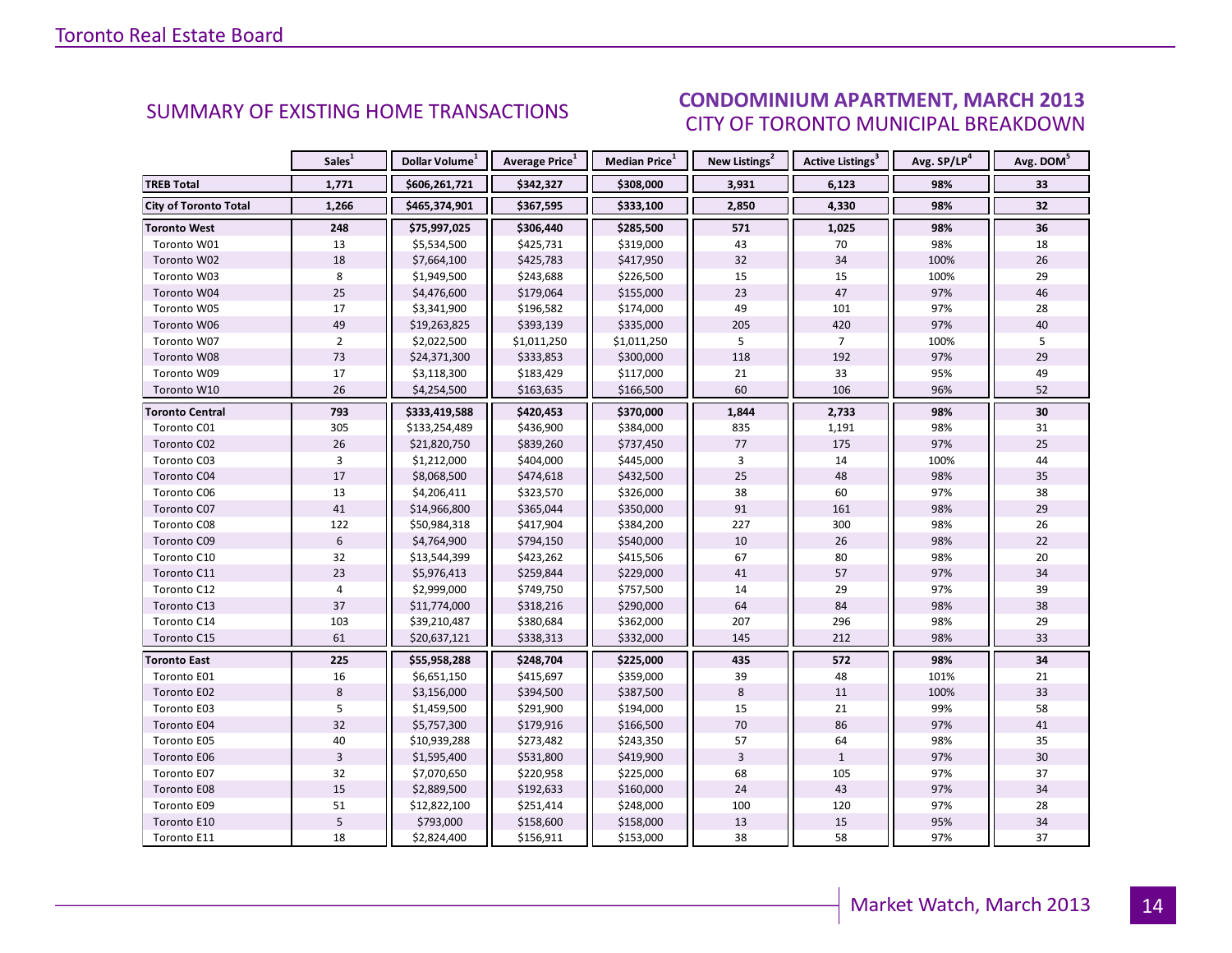#### LINK, MARCH 2013 ALL TREB AREAS

|                                  | Sales <sup>1</sup> | Dollar Volume <sup>1</sup> | Average Price <sup>1</sup> | <b>Median Price</b> <sup>1</sup> | New Listings <sup>2</sup> | Active Listings <sup>3</sup> | Avg. SP/LP4    | Avg. DOM <sup>5</sup> |
|----------------------------------|--------------------|----------------------------|----------------------------|----------------------------------|---------------------------|------------------------------|----------------|-----------------------|
| <b>TREB Total</b>                | 133                | \$58,664,649               | \$441,088                  | \$453,900                        | 200                       | 151                          | 99%            | 14                    |
| <b>Halton Region</b>             | $\overline{4}$     | \$1,703,900                | \$425,975                  | \$427,500                        | $\overline{7}$            | 9                            | 98%            | 11                    |
| Burlington                       | $\mathbf{r}$       |                            |                            |                                  | $\overline{\phantom{a}}$  | $\overline{\phantom{a}}$     |                |                       |
| <b>Halton Hills</b>              | $\mathbf{1}$       | \$440,000                  | \$440,000                  | \$440,000                        |                           |                              | 99%            | 13                    |
| Milton                           |                    |                            |                            |                                  | 1                         | 3                            |                |                       |
| Oakville                         | 3                  | \$1,263,900                | \$421,300                  | \$415,000                        | 6                         | $6\phantom{1}$               | 97%            | 10                    |
| <b>Peel Region</b>               | $\overline{9}$     | \$4,108,000                | \$456,444                  | \$456,000                        | 21                        | 19                           | 98%            | 21                    |
| Brampton                         | $\mathbf{1}$       | \$410,000                  | \$410,000                  | \$410,000                        | 6                         | 8                            | 98%            | 6                     |
| Caledon                          |                    |                            |                            |                                  | $\mathbf{1}$              | $\mathbf{1}$                 |                |                       |
| Mississauga                      | 8                  | \$3,698,000                | \$462,250                  | \$460,500                        | 14                        | 10                           | 98%            | 22                    |
| <b>City of Toronto</b>           | 23                 | \$11,750,801               | \$510,904                  | \$510,000                        | 27                        | 12                           | 99%            | 11                    |
| TURN PAGE FOR CITY OF TORONTO    |                    |                            |                            |                                  |                           |                              |                |                       |
| TABLES OR CLICK HERE:            | D                  |                            |                            |                                  |                           |                              |                |                       |
| <b>York Region</b>               | 47                 | \$25,822,349               | \$549,412                  | \$545,000                        | 83                        | 65                           | 99%            | 14                    |
| Aurora                           |                    |                            |                            |                                  | $\mathbf{1}$              | $\mathbf{1}$                 |                |                       |
| E. Gwillimbury                   |                    |                            |                            |                                  |                           |                              |                |                       |
| Georgina                         |                    |                            |                            |                                  |                           |                              |                |                       |
| King                             | $\mathbf{1}$       | \$435,000                  | \$435,000                  | \$435,000                        | $\mathbf{1}$              |                              | 101%           | 3                     |
| Markham                          | 28                 | \$15,582,099               | \$556,504                  | \$563,500                        | 53                        | 41                           | 100%           | 12                    |
| Newmarket                        | $\mathbf{1}$       | \$389,000                  | \$389,000                  | \$389,000                        | $\overline{2}$            |                              | 100%           | $\,8\,$               |
| <b>Richmond Hill</b>             | 11                 | \$6,053,750                | \$550,341                  | \$545,000                        | 15                        | 13                           | 98%            | 15                    |
| Vaughan                          | $6\,$              | \$3,362,500                | \$560,417                  | \$535,750                        | 10                        | 8                            | 97%            | 24                    |
| Whitchurch-Stouffville           |                    |                            |                            |                                  | $\mathbf{1}$              | $\overline{2}$               |                |                       |
| Durham Region                    | 40                 | \$12,115,699               | \$302,892                  | \$307,500                        | 43                        | 22                           | 99%            | 14                    |
| Ajax                             |                    |                            |                            |                                  |                           |                              |                |                       |
| <b>Brock</b>                     |                    |                            |                            |                                  | $\overline{\phantom{a}}$  |                              |                |                       |
| Clarington                       | 13                 | \$3,518,799                | \$270,677                  | \$248,000                        | 13                        | 8                            | 98%            | 14                    |
| Oshawa                           | $\,$ 8 $\,$        | \$2,010,900                | \$251,363                  | \$245,000                        | 11                        | $6\phantom{1}$               | 99%            | 20                    |
| Pickering                        | 5                  | \$1,833,000                | \$366,600                  | \$395,000                        | 4                         | $\overline{2}$               | 99%            | 15                    |
| Scugog                           |                    |                            |                            |                                  |                           |                              | $\sim$         |                       |
| Uxbridge                         | $\mathbf{1}$       | \$350,000                  | \$350,000                  | \$350,000                        |                           |                              | 98%            | 26                    |
| Whitby                           | 13                 | \$4,403,000                | \$338,692                  | \$327,000                        | 15                        | $6\,$                        | 98%            | 10                    |
| <b>Dufferin County</b>           | $\blacksquare$     |                            | $\overline{a}$             | $\blacksquare$                   | $\overline{\phantom{a}}$  | $\overline{a}$               | $\blacksquare$ | L.                    |
| Orangeville                      | $\omega$           |                            |                            |                                  | ÷.                        | $\sim$                       | $\overline{a}$ | ÷.                    |
| <b>Simcoe County</b>             | 10                 | \$3,163,900                | \$316,390                  | \$322,250                        | 19                        | 24                           | 98%            | 20                    |
| Adjala-Tosorontio                |                    |                            |                            |                                  |                           |                              |                |                       |
| <b>Bradford West Gwillimbury</b> | $\overline{7}$     | \$2,314,400                | \$330,629                  | \$345,000                        | $\overline{7}$            | 9                            | 98%            | 18                    |
| Essa                             |                    |                            |                            |                                  | $\overline{7}$            | 9                            |                |                       |
| Innisfil                         |                    |                            |                            |                                  | $\overline{2}$            | $\ensuremath{\mathsf{3}}$    |                |                       |
| New Tecumseth                    | $\overline{3}$     | \$849,500                  | \$283,167                  | \$273,000                        | 3                         | 3                            | 98%            | 25                    |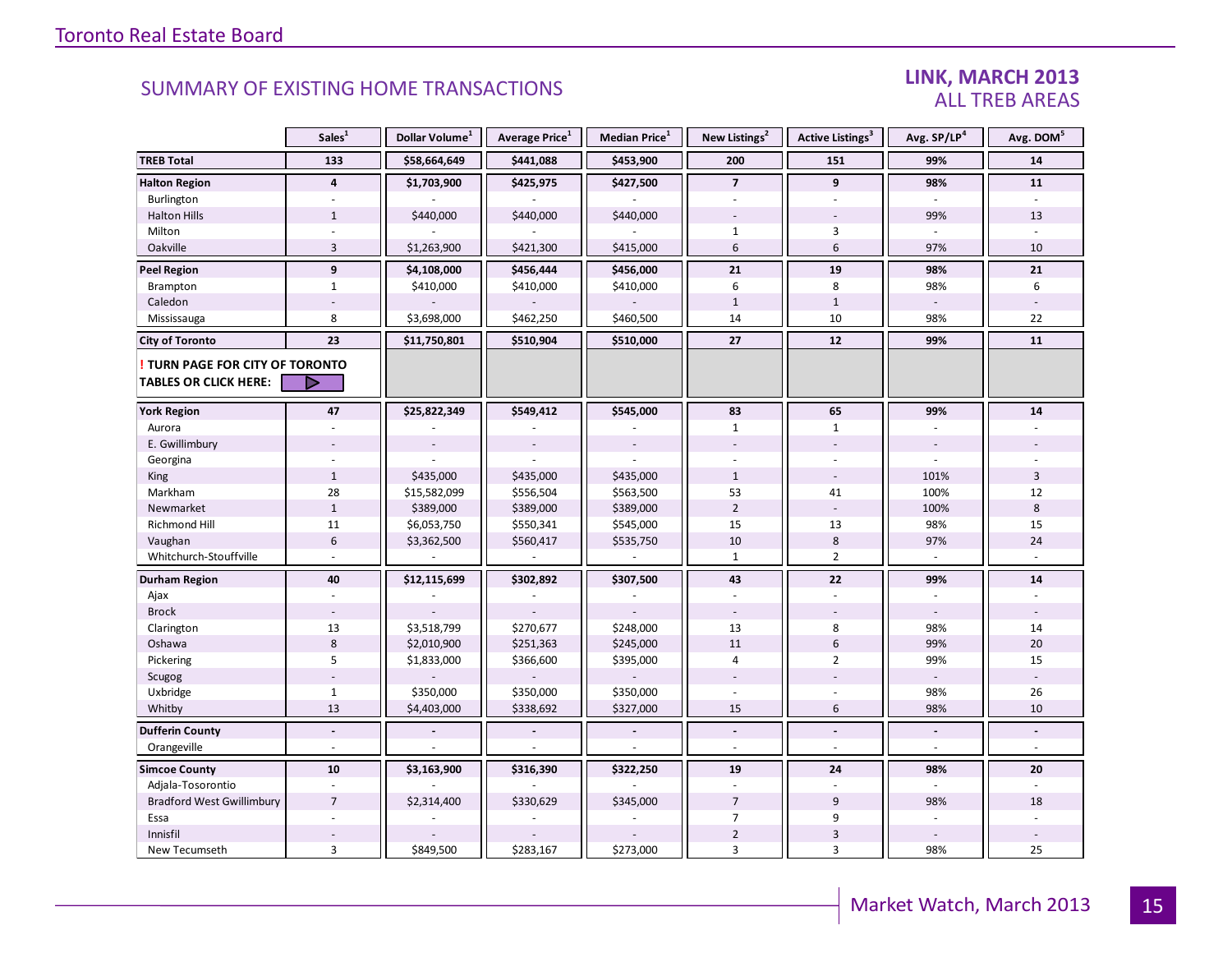### LINK, MARCH 2013 CITY OF TORONTO MUNICIPAL BREAKDOWN

<span id="page-15-0"></span>

|                              | Sales <sup>1</sup>       | Dollar Volume <sup>1</sup> | <b>Average Price</b> <sup>1</sup> | Median Price <sup>1</sup> | New Listings <sup>2</sup> | Active Listings <sup>3</sup> | Avg. SP/LP <sup>4</sup>  | Avg. DOM <sup>5</sup> |
|------------------------------|--------------------------|----------------------------|-----------------------------------|---------------------------|---------------------------|------------------------------|--------------------------|-----------------------|
| <b>TREB Total</b>            | 133                      | \$58,664,649               | \$441,088                         | \$453,900                 | 200                       | 151                          | 99%                      | ${\bf 14}$            |
| <b>City of Toronto Total</b> | 23                       | \$11,750,801               | \$510,904                         | \$510,000                 | 27                        | 12                           | 99%                      | 11                    |
| <b>Toronto West</b>          | $\mathbf{2}$             | \$819,000                  | \$409,500                         | \$409,500                 | $\overline{\mathbf{4}}$   | $\overline{2}$               | 95%                      | ${\bf 10}$            |
| Toronto W01                  |                          |                            |                                   |                           |                           |                              |                          |                       |
| Toronto W02                  |                          | $\sim$                     | $\overline{\phantom{a}}$          | $\overline{\phantom{a}}$  |                           |                              |                          |                       |
| Toronto W03                  | ÷.                       | $\sim$                     |                                   | $\sim$                    |                           | ÷                            |                          |                       |
| Toronto W04                  |                          |                            |                                   |                           |                           |                              |                          |                       |
| Toronto W05                  |                          |                            |                                   |                           |                           |                              |                          |                       |
| Toronto W06                  |                          | $\sim$                     | $\overline{\phantom{a}}$          |                           |                           |                              |                          |                       |
| Toronto W07                  | ٠                        |                            |                                   | ÷.                        |                           |                              |                          |                       |
| Toronto W08                  |                          |                            |                                   | $\sim$                    |                           |                              |                          |                       |
| Toronto W09                  |                          |                            |                                   |                           | $\mathbf{1}$              | $\mathbf{1}$                 |                          |                       |
| Toronto W10                  | $\overline{2}$           | \$819,000                  | \$409,500                         | \$409,500                 | $\overline{3}$            | $\mathbf{1}$                 | 95%                      | 10                    |
| <b>Toronto Central</b>       | $\overline{4}$           | \$2,269,500                | \$567,375                         | \$549,250                 | 4                         | $\overline{\mathbf{3}}$      | 98%                      | 16                    |
| Toronto C01                  |                          |                            |                                   |                           |                           |                              |                          |                       |
| Toronto C02                  |                          |                            |                                   |                           |                           |                              |                          |                       |
| Toronto C03                  |                          |                            |                                   |                           |                           |                              |                          |                       |
| Toronto C04                  |                          |                            |                                   |                           |                           |                              |                          |                       |
| Toronto C06                  |                          |                            |                                   |                           |                           |                              |                          |                       |
| Toronto C07                  | $\overline{2}$           | \$1,098,500                | \$549,250                         | \$549,250                 |                           |                              | 100%                     | 13                    |
| Toronto C08                  |                          |                            |                                   |                           |                           |                              |                          |                       |
| Toronto C09                  |                          |                            |                                   |                           |                           |                              |                          |                       |
| Toronto C10                  |                          |                            |                                   |                           |                           |                              |                          |                       |
| Toronto C11                  |                          |                            |                                   |                           |                           |                              |                          |                       |
| Toronto C12                  |                          |                            |                                   |                           |                           |                              |                          |                       |
| Toronto C13                  |                          |                            |                                   |                           |                           |                              |                          |                       |
| Toronto C14                  |                          |                            |                                   |                           |                           |                              | $\overline{a}$           |                       |
| Toronto C15                  | $\overline{2}$           | \$1,171,000                | \$585,500                         | \$585,500                 | $\overline{4}$            | $\overline{3}$               | 97%                      | 19                    |
| <b>Toronto East</b>          | $\overline{17}$          | \$8,662,301                | \$509,547                         | \$493,500                 | 19                        | $\overline{7}$               | 100%                     | 10                    |
| Toronto E01                  | $\blacksquare$           |                            |                                   |                           | $\sim$                    | ä,                           |                          |                       |
| Toronto E02                  |                          |                            |                                   |                           |                           |                              |                          |                       |
| Toronto E03                  |                          |                            |                                   |                           |                           |                              |                          |                       |
| Toronto E04                  | $\overline{\phantom{a}}$ |                            |                                   |                           | $\bar{a}$                 |                              | $\omega$                 |                       |
| Toronto E05                  | $\overline{7}$           | \$3,866,500                | \$552,357                         | \$535,000                 | $\overline{7}$            | $\overline{2}$               | 100%                     | 9                     |
| Toronto E06                  |                          |                            |                                   |                           | $\overline{\phantom{a}}$  |                              | $\sim$                   |                       |
| Toronto E07                  | 9                        | \$4,409,801                | \$489,978                         | \$493,000                 | 10                        | 3                            | 99%                      | 11                    |
| Toronto E08                  |                          |                            |                                   |                           | $\overline{\phantom{a}}$  |                              | $\omega$                 |                       |
| Toronto E09                  |                          |                            |                                   |                           | $\overline{\phantom{a}}$  | $\sim$                       | $\overline{\phantom{a}}$ |                       |
| Toronto E10                  |                          |                            |                                   |                           |                           |                              |                          |                       |
| Toronto E11                  | $\mathbf{1}$             | \$386,000                  | \$386,000                         | \$386,000                 | $\overline{2}$            | $\overline{2}$               | 99%                      | 8                     |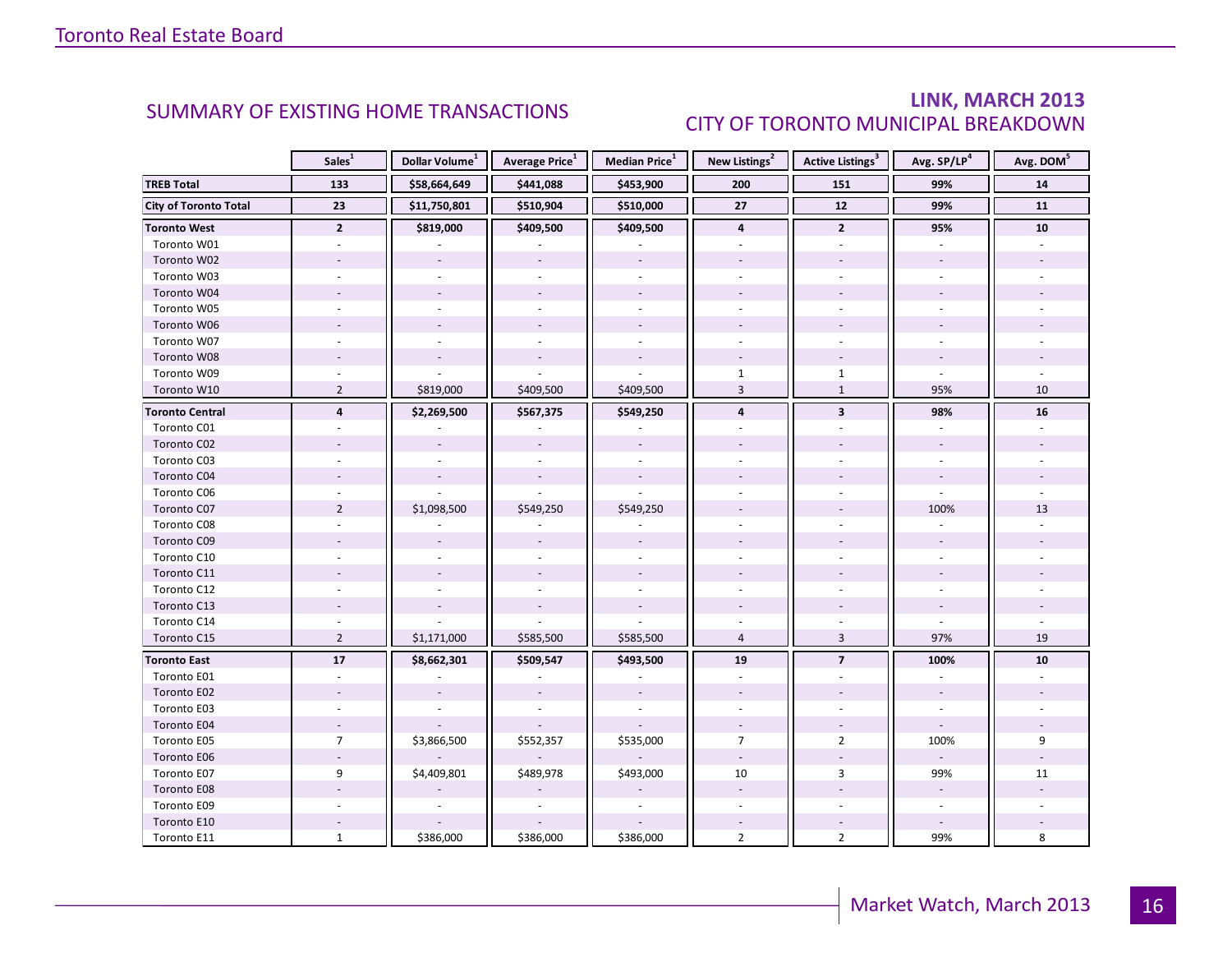#### SUMMARY OF EXISTING HOME TRANSACTIONS **ATTACHED/ROW/TOWNHOUSE, MARCH 2013** ALL TREB AREAS

|                                                               | Sales <sup>1</sup> | Dollar Volume <sup>1</sup> | Average Price <sup>1</sup> | Median Price <sup>1</sup> | New Listings <sup>2</sup> | Active Listings <sup>3</sup> | Avg. SP/LP <sup>4</sup> | Avg. DOM <sup>5</sup> |
|---------------------------------------------------------------|--------------------|----------------------------|----------------------------|---------------------------|---------------------------|------------------------------|-------------------------|-----------------------|
| <b>TREB Total</b>                                             | 615                | \$266,504,277              | \$433,340                  | \$412,000                 | 1,001                     | 905                          | 99%                     | 17                    |
| <b>Halton Region</b>                                          | 112                | \$46,594,533               | \$416,023                  | \$395,000                 | 177                       | 156                          | 99%                     | 18                    |
| Burlington                                                    | 20                 | \$7,914,600                | \$395,730                  | \$380,500                 | 28                        | 24                           | 98%                     | 39                    |
| <b>Halton Hills</b>                                           | $\overline{7}$     | \$2,880,000                | \$411,429                  | \$415,000                 | 8                         | 8                            | 101%                    | 10                    |
| Milton                                                        | 49                 | \$18,312,900               | \$373,733                  | \$373,900                 | 74                        | 54                           | 99%                     | 12                    |
| Oakville                                                      | 36                 | \$17,487,033               | \$485,751                  | \$443,000                 | 67                        | 70                           | 98%                     | 18                    |
| <b>Peel Region</b>                                            | 102                | \$36,929,401               | \$362,053                  | \$353,000                 | 185                       | 171                          | 98%                     | 19                    |
| Brampton                                                      | 71                 | \$23,853,701               | \$335,968                  | \$340,000                 | 116                       | 105                          | 98%                     | 20                    |
| Caledon                                                       | $\overline{7}$     | \$2,567,500                | \$366,786                  | \$355,000                 | $16\,$                    | 15                           | 98%                     | 24                    |
| Mississauga                                                   | 24                 | \$10,508,200               | \$437,842                  | \$433,900                 | 53                        | 51                           | 98%                     | 13                    |
| <b>City of Toronto</b>                                        | 99                 | \$58,968,712               | \$595,644                  | \$558,000                 | 147                       | 152                          | 100%                    | 18                    |
| TURN PAGE FOR CITY OF TORONTO<br><b>TABLES OR CLICK HERE:</b> | D                  |                            |                            |                           |                           |                              |                         |                       |
|                                                               |                    |                            |                            |                           |                           |                              |                         |                       |
| <b>York Region</b>                                            | 183                | \$89,144,051               | \$487,126                  | \$480,000                 | 342                       | 318                          | 99%                     | 18                    |
| Aurora                                                        | 17                 | \$7,120,650                | \$418,862                  | \$420,000                 | 25                        | 15                           | 99%                     | 10                    |
| E. Gwillimbury                                                | $6\phantom{1}6$    | \$1,961,000                | \$326,833                  | \$332,000                 | $\overline{7}$            | $\overline{3}$               | 100%                    | 11                    |
| Georgina                                                      | 6                  | \$1,789,500                | \$298,250                  | \$307,500                 | 8                         | 6                            | 100%                    | 18                    |
| King                                                          |                    |                            |                            |                           | $\mathbf{1}$              | $\overline{2}$               |                         |                       |
| Markham                                                       | 43                 | \$21,698,600               | \$504,619                  | \$480,000                 | 93                        | 100                          | 99%                     | 19                    |
| Newmarket                                                     | 13                 | \$5,512,500                | \$424,038                  | \$417,500                 | 18                        | 14                           | 100%                    | 26                    |
| <b>Richmond Hill</b>                                          | 37                 | \$19,696,676               | \$532,343                  | \$532,000                 | 88                        | 83                           | 99%                     | 15                    |
| Vaughan                                                       | 54                 | \$28,538,225               | \$528,486                  | \$518,000                 | 88                        | 82                           | 99%                     | 19                    |
| Whitchurch-Stouffville                                        | $\overline{7}$     | \$2,826,900                | \$403,843                  | \$412,000                 | 14                        | 13                           | 100%                    | 23                    |
| Durham Region                                                 | 94                 | \$28,200,361               | \$300,004                  | \$300,000                 | 121                       | 74                           | 100%                    | ${\bf 12}$            |
| Ajax                                                          | 23                 | \$7,218,150                | \$313,833                  | \$320,000                 | 31                        | 19                           | 99%                     | 13                    |
| <b>Brock</b>                                                  |                    |                            |                            |                           |                           |                              |                         |                       |
| Clarington                                                    | 12                 | \$2,889,500                | \$240,792                  | \$242,000                 | 18                        | 11                           | 99%                     | $\overline{7}$        |
| Oshawa                                                        | 8                  | \$1,800,800                | \$225,100                  | \$211,950                 | $\overline{7}$            | $\overline{7}$               | 99%                     | 14                    |
| Pickering                                                     | 15                 | \$5,236,777                | \$349,118                  | \$341,000                 | 20                        | 9                            | 99%                     | 11                    |
| Scugog                                                        |                    |                            |                            |                           |                           |                              |                         |                       |
| Uxbridge                                                      |                    |                            |                            |                           | $\mathbf{1}$              | $\mathbf{1}$                 |                         |                       |
| Whitby                                                        | 36                 | \$11,055,134               | \$307,087                  | \$304,787                 | 44                        | 27                           | 100%                    | 12                    |
| <b>Dufferin County</b>                                        | 6                  | \$1,542,500                | \$257,083                  | \$263,000                 | $\overline{\phantom{a}}$  | 8                            | 98%                     | 20                    |
| Orangeville                                                   | 6                  | \$1,542,500                | \$257,083                  | \$263,000                 | $\overline{7}$            | 8                            | 98%                     | 20                    |
| <b>Simcoe County</b>                                          | 19                 | \$5,124,719                | \$269,722                  | \$245,000                 | 22                        | 26                           | 99%                     | 23                    |
| Adjala-Tosorontio                                             |                    |                            |                            |                           |                           |                              |                         |                       |
| <b>Bradford West Gwillimbury</b>                              | 6                  | \$2,075,000                | \$345,833                  | \$354,000                 | $\overline{2}$            | $\mathbf{1}$                 | 100%                    | 15                    |
| Essa                                                          | 6                  | \$1,359,790                | \$226,632                  | \$226,245                 | 9                         | 10                           | 98%                     | 30                    |
| Innisfil                                                      | $\overline{3}$     | \$711,500                  | \$237,167                  | \$241,000                 | $\overline{3}$            | 5                            | 98%                     | 32                    |
| New Tecumseth                                                 | 4                  | \$978,429                  | \$244,607                  | \$253,000                 | 8                         | 10                           | 98%                     | 17                    |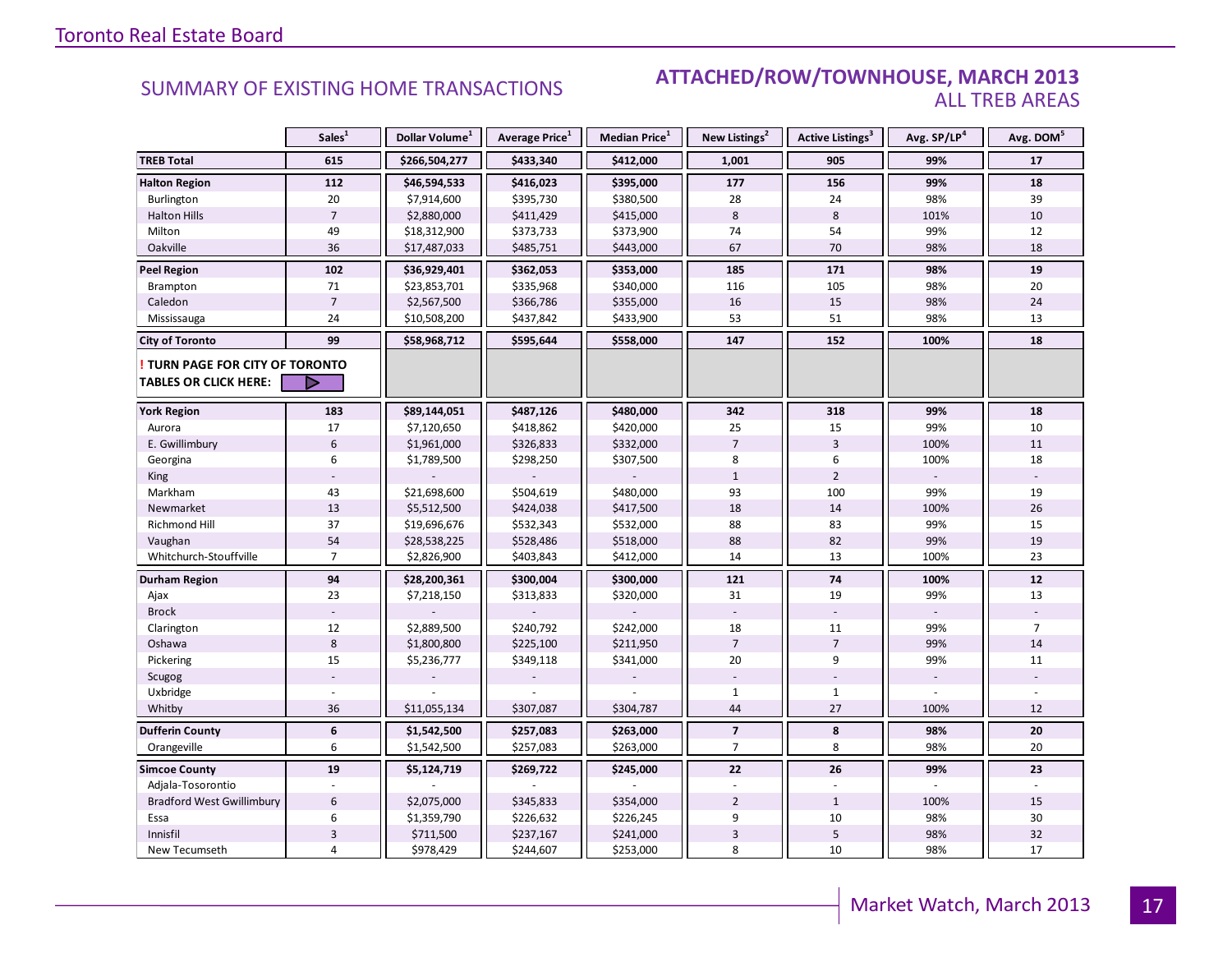#### E NANDCH 2013 CITY OF TORONTO MUNICIPAL BREAKDOWN SUMMARY OF EXISTING HOME TRANSACTIONS **ATTACHED/ROW/TOWNHOUSE, MARCH 2013**

<span id="page-17-0"></span>

|                              | Sales <sup>1</sup> | Dollar Volume <sup>1</sup> | Average Price <sup>1</sup> | Median Price <sup>1</sup> | New Listings <sup>2</sup> | Active Listings <sup>3</sup> | Avg. SP/LP <sup>4</sup> | Avg. DOM <sup>5</sup> |
|------------------------------|--------------------|----------------------------|----------------------------|---------------------------|---------------------------|------------------------------|-------------------------|-----------------------|
| <b>TREB Total</b>            | 615                | \$266,504,277              | \$433,340                  | \$412,000                 | 1,001                     | 905                          | 99%                     | 17                    |
| <b>City of Toronto Total</b> | 99                 | \$58,968,712               | \$595,644                  | \$558,000                 | 147                       | 152                          | 100%                    | 18                    |
| <b>Toronto West</b>          | 24                 | \$12,932,887               | \$538,870                  | \$530,000                 | 36                        | 37                           | 100%                    | 23                    |
| Toronto W01                  | $\overline{2}$     | \$1,527,777                | \$763,889                  | \$763,889                 | $\mathbf{1}$              |                              | 113%                    | $\overline{7}$        |
| Toronto W02                  | $\overline{2}$     | \$985,000                  | \$492,500                  | \$492,500                 | $\mathbf{1}$              |                              | 107%                    | 23                    |
| Toronto W03                  | 3                  | \$1,208,210                | \$402,737                  | \$472,000                 | 6                         | 6                            | 98%                     | 10                    |
| Toronto W04                  | $\overline{3}$     | \$1,446,500                | \$482,167                  | \$416,500                 | 9                         | 8                            | 97%                     | 29                    |
| Toronto W05                  | $\overline{2}$     | \$812,000                  | \$406,000                  | \$406,000                 | 3                         | 6                            | 99%                     | 13                    |
| Toronto W06                  | 6                  | \$3,245,900                | \$540,983                  | \$583,500                 | 6                         | $6\phantom{1}$               | 100%                    | 26                    |
| Toronto W07                  | $\overline{2}$     | \$1,228,000                | \$614,000                  | \$614,000                 | 4                         | $\overline{4}$               | 95%                     | 24                    |
| Toronto W08                  | $\overline{4}$     | \$2,479,500                | \$619,875                  | \$651,000                 | $\overline{4}$            | $\overline{3}$               | 99%                     | 39                    |
| Toronto W09                  |                    |                            |                            |                           | $\mathbf{1}$              | $\mathbf{1}$                 |                         |                       |
| Toronto W10                  |                    |                            |                            |                           | $\mathbf{1}$              | $\overline{3}$               |                         |                       |
| <b>Toronto Central</b>       | 26                 | \$22,143,106               | \$851,658                  | \$760,000                 | 49                        | 61                           | 100%                    | 20                    |
| Toronto C01                  | $\overline{7}$     | \$5,018,156                | \$716,879                  | \$760,000                 | $\overline{7}$            | 13                           | 103%                    | 18                    |
| Toronto C02                  | 6                  | \$6,235,150                | \$1,039,192                | \$888,575                 | 6                         | 6                            | 98%                     | 21                    |
| Toronto C03                  |                    |                            |                            |                           |                           | $\overline{3}$               |                         |                       |
| Toronto C04                  |                    |                            |                            |                           | 5                         | 9                            |                         |                       |
| Toronto C06                  |                    |                            |                            |                           |                           |                              |                         |                       |
| Toronto C07                  | $\overline{4}$     | \$2,686,000                | \$671,500                  | \$681,500                 | 6                         | 6                            | 98%                     | 41                    |
| Toronto C08                  | $\overline{7}$     | \$6,333,800                | \$904,829                  | \$760,000                 | 8                         | 6                            | 100%                    | 11                    |
| Toronto C09                  |                    |                            |                            |                           | $\mathbf{1}$              | $\overline{2}$               |                         |                       |
| Toronto C10                  | $\mathbf{1}$       | \$995,000                  | \$995,000                  | \$995,000                 | $\overline{2}$            | $\overline{2}$               | 100%                    | 6                     |
| Toronto C11                  |                    |                            |                            |                           |                           |                              |                         |                       |
| Toronto C12                  |                    |                            |                            |                           | $\mathbf{1}$              | $\mathbf{1}$                 |                         |                       |
| Toronto C13                  | $\omega$           |                            |                            |                           | 5                         | 5                            | $\mathcal{L}$           |                       |
| Toronto C14                  | $\mathbf{1}$       | \$875,000                  | \$875,000                  | \$875,000                 | 8                         | 8                            | 98%                     | 10                    |
| Toronto C15                  |                    |                            |                            |                           |                           |                              |                         |                       |
| <b>Toronto East</b>          | 49                 | \$23,892,719               | \$487,607                  | \$466,500                 | 62                        | 54                           | 100%                    | 14                    |
| Toronto E01                  | 14                 | \$7,537,190                | \$538,371                  | \$574,250                 | 12                        | 5                            | 102%                    | 11                    |
| Toronto E02                  | $\overline{7}$     | \$4,260,629                | \$608,661                  | \$605,000                 | 6                         | 5                            | 100%                    | 15                    |
| Toronto E03                  | 4                  | \$2,023,000                | \$505,750                  | \$514,000                 | 3                         | $\overline{2}$               | 100%                    | 29                    |
| Toronto E04                  | $\overline{3}$     | \$1,555,000                | \$518,333                  | \$501,500                 | $\overline{7}$            | 13                           | 98%                     | 13                    |
| Toronto E05                  | $\overline{2}$     | \$889,000                  | \$444,500                  | \$444,500                 | $\overline{2}$            | $\mathbf{1}$                 | 100%                    | 6                     |
| Toronto E06                  |                    |                            |                            |                           |                           |                              |                         |                       |
| Toronto E07                  | 4                  | \$1,660,900                | \$415,225                  | \$410,000                 | 5                         | 3                            | 103%                    | 15                    |
| Toronto E08                  | $\mathbf{1}$       | \$398,000                  | \$398,000                  | \$398,000                 | $\overline{2}$            | $\overline{3}$               | 100%                    | $\mathbf{0}$          |
| Toronto E09                  | $\mathbf{1}$       | \$350,000                  | \$350,000                  | \$350,000                 | $\overline{2}$            | 3                            | 97%                     | 15                    |
| Toronto E10                  | $\boldsymbol{6}$   | \$2,657,500                | \$442,917                  | \$439,500                 | 11                        | $\boldsymbol{9}$             | 100%                    | 11                    |
| Toronto E11                  | $\overline{7}$     | \$2,561,500                | \$365,929                  | \$329,000                 | 12                        | 10                           | 98%                     | 19                    |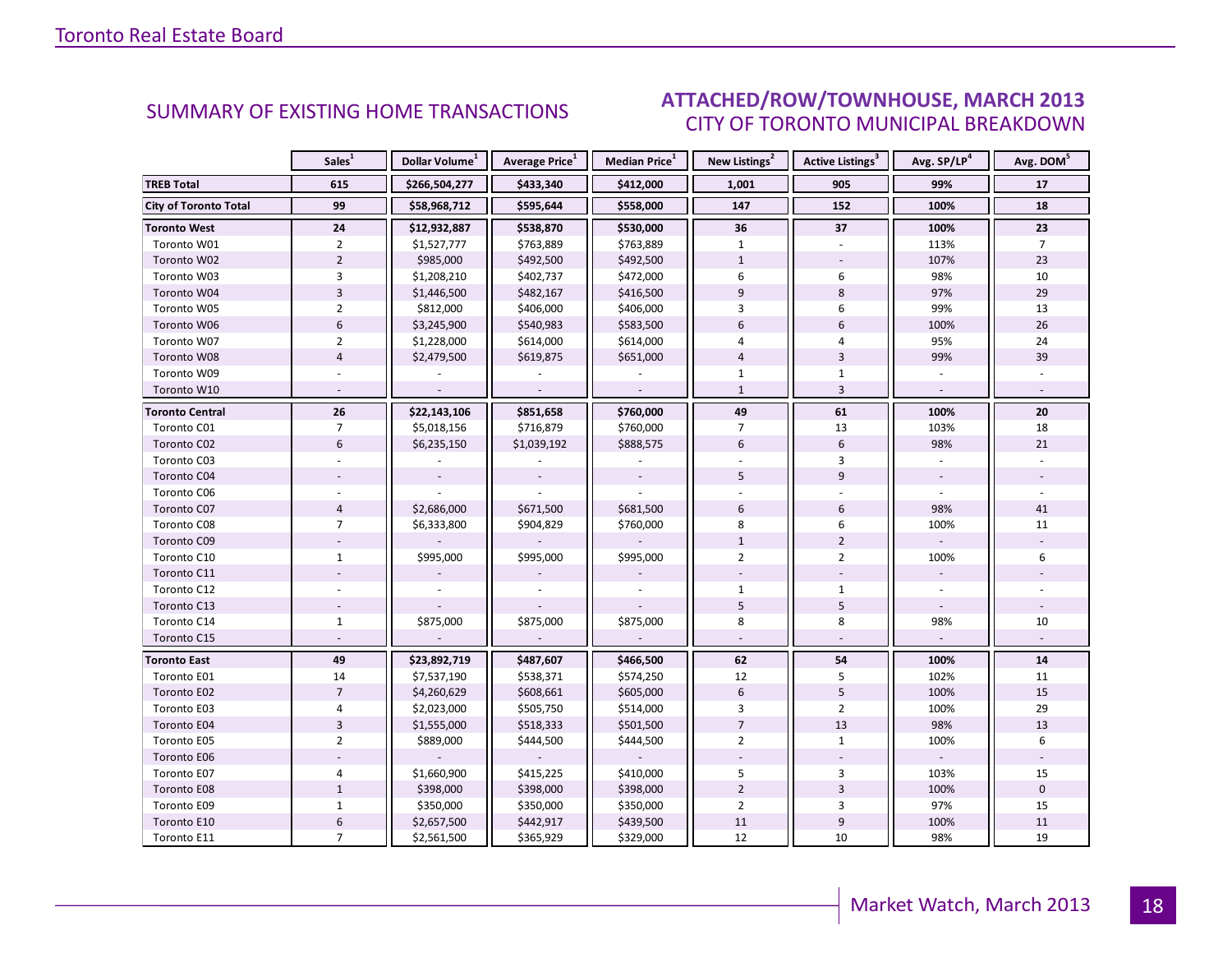#### CO-OP APARTMENT, MARCH 2013 ALL TREB AREAS

|                                  | Sales <sup>1</sup>       | Dollar Volume <sup>1</sup> | Average Price <sup>1</sup> | Median Price <sup>1</sup> | New Listings <sup>2</sup> | <b>Active Listings<sup>3</sup></b> | Avg. SP/LP <sup>4</sup>  | Avg. DOM <sup>5</sup> |
|----------------------------------|--------------------------|----------------------------|----------------------------|---------------------------|---------------------------|------------------------------------|--------------------------|-----------------------|
| <b>TREB Total</b>                | 8                        | \$3,346,400                | \$418,300                  | \$341,750                 | 25                        | 37                                 | 97%                      | ${\bf 51}$            |
| <b>Halton Region</b>             | $\sim$                   |                            |                            |                           | $\mathbf{1}$              | $\mathbf{2}$                       | $\sim$                   |                       |
| Burlington                       |                          |                            |                            |                           |                           | $\mathbf{1}$                       |                          |                       |
| <b>Halton Hills</b>              | $\overline{a}$           | $\overline{\phantom{a}}$   | $\overline{a}$             | $\overline{\phantom{a}}$  |                           | $\overline{a}$                     |                          |                       |
| Milton                           | $\sim$                   | ÷.                         | $\overline{a}$             | $\sim$                    | $\mathbf{1}$              | $\mathbf{1}$                       |                          |                       |
| Oakville                         | $\overline{\phantom{a}}$ | $\overline{\phantom{a}}$   | $\overline{a}$             | $\overline{\phantom{a}}$  | $\overline{\phantom{a}}$  | $\overline{\phantom{a}}$           | $\sim$                   |                       |
| <b>Peel Region</b>               | $\blacksquare$           | $\blacksquare$             | $\centerdot$               | $\blacksquare$            | 3                         | $\overline{\mathbf{3}}$            |                          |                       |
| Brampton                         | $\sim$                   |                            |                            | ÷,                        | ÷.                        | L.                                 |                          |                       |
| Caledon                          |                          |                            |                            |                           |                           |                                    |                          |                       |
| Mississauga                      |                          |                            |                            |                           | 3                         | 3                                  |                          |                       |
| <b>City of Toronto</b>           | 8                        | \$3,346,400                | \$418,300                  | \$341,750                 | 21                        | 32                                 | 97%                      | 51                    |
| TURN PAGE FOR CITY OF TORONTO    |                          |                            |                            |                           |                           |                                    |                          |                       |
| <b>TABLES OR CLICK HERE:</b>     | ▷                        |                            |                            |                           |                           |                                    |                          |                       |
|                                  |                          |                            |                            |                           |                           |                                    |                          |                       |
| <b>York Region</b>               | $\blacksquare$           | $\overline{\phantom{a}}$   | $\overline{\phantom{a}}$   | $\overline{\phantom{a}}$  | $\overline{\phantom{a}}$  | $\overline{\phantom{a}}$           | $\overline{\phantom{a}}$ |                       |
| Aurora                           | ÷.                       |                            |                            | $\overline{a}$            | ÷.                        | ä,                                 |                          |                       |
| E. Gwillimbury                   |                          |                            |                            |                           |                           |                                    |                          |                       |
| Georgina                         |                          |                            |                            |                           |                           |                                    |                          |                       |
| King                             |                          |                            |                            |                           |                           |                                    |                          |                       |
| Markham                          | $\overline{a}$           |                            | ä,                         | $\overline{a}$            | $\overline{a}$            | ÷.                                 |                          |                       |
| Newmarket                        |                          |                            |                            |                           |                           |                                    |                          |                       |
| Richmond Hill                    | $\sim$                   |                            |                            |                           |                           | $\overline{a}$                     |                          |                       |
| Vaughan                          | $\sim$                   | $\overline{a}$             | $\overline{a}$             | $\overline{a}$            | $\sim$                    | $\overline{a}$                     |                          |                       |
| Whitchurch-Stouffville           | ÷,                       | $\bar{a}$                  | ä,                         | $\omega$                  | $\omega$                  | $\sim$                             | $\sim$                   |                       |
| <b>Durham Region</b>             | $\overline{\phantom{a}}$ | $\blacksquare$             | $\overline{a}$             | $\blacksquare$            | $\blacksquare$            | $\overline{\phantom{a}}$           | $\blacksquare$           |                       |
| Ajax                             | ÷.                       |                            |                            | ÷.                        | ÷                         |                                    |                          |                       |
| <b>Brock</b>                     |                          |                            |                            |                           |                           |                                    |                          |                       |
| Clarington                       | $\sim$                   |                            | ä,                         | $\sim$                    | $\overline{\phantom{a}}$  | ä,                                 |                          |                       |
| Oshawa                           |                          |                            |                            |                           |                           |                                    |                          |                       |
| Pickering                        |                          |                            |                            |                           |                           |                                    |                          |                       |
| Scugog                           |                          |                            |                            |                           |                           |                                    |                          |                       |
| Uxbridge                         | $\sim$                   | $\overline{a}$             | ÷                          | $\mathcal{L}$             | $\sim$                    | ä,                                 | ÷                        |                       |
| Whitby                           | $\overline{\phantom{a}}$ | $\overline{\phantom{a}}$   | $\overline{a}$             | $\overline{\phantom{a}}$  | $\bar{a}$                 | $\overline{\phantom{a}}$           | $\overline{\phantom{a}}$ |                       |
| <b>Dufferin County</b>           | $\blacksquare$           | $\blacksquare$             | $\blacksquare$             | $\blacksquare$            | $\blacksquare$            | $\blacksquare$                     | $\blacksquare$           | $\overline{a}$        |
| Orangeville                      | $\omega$                 | $\overline{a}$             | $\overline{a}$             | $\overline{\phantom{a}}$  | $\omega$                  | $\omega$                           | $\omega$                 | $\omega$              |
| <b>Simcoe County</b>             | $\blacksquare$           | $\blacksquare$             | $\overline{\phantom{a}}$   | $\blacksquare$            | $\blacksquare$            | $\overline{a}$                     |                          |                       |
| Adjala-Tosorontio                | ÷,                       |                            | L                          | ÷,                        | ÷,                        | ä,                                 |                          |                       |
| <b>Bradford West Gwillimbury</b> |                          |                            |                            |                           |                           |                                    |                          |                       |
| Essa                             |                          |                            |                            |                           |                           |                                    |                          |                       |
| Innisfil                         |                          |                            | $\overline{a}$             |                           |                           |                                    |                          |                       |
| New Tecumseth                    |                          |                            |                            |                           |                           |                                    |                          |                       |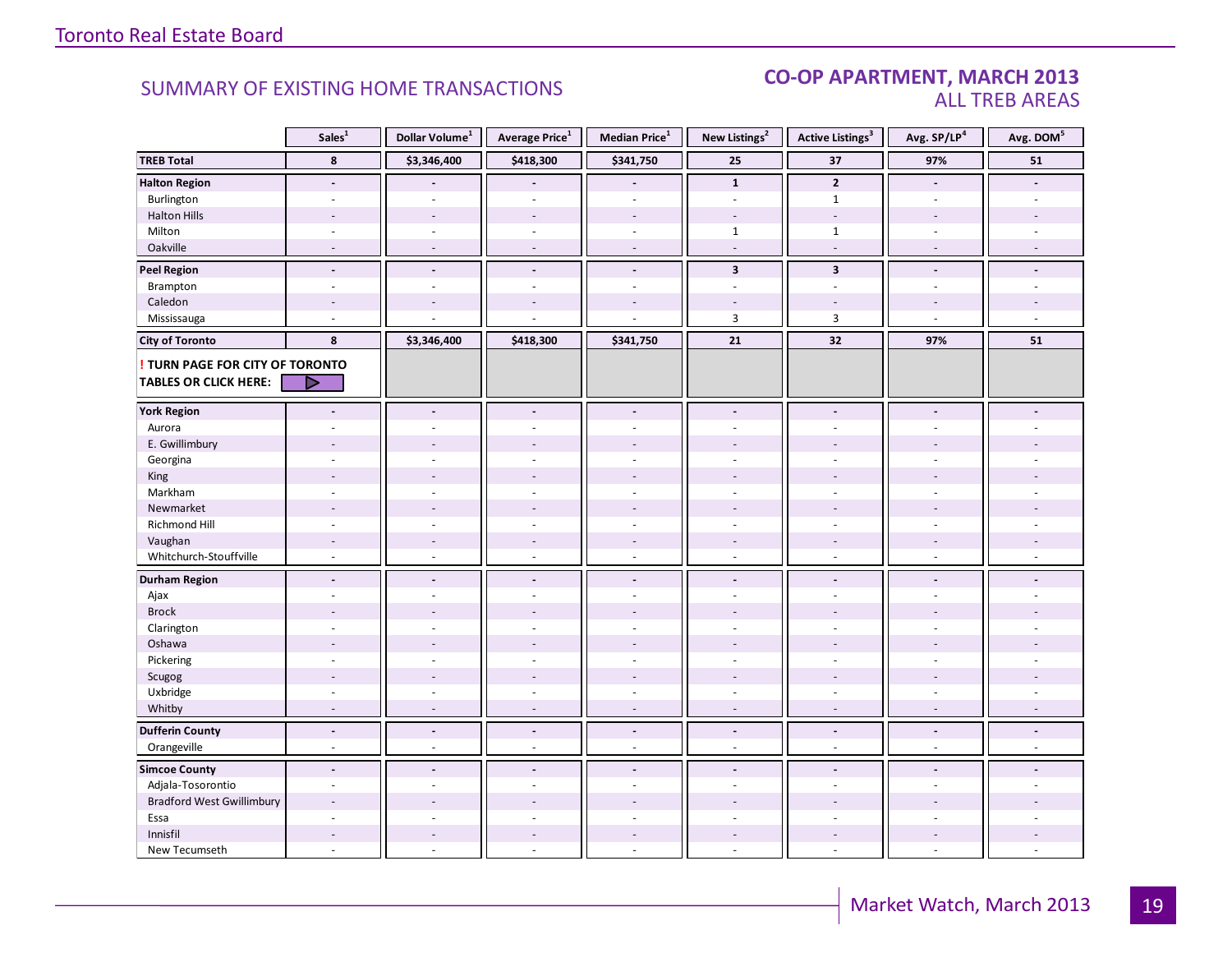### CO-OP APARTMENT, MARCH 2013 CITY OF TORONTO MUNICIPAL BREAKDOWN

<span id="page-19-0"></span>

|                              | Sales <sup>1</sup>       | Dollar Volume <sup>1</sup> | Average Price <sup>1</sup> | Median Price <sup>1</sup> | New Listings <sup>2</sup> | <b>Active Listings<sup>3</sup></b> | Avg. SP/LP <sup>4</sup>  | Avg. DOM <sup>5</sup> |
|------------------------------|--------------------------|----------------------------|----------------------------|---------------------------|---------------------------|------------------------------------|--------------------------|-----------------------|
| <b>TREB Total</b>            | 8                        | \$3,346,400                | \$418,300                  | \$341,750                 | 25                        | 37                                 | 97%                      | 51                    |
| <b>City of Toronto Total</b> | 8                        | \$3,346,400                | \$418,300                  | \$341,750                 | ${\bf 21}$                | 32                                 | 97%                      | ${\bf 51}$            |
| <b>Toronto West</b>          | $\overline{a}$           |                            |                            |                           | $\mathbf{2}$              | 11                                 | $\blacksquare$           |                       |
| Toronto W01                  |                          |                            |                            |                           |                           | $\omega$                           |                          |                       |
| Toronto W02                  |                          |                            |                            | $\overline{\phantom{a}}$  |                           | $\omega$                           |                          |                       |
| Toronto W03                  |                          |                            |                            | $\sim$                    |                           | $\mathbf{1}$                       |                          |                       |
| Toronto W04                  |                          |                            |                            |                           |                           |                                    |                          |                       |
| Toronto W05                  |                          |                            |                            |                           |                           | 3                                  |                          |                       |
| Toronto W06                  |                          |                            |                            |                           | $\overline{\phantom{a}}$  | $\overline{4}$                     |                          |                       |
| Toronto W07                  |                          |                            |                            | $\sim$                    | $\mathbf{1}$              | $\overline{2}$                     |                          |                       |
| Toronto W08                  |                          |                            |                            |                           | $\mathbf{1}$              | $\mathbf{1}$                       |                          |                       |
| Toronto W09                  |                          |                            |                            |                           |                           |                                    |                          |                       |
| Toronto W10                  |                          |                            |                            |                           | $\overline{\phantom{a}}$  | $\omega$                           | $\sim$                   |                       |
| <b>Toronto Central</b>       | 6                        | \$2,936,500                | \$489,417                  | \$451,750                 | 16                        | 19                                 | 97%                      | 57                    |
| Toronto C01                  |                          |                            |                            |                           | $\overline{2}$            | $\overline{2}$                     |                          |                       |
| Toronto C02                  |                          |                            |                            |                           |                           | $\mathbf{1}$                       | $\overline{\phantom{a}}$ |                       |
| Toronto C03                  | $\mathbf{1}$             | \$363,500                  | \$363,500                  | \$363,500                 | 3                         | $\overline{2}$                     | 96%                      | 23                    |
| Toronto C04                  | $\mathbf{1}$             | \$273,000                  | \$273,000                  | \$273,000                 | $\overline{4}$            | $\overline{4}$                     | 98%                      | 42                    |
| Toronto C06                  |                          |                            |                            |                           |                           |                                    |                          |                       |
| Toronto C07                  |                          | $\sim$                     | $\overline{\phantom{a}}$   | $\overline{\phantom{a}}$  |                           |                                    | $\sim$                   |                       |
| Toronto C08                  |                          |                            |                            |                           |                           |                                    |                          |                       |
| Toronto C09                  | $\overline{4}$           | \$2,300,000                | \$575,000                  | \$540,000                 | $\overline{7}$            | 10                                 | 97%                      | 70                    |
| Toronto C10                  |                          |                            |                            |                           |                           |                                    |                          |                       |
| Toronto C11                  |                          |                            |                            |                           |                           |                                    |                          |                       |
| Toronto C12                  |                          |                            |                            |                           |                           |                                    |                          |                       |
| Toronto C13                  |                          |                            |                            |                           |                           |                                    |                          |                       |
| Toronto C14                  |                          |                            |                            |                           |                           |                                    |                          |                       |
| Toronto C15                  | $\overline{\phantom{a}}$ |                            |                            | $\overline{\phantom{a}}$  | $\sim$                    | $\overline{\phantom{a}}$           | $\sim$                   |                       |
| <b>Toronto East</b>          | $\mathbf{2}$             | \$409,900                  | \$204,950                  | \$204,950                 | $\overline{\mathbf{3}}$   | $\overline{2}$                     | 96%                      | 30                    |
| Toronto E01                  |                          |                            |                            |                           |                           |                                    | $\overline{a}$           |                       |
| Toronto E02                  | $\mathbf{1}$             | \$310,000                  | \$310,000                  | \$310,000                 | $\overline{2}$            | $\mathbf{1}$                       | 95%                      | $\mathbf{1}$          |
| Toronto E03                  |                          |                            |                            |                           |                           |                                    |                          |                       |
| Toronto E04                  |                          |                            |                            |                           |                           | $\mathbf{1}$                       |                          |                       |
| Toronto E05                  |                          |                            |                            |                           |                           |                                    |                          |                       |
| Toronto E06                  |                          |                            |                            |                           |                           |                                    |                          |                       |
| Toronto E07                  |                          |                            |                            | $\sim$                    | $\mathbf{1}$              |                                    |                          |                       |
| Toronto E08                  |                          |                            |                            |                           |                           |                                    |                          |                       |
| Toronto E09                  |                          |                            |                            |                           |                           |                                    |                          |                       |
| Toronto E10                  | $\mathbf{1}$             | \$99,900                   | \$99,900                   | \$99,900                  |                           |                                    | 100%                     | 59                    |
| Toronto E11                  |                          |                            |                            |                           |                           |                                    |                          |                       |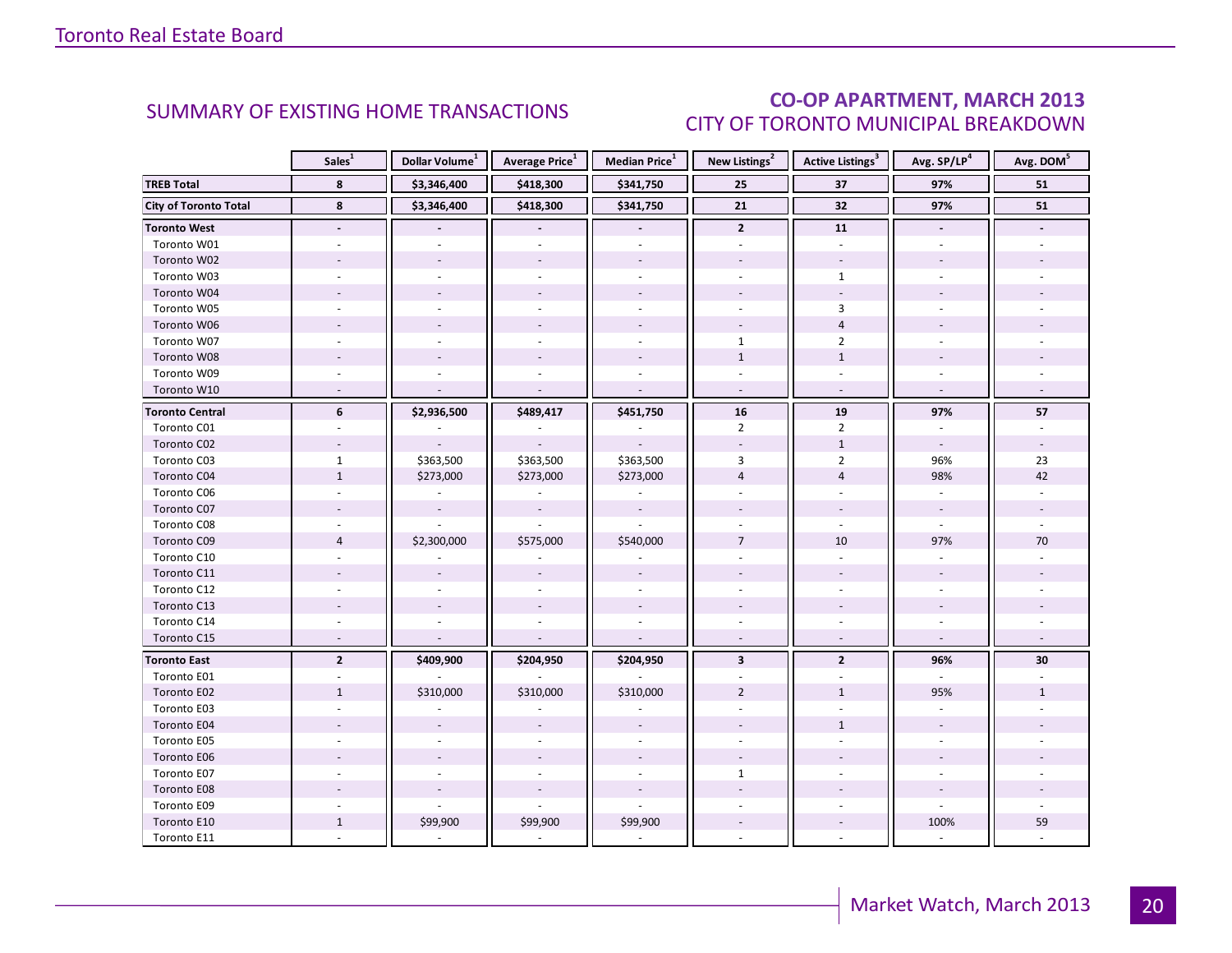#### SUMMARY OF EXISTING HOME TRANSACTIONS **DETACHED CONDOMINIUM, MARCH 2013** ALL TREB AREAS

|                                  | Sales <sup>1</sup>       | Dollar Volume <sup>1</sup> | Average Price <sup>1</sup> | Median Price $^1$        | New Listings <sup>2</sup> | Active Listings <sup>3</sup> | Avg. SP/LP <sup>4</sup>  | Avg. DOM <sup>5</sup> |
|----------------------------------|--------------------------|----------------------------|----------------------------|--------------------------|---------------------------|------------------------------|--------------------------|-----------------------|
| <b>TREB Total</b>                | 8                        | \$3,800,500                | \$475,063                  | \$425,000                | 14                        | 32                           | 97%                      | 49                    |
| <b>Halton Region</b>             | $\overline{\phantom{a}}$ |                            |                            |                          | $\overline{\phantom{a}}$  | $\mathbf{1}$                 | $\blacksquare$           |                       |
| Burlington                       |                          |                            |                            |                          | ٠                         |                              |                          |                       |
| <b>Halton Hills</b>              |                          |                            |                            |                          |                           |                              |                          |                       |
| Milton                           | $\sim$                   |                            | $\overline{\phantom{a}}$   | $\omega$                 | ä,                        | $\sim$                       | $\sim$                   |                       |
| Oakville                         | $\overline{a}$           | $\overline{a}$             | $\overline{a}$             | $\sim$                   | $\overline{a}$            | $\mathbf{1}$                 | $\sim$                   | $\overline{a}$        |
| <b>Peel Region</b>               | $\overline{2}$           | \$1,387,500                | \$693,750                  | \$693,750                | 4                         | 4                            | 95%                      | 23                    |
| Brampton                         | ÷,                       |                            |                            |                          | $\overline{2}$            | $\overline{2}$               | ÷.                       | u,                    |
| Caledon                          | $\overline{2}$           | \$1,387,500                | \$693,750                  | \$693,750                | $\mathbf{1}$              | $\sim$                       | 95%                      | 23                    |
| Mississauga                      | ÷,                       |                            |                            |                          | $\mathbf{1}$              | $\overline{2}$               |                          |                       |
| <b>City of Toronto</b>           | $\overline{a}$           | $\blacksquare$             | $\overline{a}$             | $\overline{\phantom{a}}$ | $\overline{\phantom{a}}$  | $\overline{2}$               | $\blacksquare$           |                       |
| TURN PAGE FOR CITY OF TORONTO    |                          |                            |                            |                          |                           |                              |                          |                       |
| <b>TABLES OR CLICK HERE:</b>     | D                        |                            |                            |                          |                           |                              |                          |                       |
| <b>York Region</b>               | $\mathbf{1}$             | \$590,000                  | \$590,000                  | \$590,000                | $\overline{a}$            |                              | 98%                      | 26                    |
| Aurora                           | ÷                        |                            |                            |                          |                           |                              |                          |                       |
| E. Gwillimbury                   |                          | $\sim$                     |                            |                          |                           |                              |                          |                       |
| Georgina                         |                          |                            |                            |                          |                           |                              |                          |                       |
| King                             |                          |                            |                            |                          |                           |                              | $\overline{a}$           |                       |
| Markham                          | $\mathbf{1}$             | \$590,000                  | \$590,000                  | \$590,000                | ÷,                        | $\overline{\phantom{a}}$     | 98%                      | 26                    |
| Newmarket                        | $\overline{a}$           |                            |                            |                          |                           |                              |                          |                       |
| Richmond Hill                    |                          |                            |                            |                          |                           |                              |                          |                       |
| Vaughan                          |                          | $\overline{\phantom{a}}$   |                            |                          |                           |                              |                          |                       |
| Whitchurch-Stouffville           | $\sim$                   | ÷,                         | $\overline{a}$             | $\overline{a}$           | $\overline{a}$            | $\sim$                       | $\overline{a}$           | ÷                     |
| <b>Durham Region</b>             | $\mathbf{1}$             | \$240,000                  | \$240,000                  | \$240,000                | $\mathbf{2}$              | $\overline{2}$               | 100%                     | 10                    |
| Ajax                             | $\mathbf{1}$             | \$240,000                  | \$240,000                  | \$240,000                | $\overline{2}$            | $\overline{2}$               | 100%                     | 10                    |
| <b>Brock</b>                     |                          |                            |                            |                          |                           |                              | $\sim$                   |                       |
| Clarington                       |                          | ÷.                         |                            |                          |                           |                              | ÷.                       |                       |
| Oshawa                           |                          |                            |                            |                          |                           |                              |                          |                       |
| Pickering                        | ÷.                       | $\overline{a}$             | $\overline{a}$             | $\overline{a}$           | ÷.                        | $\overline{a}$               | $\overline{a}$           |                       |
| Scugog                           |                          |                            |                            |                          |                           |                              |                          |                       |
| Uxbridge                         | ÷.                       | $\overline{a}$             | ÷.                         |                          | ٠                         | $\sim$                       | $\sim$                   |                       |
| Whitby                           | ÷,                       |                            |                            |                          |                           |                              |                          |                       |
| <b>Dufferin County</b>           | $\overline{a}$           | $\overline{a}$             | $\overline{a}$             | $\sim$                   | ٠                         | $\overline{\phantom{a}}$     | $\overline{a}$           | ÷.                    |
| Orangeville                      | $\sim$                   | $\overline{a}$             | L.                         |                          | $\overline{a}$            | $\sim$                       | $\overline{a}$           | $\omega$              |
| <b>Simcoe County</b>             | $\overline{4}$           | \$1,583,000                | \$395,750                  | \$384,000                | 8                         | 23                           | 97%                      | 77                    |
| Adjala-Tosorontio                | $\sim$                   |                            |                            |                          |                           | $\sim$                       | $\overline{\phantom{a}}$ |                       |
| <b>Bradford West Gwillimbury</b> |                          |                            |                            |                          |                           |                              |                          |                       |
| Essa                             | L.                       | ÷,                         | L.                         | ÷.                       |                           | $\overline{a}$               | ÷.                       | ÷.                    |
| Innisfil                         |                          |                            |                            |                          |                           |                              |                          |                       |
| New Tecumseth                    | 4                        | \$1,583,000                | \$395,750                  | \$384,000                | 8                         | 23                           | 97%                      | 77                    |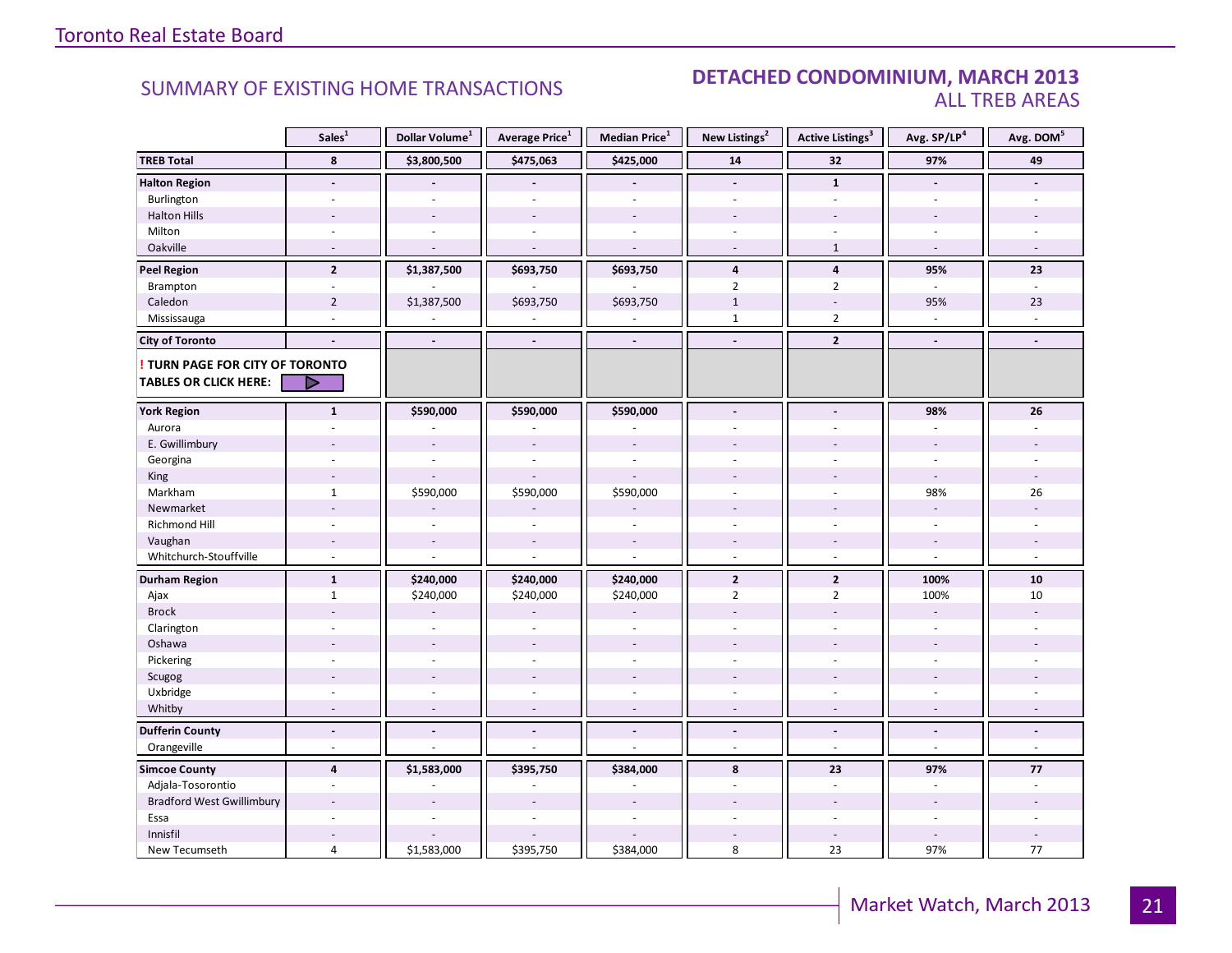### DETACHED CONDOMINIUM, MARCH 2013 CITY OF TORONTO MUNICIPAL BREAKDOWN

<span id="page-21-0"></span>

|                        | Sales <sup>1</sup>       | Dollar Volume <sup>1</sup> | Average Price <sup>1</sup> | Median Price <sup>1</sup> | New Listings <sup>2</sup> | <b>Active Listings</b> <sup>3</sup> | Avg. SP/LP <sup>4</sup> | Avg. DOM <sup>5</sup> |
|------------------------|--------------------------|----------------------------|----------------------------|---------------------------|---------------------------|-------------------------------------|-------------------------|-----------------------|
| <b>TREB Total</b>      | 8                        | \$3,800,500                | \$475,063                  | \$425,000                 | 14                        | 32                                  | 97%                     | 49                    |
| City of Toronto Total  |                          |                            |                            |                           |                           | $\overline{2}$                      |                         |                       |
| <b>Toronto West</b>    | $\blacksquare$           |                            | $\blacksquare$             | $\overline{a}$            | $\blacksquare$            | $\blacksquare$                      | $\blacksquare$          |                       |
| Toronto W01            |                          |                            |                            |                           |                           |                                     |                         |                       |
| Toronto W02            |                          |                            |                            |                           |                           |                                     |                         |                       |
| Toronto W03            |                          |                            |                            | $\overline{\phantom{a}}$  |                           |                                     |                         |                       |
| Toronto W04            |                          |                            |                            |                           |                           |                                     |                         |                       |
| Toronto W05            |                          |                            |                            |                           |                           |                                     |                         |                       |
| Toronto W06            |                          |                            |                            |                           |                           |                                     |                         |                       |
| Toronto W07            | $\overline{a}$           |                            | ÷.                         | $\sim$                    | $\sim$                    | $\sim$                              |                         |                       |
| Toronto W08            |                          |                            |                            |                           |                           |                                     |                         |                       |
| Toronto W09            |                          |                            |                            |                           |                           |                                     |                         |                       |
| Toronto W10            | ÷,                       | $\overline{a}$             | $\overline{\phantom{a}}$   | $\overline{\phantom{a}}$  | $\overline{\phantom{a}}$  | $\overline{\phantom{a}}$            | $\overline{a}$          |                       |
| <b>Toronto Central</b> | $\overline{a}$           |                            | $\overline{\phantom{a}}$   | $\blacksquare$            | $\sim$                    | $\overline{2}$                      |                         |                       |
| Toronto C01            |                          |                            |                            |                           |                           |                                     |                         |                       |
| Toronto C02            |                          |                            |                            |                           |                           |                                     |                         |                       |
| Toronto C03            |                          |                            |                            | $\sim$                    |                           |                                     |                         |                       |
| Toronto C04            |                          |                            |                            |                           |                           |                                     |                         |                       |
| Toronto C06            |                          |                            |                            |                           |                           |                                     |                         |                       |
| Toronto C07            |                          |                            |                            |                           |                           | $\mathbf{1}$                        |                         |                       |
| Toronto C08            |                          |                            |                            |                           |                           |                                     |                         |                       |
| Toronto C09            |                          |                            |                            |                           |                           | $\mathbf 1$                         |                         |                       |
| Toronto C10            |                          |                            |                            |                           |                           |                                     |                         |                       |
| Toronto C11            |                          |                            |                            |                           |                           |                                     |                         |                       |
| Toronto C12            |                          |                            |                            | $\bar{a}$                 |                           |                                     |                         |                       |
| Toronto C13            |                          |                            |                            |                           |                           |                                     |                         |                       |
| Toronto C14            |                          |                            |                            |                           |                           |                                     |                         |                       |
| Toronto C15            | $\overline{\phantom{a}}$ | $\sim$                     | $\sim$                     | $\overline{\phantom{a}}$  | $\overline{\phantom{a}}$  | $\overline{\phantom{a}}$            | $\sim$                  |                       |
| <b>Toronto East</b>    | $\blacksquare$           | $\overline{\phantom{a}}$   | $\blacksquare$             | $\blacksquare$            |                           | $\overline{a}$                      |                         |                       |
| Toronto E01            |                          |                            |                            |                           |                           |                                     |                         |                       |
| Toronto E02            |                          |                            |                            |                           |                           |                                     |                         |                       |
| Toronto E03            |                          |                            |                            |                           |                           |                                     |                         |                       |
| Toronto E04            |                          |                            |                            |                           |                           |                                     |                         |                       |
| Toronto E05            | ÷.                       |                            |                            | $\overline{a}$            |                           |                                     |                         |                       |
| Toronto E06            |                          |                            |                            |                           |                           |                                     |                         |                       |
| Toronto E07            |                          |                            |                            |                           |                           |                                     |                         |                       |
| Toronto E08            |                          |                            |                            |                           |                           |                                     |                         |                       |
| Toronto E09            |                          |                            |                            |                           |                           |                                     |                         |                       |
| Toronto E10            |                          |                            |                            | $\sim$                    |                           | $\sim$                              |                         |                       |
| Toronto E11            |                          |                            |                            |                           |                           |                                     |                         |                       |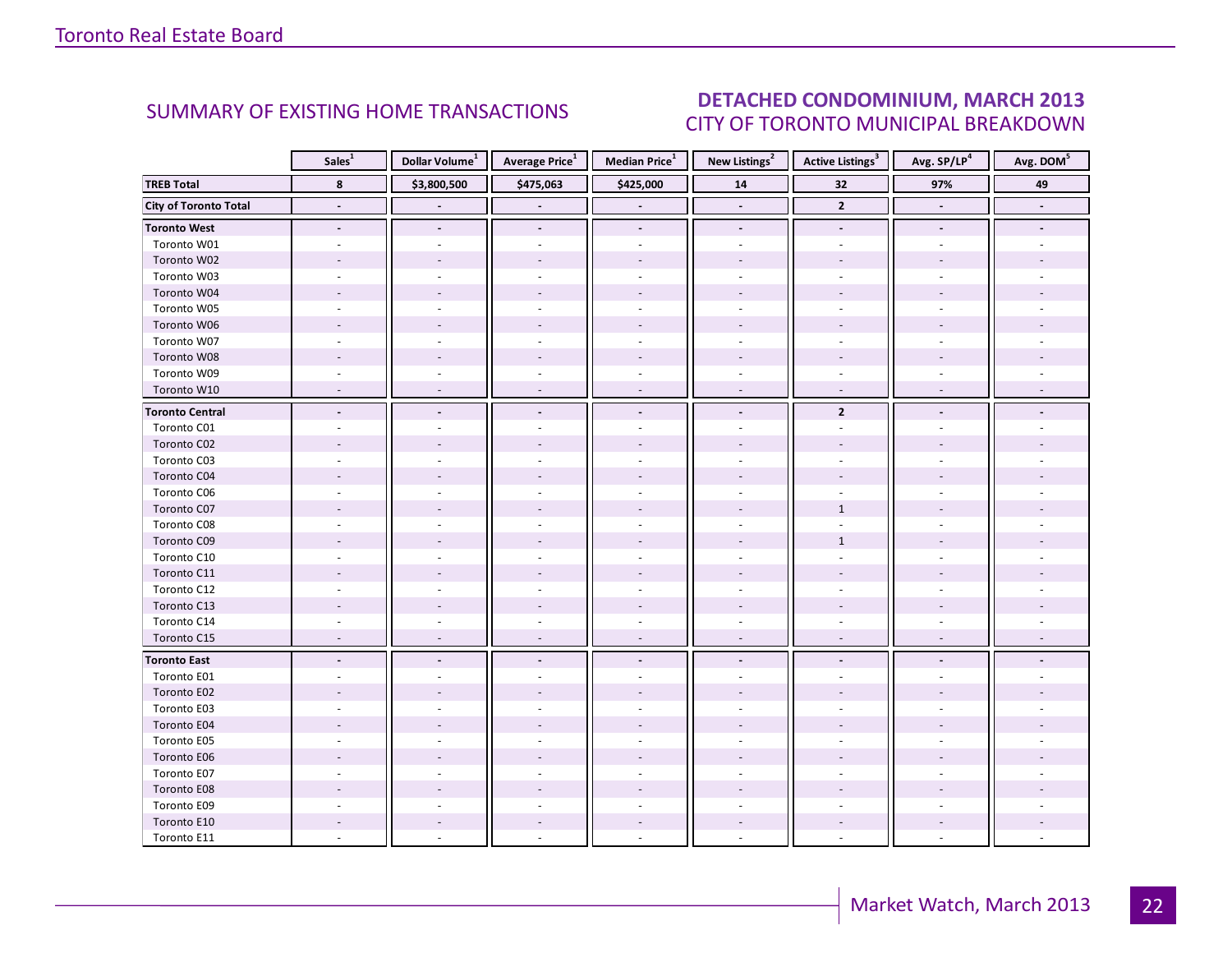#### **Industrial Leasing CO-OWNERSHIP APARTMENT, MARCH 2013**<br>ALL TREB AREAS ALL TREB AREAS

|                                  | Sales <sup>1</sup>       | Dollar Volume <sup>1</sup> | Average Price <sup>1</sup> | Median Price <sup>1</sup> | New Listings <sup>2</sup> | <b>Active Listings<sup>3</sup></b> | Avg. SP/LP <sup>4</sup> | Avg. DOM <sup>5</sup> |
|----------------------------------|--------------------------|----------------------------|----------------------------|---------------------------|---------------------------|------------------------------------|-------------------------|-----------------------|
| <b>TREB Total</b>                | $5\phantom{.0}$          | \$954,500                  | \$190,900                  | \$219,900                 | 15                        | 27                                 | 96%                     | 37                    |
| <b>Halton Region</b>             | $\overline{\phantom{a}}$ |                            |                            | $\overline{\phantom{a}}$  | $\blacksquare$            | $\overline{a}$                     | $\blacksquare$          |                       |
| Burlington                       | ٠                        |                            |                            | $\overline{a}$            | $\sim$                    | $\overline{a}$                     | $\overline{a}$          |                       |
| <b>Halton Hills</b>              | $\sim$                   | $\sim$                     | ÷,                         | $\overline{\phantom{a}}$  | $\sim$                    | $\blacksquare$                     |                         |                       |
| Milton                           | $\overline{\phantom{a}}$ | $\sim$                     | $\overline{\phantom{a}}$   | $\overline{\phantom{a}}$  | $\overline{\phantom{a}}$  | $\overline{\phantom{a}}$           | $\sim$                  |                       |
| Oakville                         | $\overline{a}$           | $\sim$                     | $\overline{\phantom{a}}$   | $\overline{\phantom{a}}$  | $\blacksquare$            | $\sim$                             | $\sim$                  | $\sim$                |
| <b>Peel Region</b>               | $\overline{\phantom{a}}$ | $\overline{\phantom{a}}$   | $\blacksquare$             | $\overline{\phantom{a}}$  | $\overline{\phantom{a}}$  | $\blacksquare$                     | $\blacksquare$          |                       |
| Brampton                         | $\overline{\phantom{a}}$ |                            | ä,                         | ä,                        | $\sim$                    | $\bar{\phantom{a}}$                | $\sim$                  |                       |
| Caledon                          | $\overline{a}$           |                            | $\overline{a}$             | ÷.                        | $\overline{a}$            | $\overline{a}$                     |                         |                       |
| Mississauga                      | ÷,                       |                            |                            |                           | $\sim$                    | ÷,                                 |                         |                       |
| <b>City of Toronto</b>           | 5                        | \$954,500                  | \$190,900                  | \$219,900                 | 15                        | 27                                 | 96%                     | 37                    |
| TURN PAGE FOR CITY OF TORONTO    |                          |                            |                            |                           |                           |                                    |                         |                       |
| <b>TABLES OR CLICK HERE:</b>     | D                        |                            |                            |                           |                           |                                    |                         |                       |
|                                  |                          |                            |                            |                           |                           |                                    |                         |                       |
| <b>York Region</b>               | $\overline{a}$           | $\blacksquare$             | $\overline{a}$             | $\overline{a}$            | $\blacksquare$            | $\blacksquare$                     | $\blacksquare$          |                       |
| Aurora                           | ÷.                       |                            | ä,                         | ÷                         | $\sim$                    | ÷.                                 |                         |                       |
| E. Gwillimbury                   |                          |                            |                            |                           |                           |                                    |                         |                       |
| Georgina                         |                          |                            |                            | ÷,                        |                           |                                    |                         |                       |
| King                             | $\overline{a}$           |                            | $\overline{a}$             | $\overline{a}$            |                           |                                    |                         |                       |
| Markham                          | $\overline{\phantom{a}}$ | $\sim$                     | $\bar{a}$                  | $\bar{a}$                 | $\sim$                    | $\bar{\phantom{a}}$                | $\sim$                  |                       |
| Newmarket                        | $\overline{a}$           |                            | $\overline{a}$             | $\overline{a}$            |                           |                                    |                         |                       |
| Richmond Hill                    |                          |                            |                            |                           |                           |                                    |                         |                       |
| Vaughan                          | $\overline{\phantom{a}}$ |                            | $\frac{1}{2}$              | ÷,                        |                           |                                    |                         |                       |
| Whitchurch-Stouffville           | $\omega$                 | $\sim$                     | $\overline{a}$             | $\sim$                    | $\sim$                    | ÷.                                 | $\sim$                  |                       |
| <b>Durham Region</b>             | $\blacksquare$           | $\blacksquare$             | $\blacksquare$             | $\blacksquare$            | $\overline{\phantom{a}}$  | $\blacksquare$                     | $\sim$                  |                       |
| Ajax                             | $\sim$                   |                            | ÷,                         | $\overline{\phantom{a}}$  | ÷.                        | $\overline{\phantom{a}}$           | $\sim$                  |                       |
| <b>Brock</b>                     | $\overline{a}$           |                            | $\overline{a}$             | $\overline{a}$            |                           | ٠                                  |                         |                       |
| Clarington                       | ÷,                       |                            |                            | ÷,                        |                           | L.                                 |                         |                       |
| Oshawa                           | ÷,                       |                            |                            |                           |                           |                                    |                         |                       |
| Pickering                        | $\bar{a}$                |                            | L.                         | $\overline{\phantom{a}}$  | $\sim$                    | $\overline{\phantom{a}}$           |                         |                       |
| Scugog                           |                          |                            |                            |                           |                           |                                    |                         |                       |
| Uxbridge                         | ÷.                       |                            | ä,                         | ÷.                        | $\overline{a}$            | ÷.                                 | $\overline{a}$          |                       |
| Whitby                           | $\overline{\phantom{a}}$ |                            | ÷,                         | $\overline{\phantom{a}}$  | $\sim$                    | $\overline{\phantom{a}}$           |                         |                       |
| <b>Dufferin County</b>           | $\overline{a}$           | $\overline{a}$             | $\overline{a}$             | $\mathbf{v}$              | $\blacksquare$            | $\overline{a}$                     | $\blacksquare$          | $\overline{a}$        |
| Orangeville                      | $\omega$                 | $\sim$                     | ä,                         | $\omega$                  | $\sim$                    | ÷.                                 | $\overline{a}$          | ÷                     |
| <b>Simcoe County</b>             | $\blacksquare$           | $\blacksquare$             | $\blacksquare$             | $\blacksquare$            | $\blacksquare$            | $\blacksquare$                     | $\sim$                  |                       |
| Adjala-Tosorontio                | $\sim$                   |                            | ä,                         | $\sim$                    | ÷.                        | ä,                                 |                         |                       |
| <b>Bradford West Gwillimbury</b> |                          |                            |                            |                           |                           |                                    |                         |                       |
| Essa                             | ä,                       |                            | $\overline{a}$             | ä,                        | $\mathbf{r}$              | $\mathbf{r}$                       |                         |                       |
| Innisfil                         |                          |                            |                            |                           |                           |                                    |                         |                       |
| New Tecumseth                    | $\overline{a}$           |                            | ä,                         | $\overline{a}$            | $\sim$                    | $\overline{a}$                     | $\sim$                  |                       |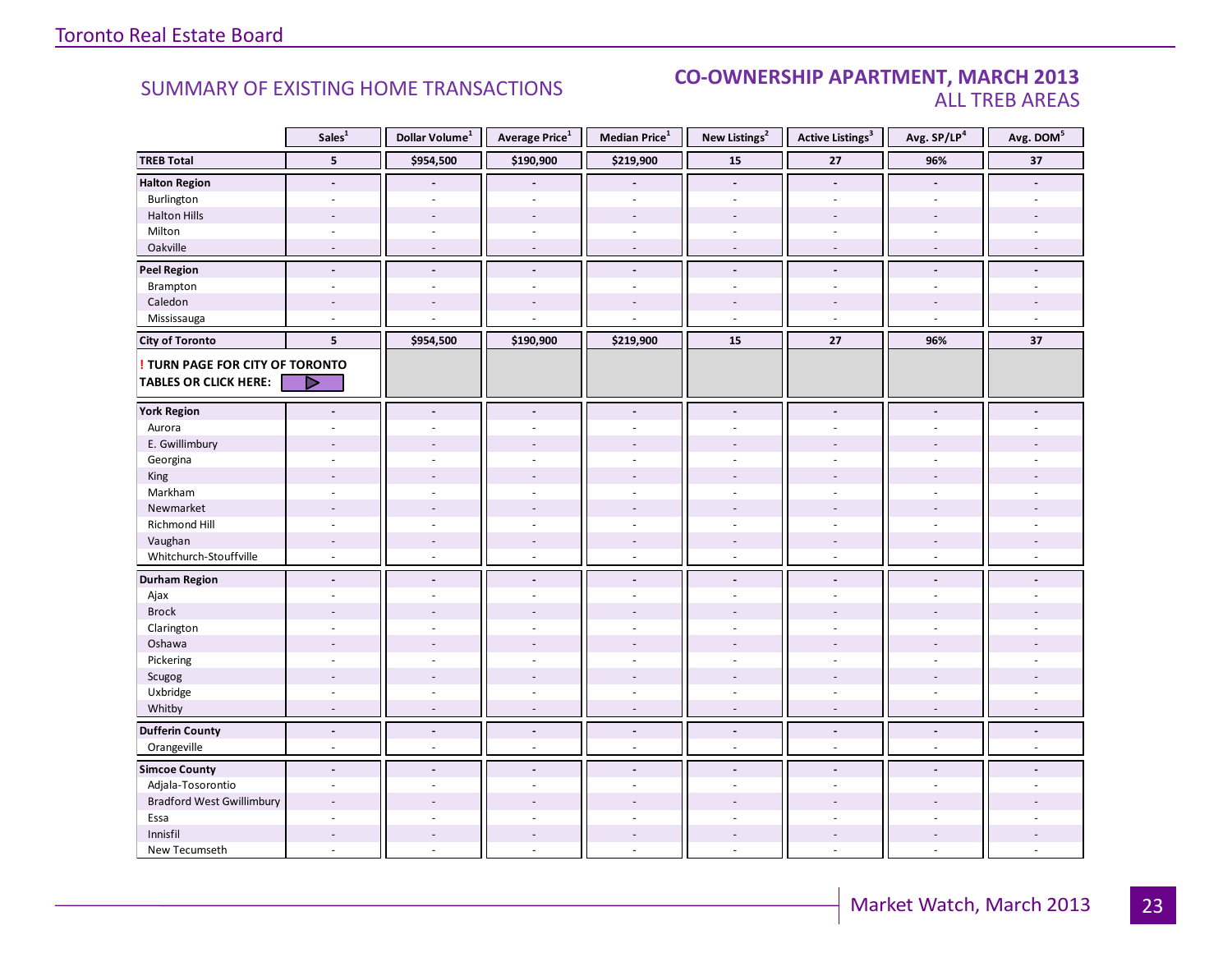### CO-OWNERSHIP APARTMENT, MARCH 2013 CITY OF TORONTO MUNICIPAL BREAKDOWN

<span id="page-23-0"></span>

|                              | Sales <sup>1</sup>       | Dollar Volume <sup>1</sup> | Average Price <sup>1</sup> | Median Price <sup>1</sup> | New Listings <sup>2</sup> | <b>Active Listings<sup>3</sup></b> | Avg. SP/LP <sup>4</sup>  | Avg. DOM <sup>5</sup> |
|------------------------------|--------------------------|----------------------------|----------------------------|---------------------------|---------------------------|------------------------------------|--------------------------|-----------------------|
| <b>TREB Total</b>            | 5 <sup>5</sup>           | \$954,500                  | \$190,900                  | \$219,900                 | 15                        | 27                                 | 96%                      | 37                    |
| <b>City of Toronto Total</b> | 5                        | \$954,500                  | \$190,900                  | \$219,900                 | 15                        | $27$                               | 96%                      | 37                    |
| <b>Toronto West</b>          | $\overline{2}$           | \$315,000                  | \$157,500                  | \$157,500                 | $\mathbf{2}$              | $\mathbf{3}$                       | 96%                      | 15                    |
| Toronto W01                  | $\mathbf{1}$             | \$243,000                  | \$243,000                  | \$243,000                 | $\mathbf{1}$              | $\mathbf{1}$                       | 98%                      | 22                    |
| Toronto W02                  | $\overline{\phantom{a}}$ |                            |                            |                           |                           | $\overline{\phantom{a}}$           | $\omega$                 |                       |
| Toronto W03                  | $\overline{\phantom{a}}$ | $\sim$                     | $\omega$                   | $\overline{\phantom{a}}$  |                           |                                    | $\omega$                 |                       |
| Toronto W04                  | $\sim$                   |                            |                            | $\sim$                    |                           |                                    | $\sim$                   |                       |
| Toronto W05                  | $\mathbf{1}$             | \$72,000                   | \$72,000                   | \$72,000                  | $\mathbf{1}$              | $\overline{2}$                     | 90%                      | $\overline{7}$        |
| Toronto W06                  | $\sim$                   |                            |                            | $\overline{\phantom{a}}$  |                           | $\sim$                             | $\sim$                   |                       |
| Toronto W07                  | $\overline{a}$           | $\overline{a}$             | ÷.                         | $\omega$                  | $\sim$                    | $\sim$                             | ÷.                       |                       |
| Toronto W08                  |                          |                            |                            | $\sim$                    |                           |                                    |                          |                       |
| Toronto W09                  |                          |                            |                            |                           |                           |                                    |                          |                       |
| Toronto W10                  | $\overline{\phantom{a}}$ | $\sim$                     | $\sim$                     | $\sim$                    | $\overline{\phantom{a}}$  | $\overline{\phantom{a}}$           | $\omega$                 |                       |
| <b>Toronto Central</b>       | $\overline{\mathbf{3}}$  | \$639,500                  | \$213,167                  | \$219,900                 | 13                        | 24                                 | 95%                      | 51                    |
| Toronto C01                  |                          |                            |                            |                           |                           |                                    |                          |                       |
| Toronto C02                  |                          |                            |                            | $\overline{\phantom{a}}$  | $\overline{2}$            | 6                                  |                          |                       |
| Toronto C03                  |                          |                            |                            | $\sim$                    |                           | $\mathbf{1}$                       |                          |                       |
| Toronto C04                  |                          |                            |                            |                           | $\overline{3}$            | $\overline{7}$                     |                          |                       |
| Toronto C06                  |                          |                            |                            |                           |                           |                                    |                          |                       |
| Toronto C07                  |                          |                            |                            |                           |                           | $\mathbf{1}$                       |                          |                       |
| Toronto C08                  | $\overline{2}$           | \$419,600                  | \$209,800                  | \$209,800                 | $\overline{2}$            | $\mathbf{1}$                       | 94%                      | 67                    |
| Toronto C09                  |                          |                            |                            |                           |                           |                                    |                          |                       |
| Toronto C10                  |                          |                            |                            |                           | $\mathbf{1}$              | $\overline{2}$                     |                          |                       |
| Toronto C11                  |                          |                            |                            |                           |                           |                                    |                          |                       |
| Toronto C12                  |                          |                            |                            |                           |                           |                                    |                          |                       |
| Toronto C13                  | $\mathbf{1}$             | \$219,900                  | \$219,900                  | \$219,900                 |                           | $\mathbf{1}$                       | 99%                      | 20                    |
| Toronto C14                  |                          |                            |                            |                           | 5                         | 5                                  |                          |                       |
| Toronto C15                  | $\overline{\phantom{a}}$ | $\overline{\phantom{a}}$   | $\overline{\phantom{a}}$   | ÷,                        | $\overline{\phantom{a}}$  | ÷,                                 | $\overline{\phantom{a}}$ |                       |
| <b>Toronto East</b>          | $\blacksquare$           | $\blacksquare$             | $\blacksquare$             | $\blacksquare$            | $\blacksquare$            | $\blacksquare$                     | $\blacksquare$           |                       |
| Toronto E01                  | $\overline{a}$           |                            |                            | $\overline{a}$            |                           |                                    |                          |                       |
| Toronto E02                  |                          |                            |                            |                           |                           |                                    |                          |                       |
| Toronto E03                  |                          |                            |                            |                           |                           |                                    |                          |                       |
| Toronto E04                  |                          |                            |                            | $\overline{a}$            |                           |                                    |                          |                       |
| Toronto E05                  | ÷.                       |                            |                            | $\bar{a}$                 |                           |                                    |                          |                       |
| Toronto E06                  |                          |                            |                            |                           |                           |                                    |                          |                       |
| Toronto E07                  |                          |                            |                            |                           |                           |                                    |                          |                       |
| Toronto E08                  |                          |                            |                            |                           |                           |                                    |                          |                       |
| Toronto E09                  |                          |                            |                            | $\bar{a}$                 |                           | ÷                                  |                          |                       |
| Toronto E10                  |                          |                            |                            | $\overline{\phantom{a}}$  |                           | $\sim$                             |                          |                       |
| Toronto E11                  |                          |                            |                            |                           |                           |                                    |                          |                       |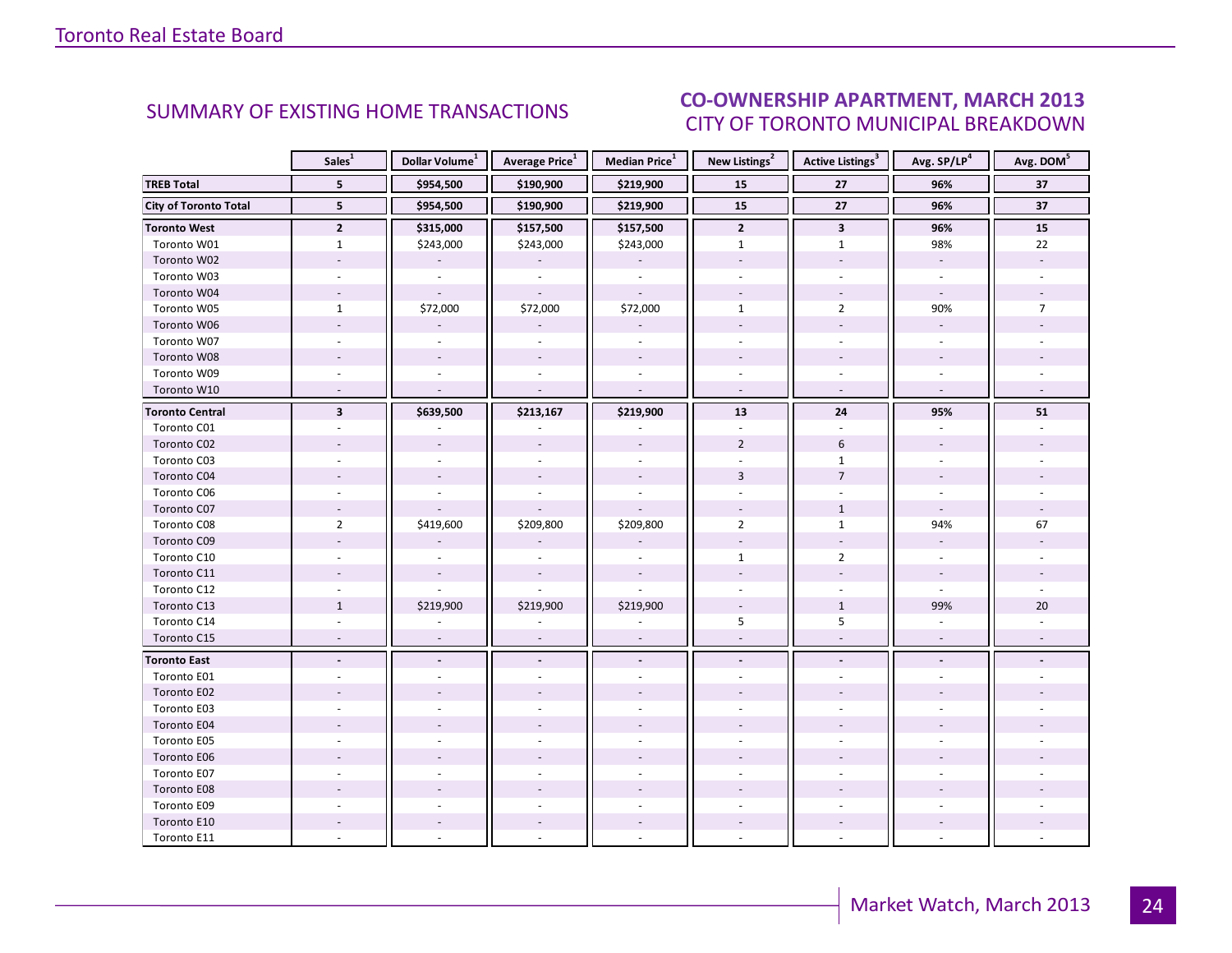#### [CLICK HERE FOR MORE BACKGROUND INFORMATION ON THE MLS® HPI](http://www.torontorealestateboard.com/market_news/home_price_index/index.htm)

#### FOCUS ON THE MLS® HOME PRICE INDEX **INDEX AND BENCHMARK PRICE, MARCH 2013**<br>Elick here for more background information on the mls® hpi ALL TREB AREAS

|                                                               |       | Composite        |                |       | <b>Single-Family Detached</b> |                |        | <b>Single-Family Attached</b> |                |                          | Townhouse        |                          |                | Apartment                |                |
|---------------------------------------------------------------|-------|------------------|----------------|-------|-------------------------------|----------------|--------|-------------------------------|----------------|--------------------------|------------------|--------------------------|----------------|--------------------------|----------------|
|                                                               | Index | <b>Benchmark</b> | Yr./Yr. % Chg. | Index | <b>Benchmark</b>              | Yr./Yr. % Chg. | Index  | <b>Benchmark</b>              | Yr./Yr. % Chg. | Index                    | <b>Benchmark</b> | Yr./Yr. % Chg            | Index          | <b>Benchmark</b>         | Yr./Yr. % Chg. |
| <b>TREB Total</b>                                             | 151.9 | \$463,400        | 2.91%          | 152.0 | \$565,200                     | 3.33%          | 157.2  | \$444,100                     | 3.76%          | 150.1                    | \$328,800        | 4.89%                    | 145.7          | \$292,600                | 0.76%          |
| <b>Halton Region</b>                                          | 160.8 | \$527,500        | 4.62%          | 158.8 | \$588,900                     | 3.86%          | 160.5  | \$416,600                     | 4.49%          | 160.8                    | \$318,300        | 5.10%                    | $\blacksquare$ |                          |                |
| Burlington                                                    | 170.7 | \$492,000        | 7.49%          | 170.5 | \$582,700                     | 7.30%          | 163.6  | \$390,000                     | 6.58%          | 169.4                    | \$340,200        | 2.36%                    | ×.             |                          |                |
| <b>Halton Hills</b>                                           | 151.5 | \$441,100        | 5.14%          | 150.3 | \$480,800                     | 3.58%          | 157.2  | \$387,200                     | 4.31%          | 155.3                    | \$280,000        | 4.65%                    | $\sim$         | ٠                        |                |
| Milton                                                        | 152.7 | \$428,300        | 3.74%          | 144.0 | \$501,600                     | 1.98%          | 155.3  | \$387,700                     | 3.95%          | ÷                        |                  |                          | $\sim$         | ×.                       |                |
| Oakville                                                      | 167.7 | \$618,700        | 4.10%          | 166.9 | \$691,700                     | 3.73%          | 168.6  | \$456,300                     | 4.85%          | 160.4                    | \$354,300        | 6.15%                    | $\sim$         | $\overline{\phantom{a}}$ | $\sim$         |
| <b>Peel Region</b>                                            | 147.5 | \$403,500        | 4.09%          | 148.8 | \$503,700                     | 4.64%          | 149.9  | \$382,500                     | 3.95%          | 152.8                    | \$316,200        | 5.96%                    | 133.5          | \$229,700                | 3.17%          |
| Brampton                                                      | 141.5 | \$360,900        | 4.43%          | 142.7 | \$417,000                     | 5.31%          | 143.6  | \$338,300                     | 4.13%          | 138.1                    | \$256,600        | 7.05%                    | 117.9          | \$184,500                | 3.06%          |
| Caledon                                                       | 141.2 | \$503,100        | 0.79%          | 142.0 | \$521,200                     | 1.79%          | 151.6  | \$374,800                     | 1.95%          | $\sim$                   |                  |                          | $\sim$         |                          |                |
| Mississauga                                                   | 152.4 | \$426,000        | 4.24%          | 157.2 | \$585,700                     | 4.52%          | 157.0  | \$429,100                     | 4.32%          | 157.3                    | \$337,800        | 5.85%                    | 136.1          | \$238,300                | 3.34%          |
| <b>City of Toronto</b>                                        | 155.2 | \$508,600        | 1.50%          | 157.5 | \$682,800                     | 1.55%          | 165.5  | \$548,900                     | 3.05%          | 152.9                    | \$369,800        | 3.38%                    | 148.9          | \$307,500                | 0.54%          |
| TURN PAGE FOR CITY OF TORONTO<br><b>TABLES OR CLICK HERE:</b> |       |                  |                |       |                               |                |        |                               |                |                          |                  |                          |                |                          |                |
| York Region                                                   | 159.3 | \$546,600        | 2.71%          | 160.4 | \$630,200                     | 3.28%          | 162.8  | \$471,600                     | 3.37%          | 152.1                    | \$387,700        | 5.77%                    | 144.0          | \$312,800                | $-2.37%$       |
| Aurora                                                        | 153.1 | \$493,000        | 7.51%          | 151.6 | \$563,200                     | 7.06%          | 156.0  | \$403,800                     | 3.11%          | 141.6                    | \$358,700        | 8.92%                    | 144.3          | \$299,800                | 4.79%          |
| E. Gwillimbury                                                | 136.0 | \$439,700        | 3.66%          | 135.6 | \$445,400                     | 3.67%          | 146.2  | \$309,500                     | 5.10%          | $\sim$                   |                  |                          | $\sim$         |                          |                |
| Georgina                                                      | 139.9 | \$290,300        | 1.16%          | 143.0 | \$294,600                     | 0.14%          | 146.7  | \$289,100                     | 5.24%          | $\overline{\phantom{a}}$ |                  | ÷.                       | $\sim$         | $\overline{\phantom{a}}$ |                |
| King                                                          | 152.9 | \$648,200        | 5.30%          | 154.4 | \$651,500                     | 5.75%          | $\sim$ |                               |                | $\sim$                   |                  |                          |                |                          |                |
| Markham                                                       | 164.0 | \$564,900        | 1.42%          | 167.7 | \$689,700                     | 2.38%          | 165.6  | \$493,200                     | 3.18%          | 156.1                    | \$387,800        | 2.76%                    | 148.5          | \$343,400                | $-6.66%$       |
| Newmarket                                                     | 145.3 | \$428,500        | 3.93%          | 143.0 | \$481,400                     | 5.54%          | 151.9  | \$358,000                     | 5.78%          | 157.1                    | \$317,200        | 9.02%                    | 147.5          | \$248,400                | 0.00%          |
| Richmond Hill                                                 | 167.3 | \$605,700        | 2.95%          | 175.4 | \$743,100                     | 2.99%          | 173.2  | \$524,700                     | 2.79%          | 143.8                    | \$406,600        | 10.79%                   | 143.9          | \$299,700                | $-0.35%$       |
| Vaughan                                                       | 158.1 | \$571,500        | 3.06%          | 155.7 | \$647,900                     | 3.59%          | 162.3  | \$494,100                     | 4.44%          | 154.0                    | \$420,800        | 4.27%                    | 138.5          | \$307,400                | 0.65%          |
| Whitchurch-Stouffville                                        | 157.3 | \$593,100        | 4.31%          | 157.4 | \$604,000                     | 5.21%          | 142.1  | \$390,300                     | 0.42%          | $\sim$                   |                  | $\sim$                   | $\sim$         | $\sim$                   | $\sim$         |
| Durham Region                                                 | 134.2 | \$315,800        | 6.17%          | 133.6 | \$348,400                     | 5.86%          | 138.5  | \$277,400                     | 6.78%          | 125.9                    | \$206,900        | 6.42%                    | 129.3          | \$231,300                | 10.70%         |
| Ajax                                                          | 140.5 | \$347,200        | 6.20%          | 141.9 | \$380,100                     | 6.13%          | 147.1  | \$316,400                     | 5.60%          | 129.0                    | \$235,700        | 10.92%                   | 126.0          | \$213,900                | 11.31%         |
| <b>Brock</b>                                                  | 120.9 | \$229,200        | $-1.63%$       | 121.0 | \$230,000                     | 0.50%          | 135.1  | \$215,300                     | 4.08%          | $\sim$                   |                  |                          | $\sim$         |                          |                |
| Clarington                                                    | 129.3 | \$273,600        | 5.81%          | 126.6 | \$304,300                     | 5.85%          | 132.3  | \$252,600                     | 7.39%          | 140.4                    | \$251,300        | 1.45%                    | 127.7          | \$180,700                | 9.15%          |
| Oshawa                                                        | 129.3 | \$247,400        | 7.39%          | 128.2 | \$273,000                     | 7.37%          | 134.5  | \$225,200                     | 8.03%          | 111.9                    | \$149,700        | 4.19%                    | 134.5          | \$161,000                | 4.43%          |
| Pickering                                                     | 140.3 | \$379,500        | 7.18%          | 141.2 | \$441,700                     | 5.29%          | 144.0  | \$335,600                     | 6.12%          | 135.9                    | \$245,200        | 10.76%                   | 129.8          | \$254,100                | 14.36%         |
| Scugog                                                        | 134.6 | \$349,300        | 12.07%         | 138.3 | \$356,100                     | 12.17%         | 122.8  | \$257,000                     | 3.89%          | $\sim$                   |                  |                          | $\sim$         |                          |                |
| Uxbridge                                                      | 128.5 | \$392,900        | 2.47%          | 129.3 | \$400,500                     | 1.73%          | 126.3  | \$309,900                     | 2.18%          |                          |                  |                          |                |                          |                |
| Whitby                                                        | 134.6 | \$351,200        | 4.42%          | 134.4 | \$386,100                     | 4.92%          | 136.1  | \$300,300                     | 7.08%          | 127.2                    | \$233,200        | 1.27%                    | 131.5          | \$256,500                | 7.70%          |
| Dufferin County                                               | 140.2 | \$321,300        | 3.77%          | 143.5 | \$327,000                     | 0.21%          | 142.0  | \$266,200                     | 2.90%          | $\Box$                   |                  | $\overline{\phantom{a}}$ | $\sim$         | $\blacksquare$           |                |
| Orangeville                                                   | 140.2 | \$321,300        | 3.77%          | 143.5 | \$327,000                     | 0.21%          | 142.0  | \$266,200                     | 2.90%          | $\omega$                 | ×.               | $\mathbf{r}$             | ×.             | ×.                       | $\sim$         |
| <b>Simcoe County</b>                                          | 138.0 | \$293,300        | 5.91%          | 134.9 | \$297,500                     | 5.39%          | 143.3  | \$275,200                     | 6.31%          | $\blacksquare$           |                  |                          | $\blacksquare$ | $\overline{a}$           |                |
| Adjala-Tosorontio                                             | 122.1 | \$384,600        | $-3.55%$       | 122.1 | \$385,000                     | $-3.17%$       | $\sim$ |                               |                | $\sim$                   | ÷.               | $\sim$                   | ÷              | $\blacksquare$           |                |
| <b>Bradford West Gwillimbury</b>                              | 148.7 | \$369,600        | 7.36%          | 134.0 | \$410,500                     | 5.51%          | 153.2  | \$318,500                     | 7.28%          | $\sim$                   |                  |                          | $\sim$         |                          |                |
| Essa                                                          | 135.1 | \$306,400        | 3.29%          | 132.1 | \$326,800                     | 1.62%          | 139.4  | \$237,500                     | 4.65%          | ×.                       |                  |                          | ÷              |                          |                |
| Innisfil                                                      | 140.0 | \$259,400        | 6.87%          | 140.6 | \$261,000                     | 7.08%          | 149.1  | \$231,900                     | 7.97%          | $\sim$                   |                  | ÷                        | $\sim$         |                          |                |
| New Tecumseth                                                 | 126.4 | \$292,000        | 3.69%          | 123.5 | \$318,100                     | 2.92%          | 132.2  | \$252,900                     | 5.00%          | $\blacksquare$           |                  | ÷,                       |                |                          |                |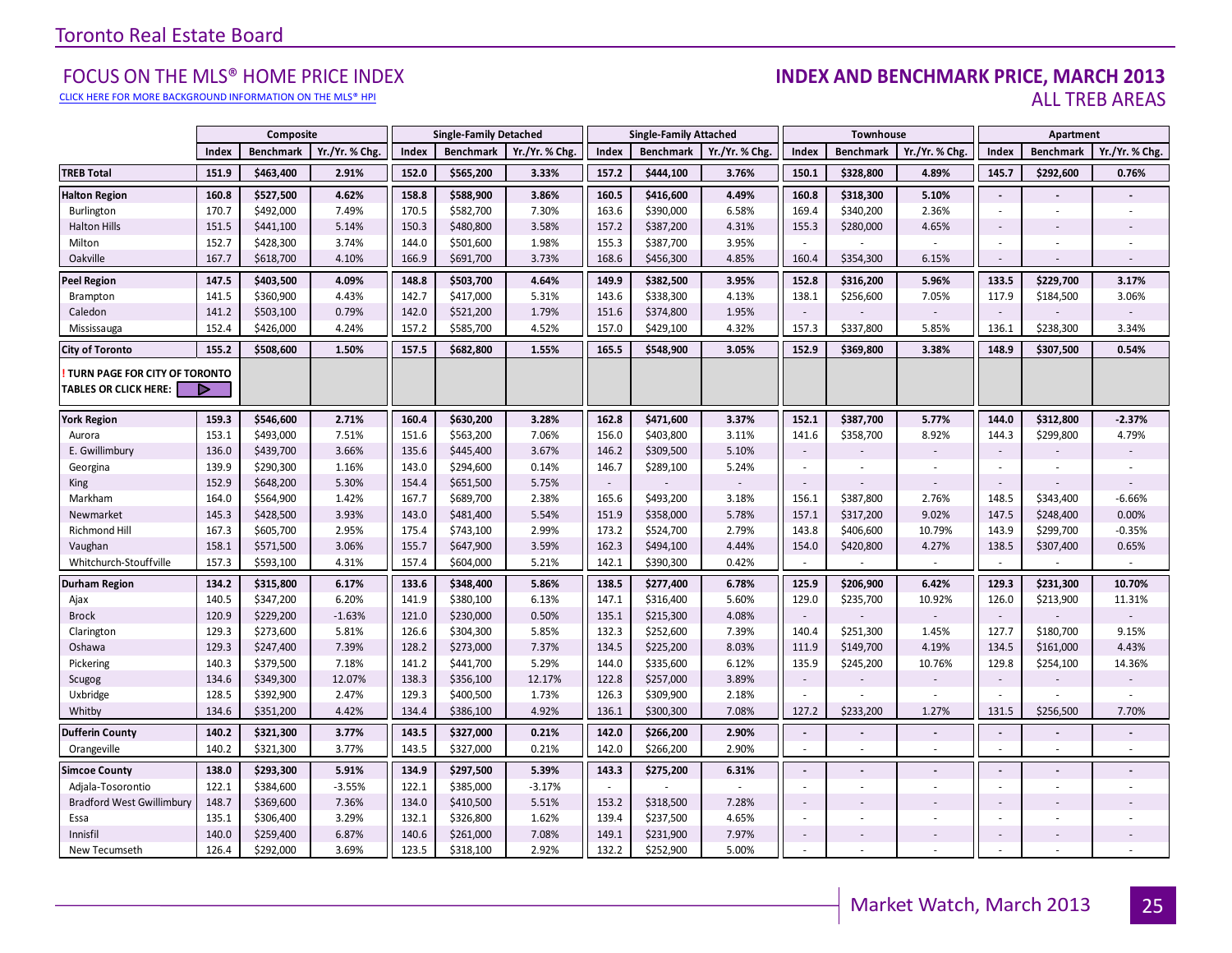[CLICK HERE FOR MORE BACKGROUND INFORMATION ON THE MLS® HPI](http://www.torontorealestateboard.com/market_news/home_price_index/index.htm)

# FOCUS ON THE MLS® HOME PRICE INDEX<br>INDEX AND BENCHMARK PRICE, MARCH 2013 CITY OF TORONTO

|                        |       | Composite        |                |       | <b>Single-Family Detached</b> |                |       | <b>Single-Family Attached</b> |                | <b>Townhouse</b>         |                  |                | Apartment |                  |                |
|------------------------|-------|------------------|----------------|-------|-------------------------------|----------------|-------|-------------------------------|----------------|--------------------------|------------------|----------------|-----------|------------------|----------------|
|                        | Index | <b>Benchmark</b> | Yr./Yr. % Chg. | Index | <b>Benchmark</b>              | Yr./Yr. % Chg. | Index | <b>Benchmark</b>              | Yr./Yr. % Chg. | Index                    | <b>Benchmark</b> | Yr./Yr. % Chg. | Index     | <b>Benchmark</b> | Yr./Yr. % Chg. |
| <b>TREB Total</b>      | 151.9 | \$463,400        | 2.91%          | 152.0 | \$565,200                     | 3.33%          | 157.2 | \$444,100                     | 3.76%          | 150.1                    | \$328,800        | 4.89%          | 145.7     | \$292,600        | 0.76%          |
| <b>City of Toronto</b> | 155.2 | \$508,600        | 1.50%          | 157.5 | \$682,800                     | 1.55%          | 165.5 | \$548,900                     | 3.05%          | 152.9                    | \$369,800        | 3.38%          | 148.9     | \$307,500        | 0.54%          |
| Toronto W01            | 159.2 | \$649,700        | $-2.57%$       | 154.9 | \$798,400                     | $-6.01%$       | 165.1 | \$637,000                     | $-3.28%$       | 216.5                    | \$445,800        | 10.74%         | 141.6     | \$330,400        | $-2.07%$       |
| Toronto W02            | 175.6 | \$633,400        | 3.05%          | 172.3 | \$707,200                     | 0.94%          | 197.8 | \$605,900                     | 3.72%          | 131.3                    | \$362,000        | 2.82%          | 118.2     | \$491,300        | 2.25%          |
| Toronto W03            | 156.2 | \$403,400        | 3.17%          | 157.0 | \$427,000                     | 3.63%          | 163.0 | \$417,600                     | 4.49%          | $\overline{\phantom{a}}$ |                  |                | 126.7     | \$235,000        | $-6.77%$       |
| Toronto W04            | 138.0 | \$361,400        | 1.85%          | 144.3 | \$455,400                     | 2.70%          | 141.4 | \$411,700                     | 4.35%          | 144.3                    | \$351,100        | 8.25%          | 123.2     | \$181,500        | $-2.07%$       |
| Toronto W05            | 137.8 | \$328,100        | 7.07%          | 144.8 | \$482,700                     | 6.39%          | 135.4 | \$396,000                     | 4.72%          | 129.8                    | \$213,700        | 5.53%          | 134.7     | \$176,900        | 14.15%         |
| Toronto W06            | 143.2 | \$415,700        | 2.80%          | 158.9 | \$504,300                     | 0.89%          | 140.2 | \$425,100                     | $-4.43%$       | 164.8                    | \$485,500        | 16.47%         | 128.1     | \$316,900        | 4.83%          |
| Toronto W07            | 143.7 | \$612,400        | $-0.07%$       | 150.5 | \$650,400                     | $-1.51%$       | 139.7 | \$572,800                     | $-6.12%$       | 136.6                    | \$502,100        | 14.98%         | 105.1     | \$426,200        | 0.10%          |
| Toronto W08            | 138.0 | \$561,400        | 0.36%          | 145.8 | \$762,600                     | $-2.08%$       | 147.4 | \$553,700                     | $-2.71%$       | 148.4                    | \$362,800        | 20.16%         | 127.2     | \$256,100        | 1.03%          |
| Toronto W09            | 138.9 | \$357,000        | 4.04%          | 154.1 | \$576,500                     | 2.53%          | 138.9 | \$393,200                     | 4.67%          | 149.9                    | \$380,200        | 1.28%          | 115.4     | \$148,000        | 6.26%          |
| Toronto W10            | 134.0 | \$311,000        | 3.72%          | 143.1 | \$421,100                     | 7.67%          | 142.0 | \$385,800                     | 7.49%          | 113.7                    | \$204,800        | $-9.69%$       | 124.4     | \$189,900        | $-0.24%$       |
| Toronto C01            | 176.7 | \$438,300        | $-0.62%$       | 193.1 | \$681,600                     | $-0.57%$       | 196.1 | \$680,400                     | 0.67%          | 164.0                    | \$492,200        | 0.18%          | 173.9     | \$361,900        | $-0.80%$       |
| Toronto C02            | 164.9 | \$783,000        | 0.49%          | 154.7 | \$1,226,200                   | $-3.43%$       | 170.1 | \$895,000                     | 1.67%          | 160.0                    | \$748,200        | $-6.65%$       | 162.8     | \$454,000        | 5.03%          |
| Toronto C03            | 167.3 | \$861,100        | 4.24%          | 165.1 | \$995,000                     | 4.89%          | 175.1 | \$648,200                     | 7.42%          |                          |                  |                | 162.7     | \$429,800        | $-0.67%$       |
| Toronto C04            | 153.7 | \$952,300        | 0.13%          | 157.1 | \$1,098,200                   | 1.95%          | 155.4 | \$742,900                     | 0.65%          | 142.4                    | \$532,000        | $-5.38%$       | 139.6     | \$331,900        | $-7.49%$       |
| Toronto C06            | 162.5 | \$643,000        | 2.91%          | 165.1 | \$706,700                     | 2.55%          | 149.6 | \$550,200                     | 3.10%          | 132.4                    | \$361,300        | $-2.58%$       | 160.5     | \$354,900        | 4.15%          |
| Toronto C07            | 152.9 | \$525,100        | $-0.97%$       | 169.2 | \$774,600                     | 1.26%          | 153.2 | \$544,500                     | $-0.13%$       | 126.1                    | \$370,200        | $-1.02%$       | 144.2     | \$339,700        | $-3.48%$       |
| Toronto C08            | 162.9 | \$419,400        | $-0.55%$       | 165.7 | \$515,000                     | 7.74%          | 170.5 | \$705,700                     | 9.72%          | 171.7                    | \$520,700        | $-7.74%$       | 161.8     | \$356,900        | $-1.76%$       |
| Toronto C09            | 124.5 | \$924,600        | $-8.25%$       | 117.1 | \$1,471,000                   | $-9.92%$       | 135.6 | \$1,103,400                   | $-8.13%$       | 145.2                    | \$749,500        | $-9.93%$       | 128.9     | \$427,100        | $-6.66%$       |
| Toronto C10            | 169.9 | \$662,800        | 2.91%          | 154.7 | \$949,300                     | 3.00%          | 161.7 | \$798,600                     | 0.75%          | 202.6                    | \$464,600        | $-7.40%$       | 174.4     | \$417,900        | 4.49%          |
| Toronto C11            | 133.9 | \$479,800        | $-1.03%$       | 144.0 | \$964,100                     | $-7.87%$       | 161.8 | \$709,900                     | $-2.94%$       | 113.1                    | \$180,400        | 2.35%          | 122.7     | \$174,600        | 3.98%          |
| Toronto C12            | 150.2 | \$1,287,200      | 0.67%          | 145.2 | \$1,560,500                   | 0.00%          | 161.8 | \$699,100                     | 3.39%          | 154.4                    | \$523,000        | 14.71%         | 162.7     | \$511,700        | $-1.93%$       |
| Toronto C13            | 148.8 | \$549,000        | 2.20%          | 160.6 | \$860,500                     | 4.02%          | 153.6 | \$492,800                     | 1.72%          | 143.0                    | \$407,200        | $-8.63%$       | 136.4     | \$269,900        | 0.22%          |
| Toronto C14            | 167.2 | \$568,200        | 2.58%          | 180.1 | \$977,100                     | 0.45%          | 175.5 | \$856,200                     | $-2.12%$       | 207.3                    | \$700,500        | 14.91%         | 159.4     | \$400,900        | 2.25%          |
| Toronto C15            | 151.8 | \$507,500        | 0.60%          | 172.1 | \$806,700                     | 1.65%          | 158.8 | \$518,200                     | $-0.06%$       | 163.1                    | \$401,800        | 1.62%          | 127.1     | \$297,000        | $-0.31%$       |
| Toronto E01            | 182.9 | \$568,000        | 5.11%          | 179.8 | \$605,700                     | 3.16%          | 187.5 | \$588,300                     | 8.70%          | 198.1                    | \$400,600        | 7.49%          | 177.3     | \$420,600        | $-7.90%$       |
| Toronto E02            | 162.4 | \$604,100        | $-0.92%$       | 154.1 | \$678,700                     | $-3.63%$       | 169.7 | \$566,000                     | 0.71%          | 159.2                    | \$532,200        | 1.47%          | 159.4     | \$421,800        | 0.82%          |
| Toronto E03            | 156.9 | \$483,300        | $-0.70%$       | 159.5 | \$535,800                     | $-2.68%$       | 158.4 | \$515,800                     | 5.32%          | $\overline{\phantom{a}}$ |                  |                | 126.5     | \$189,200        | $-4.46%$       |
| Toronto E04            | 148.6 | \$373,000        | 2.34%          | 157.3 | \$464,500                     | 1.48%          | 153.3 | \$372,000                     | 2.00%          | 148.6                    | \$321,200        | 0.95%          | 137.2     | \$207,800        | 5.13%          |
| Toronto E05            | 146.1 | \$390,700        | 1.60%          | 160.4 | \$566,400                     | 1.78%          | 158.3 | \$436,300                     | 1.74%          | 148.4                    | \$322,600        | 4.95%          | 129.9     | \$255,200        | $-0.38%$       |
| Toronto E06            | 164.5 | \$464,800        | 2.75%          | 165.8 | \$473,900                     | 2.92%          | 168.8 | \$399,200                     | 5.11%          |                          |                  |                | 144.5     | \$318,600        | 0.56%          |
| Toronto E07            | 154.1 | \$379,900        | 4.76%          | 159.8 | \$523,000                     | 1.85%          | 158.0 | \$413,000                     | 1.22%          | 158.9                    | \$343,600        | 10.65%         | 141.4     | \$242,100        | 12.22%         |
| Toronto E08            | 144.9 | \$355,100        | 2.69%          | 157.9 | \$492,900                     | 3.47%          | 149.1 | \$381,600                     | 5.74%          | 142.9                    | \$289,300        | 2.66%          | 118.9     | \$189,800        | $-0.17%$       |
| Toronto E09            | 141.4 | \$341,400        | 2.54%          | 150.1 | \$427,200                     | 2.81%          | 143.2 | \$351,400                     | 0.07%          | 130.6                    | \$240,700        | 2.75%          | 133.1     | \$249,600        | 2.15%          |
| Toronto E10            | 149.7 | \$423,800        | 5.72%          | 153.1 | \$490,100                     | 5.66%          | 154.7 | \$402,400                     | 5.02%          | 141.9                    | \$248,500        | 10.43%         | 103.3     | \$166,500        | 4.55%          |
| Toronto E11            | 143.7 | \$316,800        | 8.86%          | 161.3 | \$447,900                     | 13.27%         | 152.3 | \$345,600                     | 11.41%         | 116.5                    | \$228,900        | 3.83%          | 116.5     | \$173,900        | $-3.16%$       |